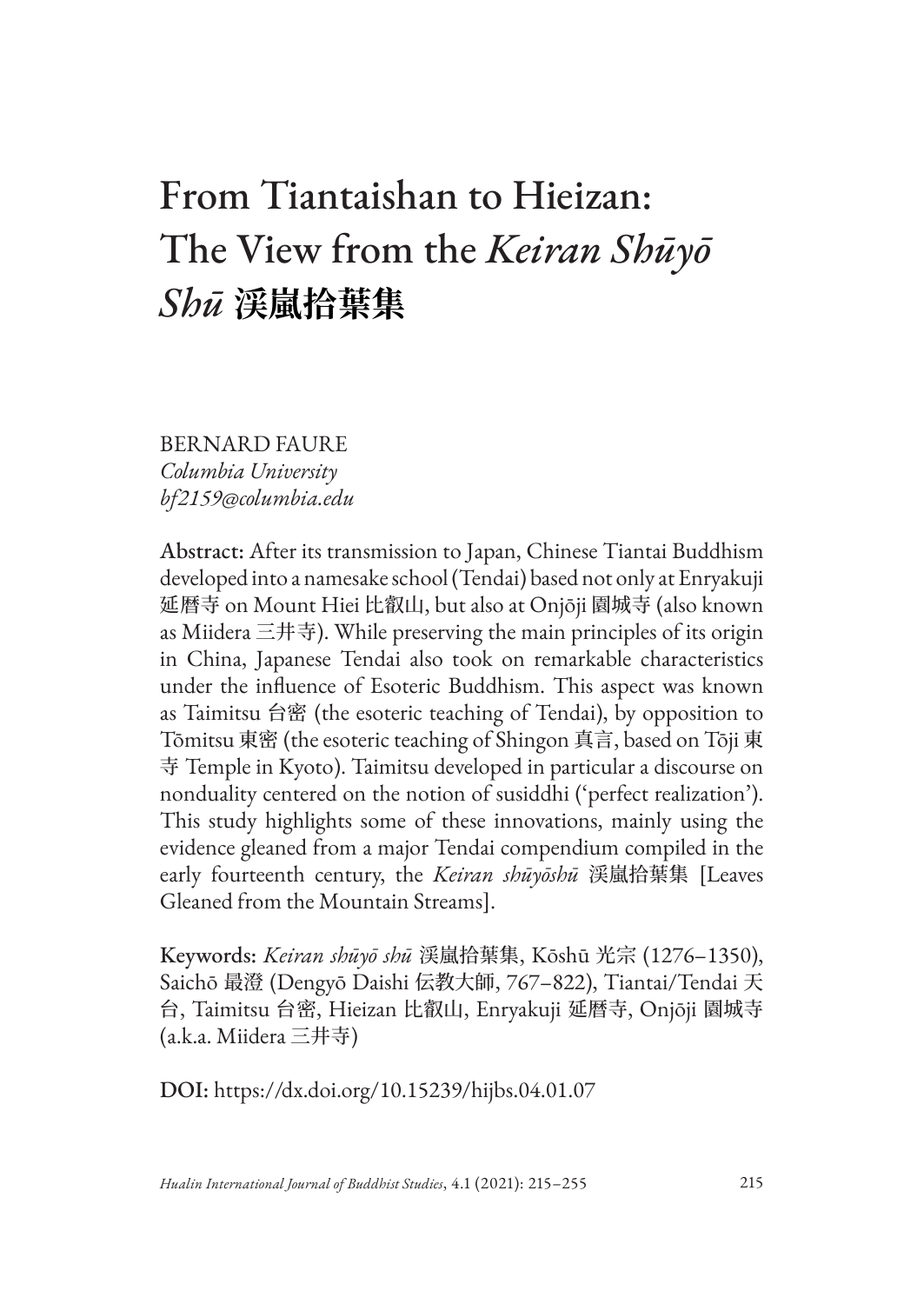**A** fter its importation to Japan by Saichō 最澄 (Dengyō Daishi 伝)<br>数大師, 767–822), the Tiantai doctrine greatly evolved—while preserving the main insights of its founder, Tiantai Zhiyi 天台智 顗 (538–597). Tendai developed not only at Enryakuji 延暦寺 on Mount Hiei, but also at Onjōji 園城寺 (also known as Miidera 三井 寺), a monastery located at the foot of Mount Hiei, by the shore of Lake Biwa. In the medieval period, Onjōji (referred to as Jimon 寺門, the Temple Gate, by opposition to its rival Enryakuji, the Sanmon 山門 or 'Mountain Gate') was so important that it was listed as one of the three main branches of Buddhism (with Shingon and the Sanmon).<sup>1</sup> The main incentive for the development of Tendai was thus the rivalries—but also the mutual influences—between these three currents. Much of medieval Tendai was an attempt to assert the superiority of Tendai esotericism (Taimitsu 臺密) over Shingon esotericism (Tōmitsu 東密).

During his stay in China, Saichō had encountered the new esoteric Buddhist teaching introduced by the Indian masters Śubhakarasiṃha (Shanwuwei 善無畏, 637–735), Vajrabodhi (Jingangzhi 金 剛智, 671–741), and Amoghavajra (Bukong 不空, 705–774). After his return to Japan, he was initially perceived as a specialist in Esotericism, and received the prestigious title of *ācārya* (Jp. *ajari* 阿闍梨). His fame was overshadowed, however, by the return of Kūkai 空海 (774–835), who had stayed in Tang China from 804 to 806 and had been able to receive a more complete initiation from a prestigious esoteric master, Huiguo 慧果 (746–805). Kūkai founded the Shingon school 真言宗 of esoteric Buddhism, which claimed to transmit the ultimate Buddhist teaching. Saichō tried to get from him more information on this new form of Buddhism. The story of the relation between the two men is well known and need not be rehearsed here. Suffice it to say that after the defection of Saichō's disciple Taihan 泰範 (778–?) to Kūkai, the relation between the two men shifted from friendship to rivalry, and Kūkai refused to lend esoteric texts to Saichō. Only after Saichō's death did his two main disciples, Ennin

<sup>1</sup> On the rivalry between Sanmon and Jimon, see McMullin, 'The Sanmon-Jimon Schism'.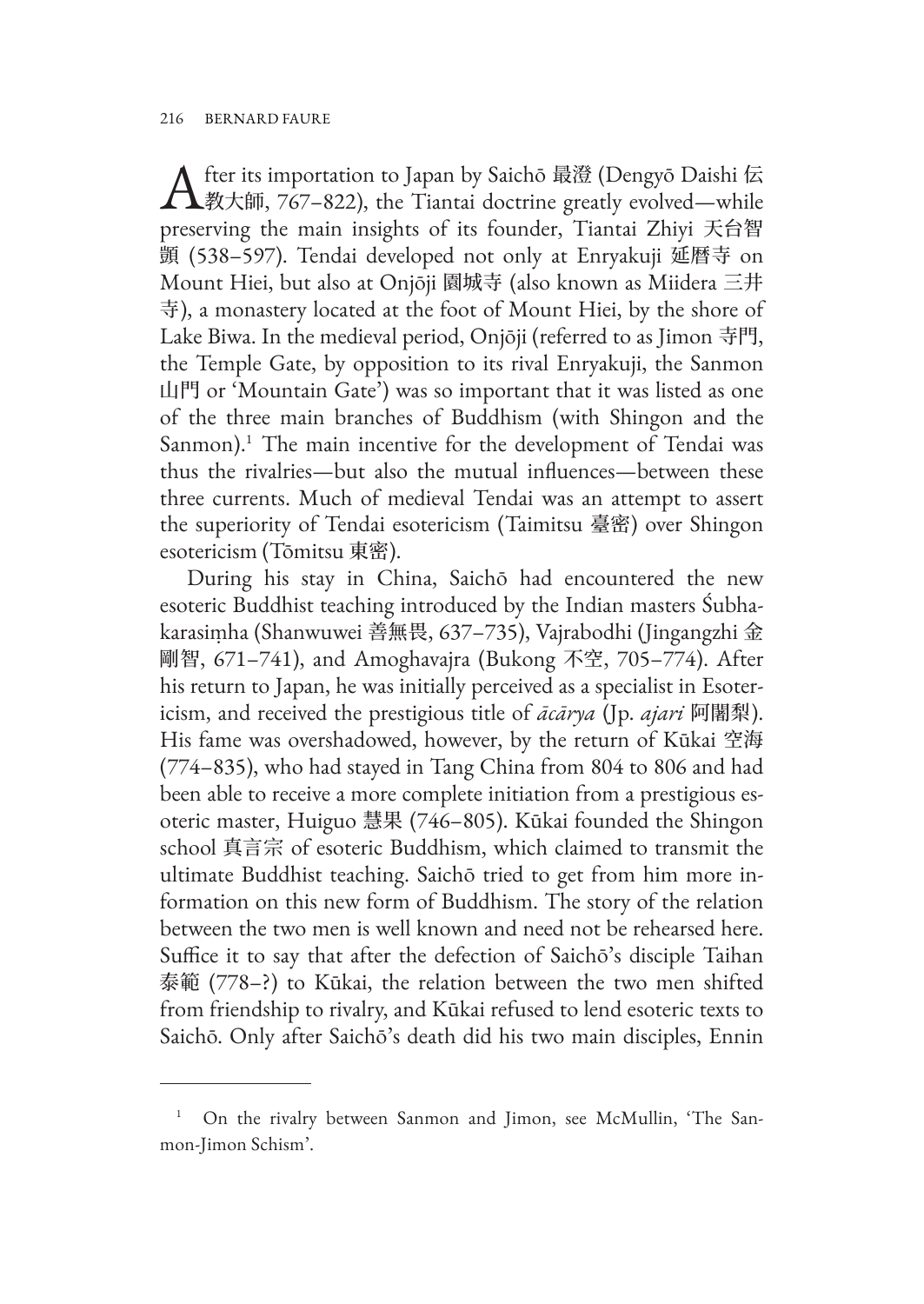円仁 (Jikaku Daishi 慈覚大師, 794–864) and Enchin 円珍 (Chishō Daishi 智証大師, 814–891), manage to bring new esoteric texts to Mount Hiei. This caused a major development in Tendai, known as Taimitsu, that is, Tendai Esotericism (by opposition to Tōmitsu, Tōji Esotericism, that is, Shingon).

## **An Evolving Tradition**

Contrary to Kūkai's emphasis on 'pure esotericism', Saichō emphasized a twofold teaching—exoteric (*kengyō* 顕教), with the 'perfect teaching of the *Lotus sūtra*', and esoteric (*mikkyō* 密教). Accordingly, Saichō divided the Tendai teaching into two complementary curricula: the *shikangō* 止観業, based on Zhiyi's practice of meditation (*shikan* 止観; Skt. *śamatha-vipaśyanā*); and the *shanagō* 遮那業, based on the study of the *Mahavairocana sūtra* (Jp. *Dainichi kyō* 大日経) and its commentary by the Chinese esoteric master Yixing 一行 (683–727) (who had himself studied Tiantai and Northern Chan). Saichō's approach paved the way to the development of what has been labeled by Kuroda Toshio 黑田俊雄 (1926–1993) as the 'exo-esoteric system' (*kenmitsu taisei* 顕密体制). For Saichō, however, esotericism was not the most important part of the curriculum. It is with his successors, Ennin and Enchin, that esotericism moved to the foreground, and only then can one really speak of Taimitsu.

Ennin stayed in China from 838 to 847, Enchin from 853 to 858. It is Ennin who founded Sōji-in 総持院 (on which more later) on Mount Hiei, and who spread the *Hokke maṇḍala* 法華曼荼羅, based on an esoteric interpretation of the *Lotus Sūtra*. It is also with Ennin that the esoteric transmission became tripartite, adding the *Susiddhikara sūtra* to the *Mahāvairocana sūtra* and the *Tattvasaṃgraha*.

In spite of its esotericization—most marked in Enchin's teaching and the Jimon—Tendai remained a mixed teaching, much more diverse in this respect than Shingon. The attempt to harmonize the teachings of the *Lotus Sūtra* with those of the *Mahavairocana sūtra* sometimes looked like trying to put a square peg in a round hole, yet it runs like a red thread through the Tendai tradition and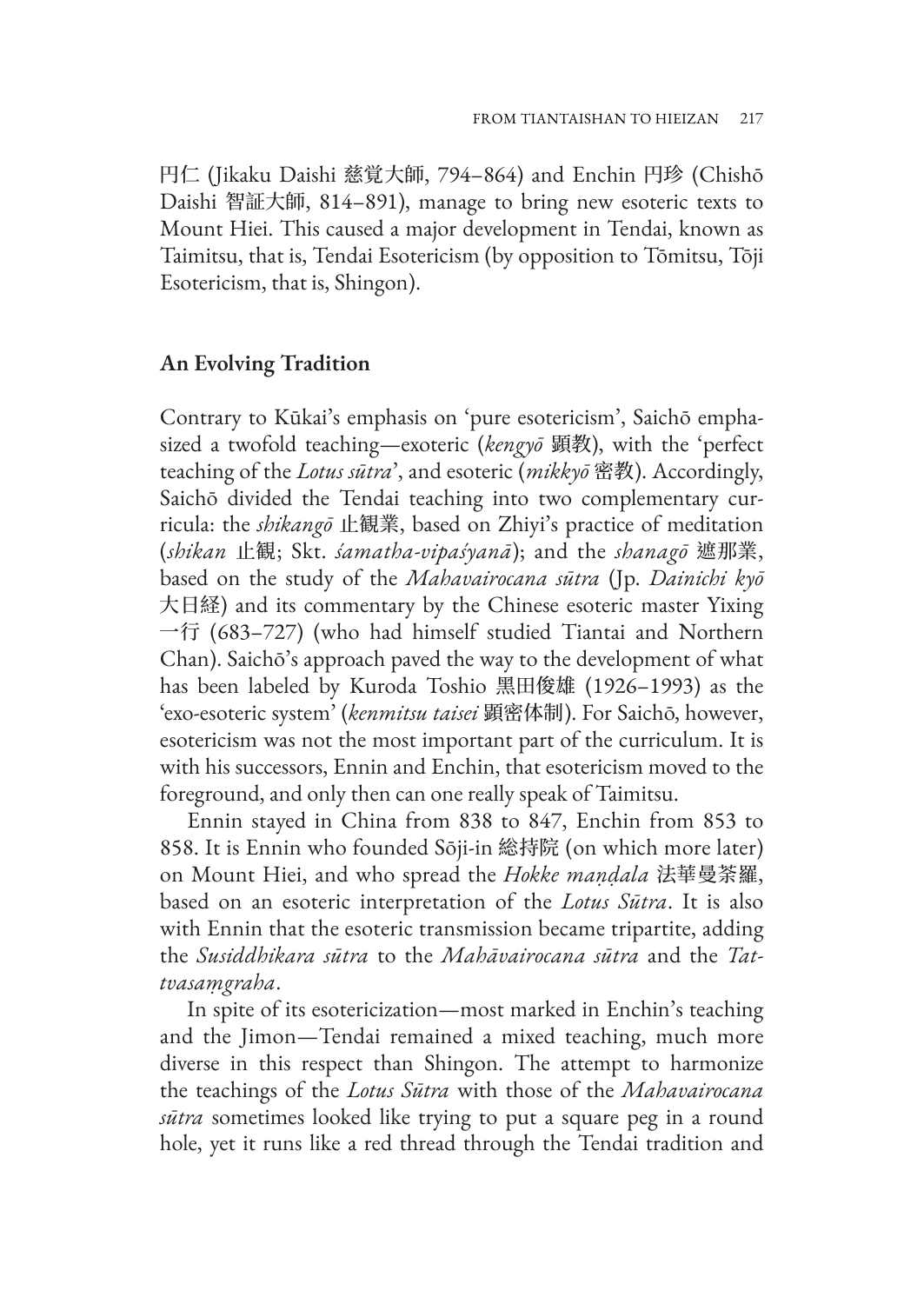it still formed the basic structure of the *Keiran shūyō shū* 渓嵐拾葉 集 [Collection of Leaves Gathered in Tempestuous Brooks] in the fourteenth century.

On the doctrinal plane, several major theoretical developments characterize Tendai doctrine, beginning with the *hongaku* 本覚 and the *honji suijaku* 本地垂迹 (Traces from the original ground) theories.

The Innate Awakening Theory derived from the *Lotus Sūtra*, has been well studied by Jacqueline Stone and others, and I will not dwell on it here.<sup>2</sup> The other main development in Tendai was the emergence of the *honji suijaku* theory at the beginning of the Heian period, which led to the assimilation of Japanese gods into the Buddhist pantheon.3 This theory appeared on Mount Hiei, but its origins go back to Chinese Tiantai, with its emphasis on the two gates, the 'gate of the essential teaching' (*benmen* 本門) and the gate of the 'trace' (*jimen* 迹門), as defined in the *Lotus Sūtra*. Esoteric Buddhism (*mikkyō* 密教) also contributed to it, by dividing Dainichi's body into body of fundamental nature (*honji-shin* 本地身) and body of empowerment (*kaji-shin* 加持身), and making all the buddhas, bodhisattvas, wisdom-kings (Myōō 明王), and devas into manifestations of Dainichi. While the *honji suijaku* theory initially sought to incorporate local deities into a two-tiered framework, the emphasis on 'oral traditions' (*kuden* 口伝) paved the way to a proliferation of local theories.

Likewise, the buddhas of Enryakuji and the kami of Hie Taisha 日吉大社 (present-day Hiyoshi Taisha) were perceived as 'original ground' (*honji* 本地) and 'traces' (*suijaku* 垂迹), respectively. The *honji suijaku* theory also led to the transformation of Hieizan's topography into a cosmology. Indeed, the Hie Sannō *maṇḍala* nicely reflects the two-tiered logic of the *honji suijaku* theory, with the buddhas represented above Mount Hiei, and the corresponding deities

<sup>2</sup> Stone, *Original Enlightenment*; Habito, 'Originary enlightenment'.

On the *honji suijaku* theory, see Kuroda, 'Historical Consciousness and Honjaku Philosophy'; Rambelli & Teeuwen, eds., *Buddhas and Kami in Japan*.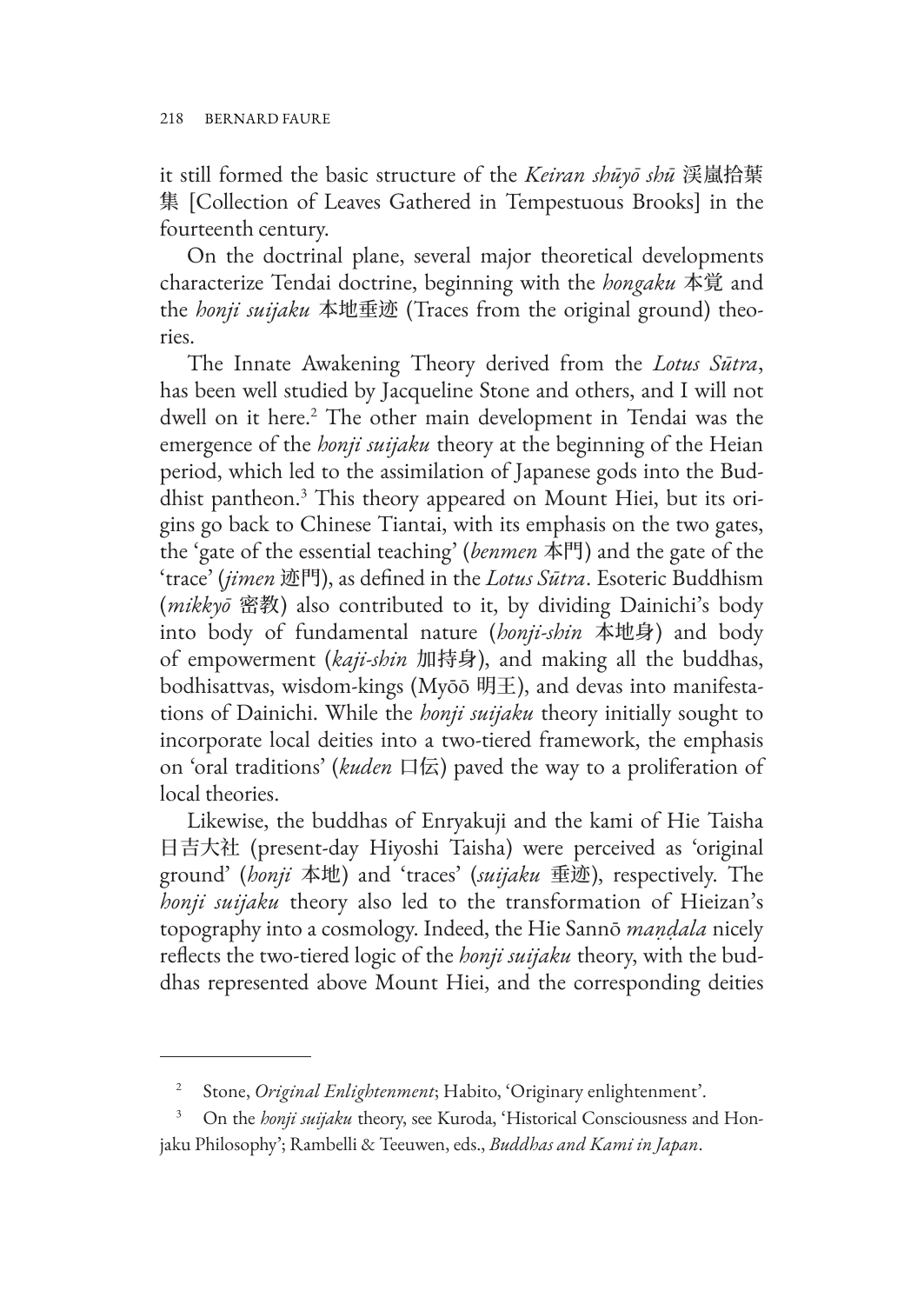arranged in a hierarchy below.<sup>4</sup> The systematic synthesis of esoteric Buddhism with local cults (later gathered under the label 'Shintō') led the elaboration of Sannō Shintō 山王神道, the shintō of Mount Hiei that developed in the dual institution formed by Enryakuji 延 暦寺and Hie 日吉 Shrine. Another characteristic of Tendai is the importance of astral cults. Stars already played an important role in Chinese Buddhist esotericism. Yixing is also credited with the translation of a *Xiuyao jing* 宿曜経 [*Sūtra* on Constellations and Luminaries] and the calculation of the precession of the equinoxes.5 As we will see, the Seven Stars of the Northern Dipper (Ursa Major) came to play a major role in Tendai.

During his stay in China, Saichō is said to have inherited the main Buddhist teachings prevalent at the time. Based on this claim, the Tendai tradition came to be known as the synthesis of the four lineages (*en-mitsu-zen-kai* 円密戒禅; i.e., Tendai, or the 'Perfect teaching' 円教, esoteric Buddhism, Chan/Zen, and the Vinaya of the Bodhisattva precepts). In his *Secret Genealogy* (*Naishō Buppō sōjō kechimyaku fu* 内証仏法相承血脈譜), however, Saichō lists five lineages, and gives them in a different order: the Bodhidharma's lineage; the Lotus teaching (Tiantai proper); the Bodhisattva precepts of the perfect teaching (Tiantai again), and two esoteric lineages: the *maṇḍalas* of the Womb and Vajra realms (Taizōkai and Kongōkai), on the one hand, and 'various *mandalas*' on the other.<sup>6</sup>

As Chen Jinhua has convincingly shown, the claim of Saichō's esoteric orthodoxy gradually developed in several texts, most notably in his *Secret Genealogy*, and in Kōjō's 光定 (779–858) *Denjutsu isshin kaimon* 傳述一心戒文 [Articles Related to the Transmission of the 'One-mind Precepts'].7 In the *Dengyō Daishi* 

<sup>7</sup> Chen, *The Formation of Early Tendai Esoteric Buddhism in Japan*; *idem*,

<sup>4</sup> Actually, a third tier is constituted by the seed-letters (*bīja*) corresponding to these buddhas and deities, and it may represent the no capital viewpoint of the *usiddhi* discussed below.

It is owing to that discovery that his name is inscribed on the frontispiece of the Sainte Geneviève Library in Paris next to those of famous Western scientists.

<sup>6</sup> *Naishō Buppō sōjō kechimyaku fu*, *Dengyō Daishi zenshū* 2: 199–248.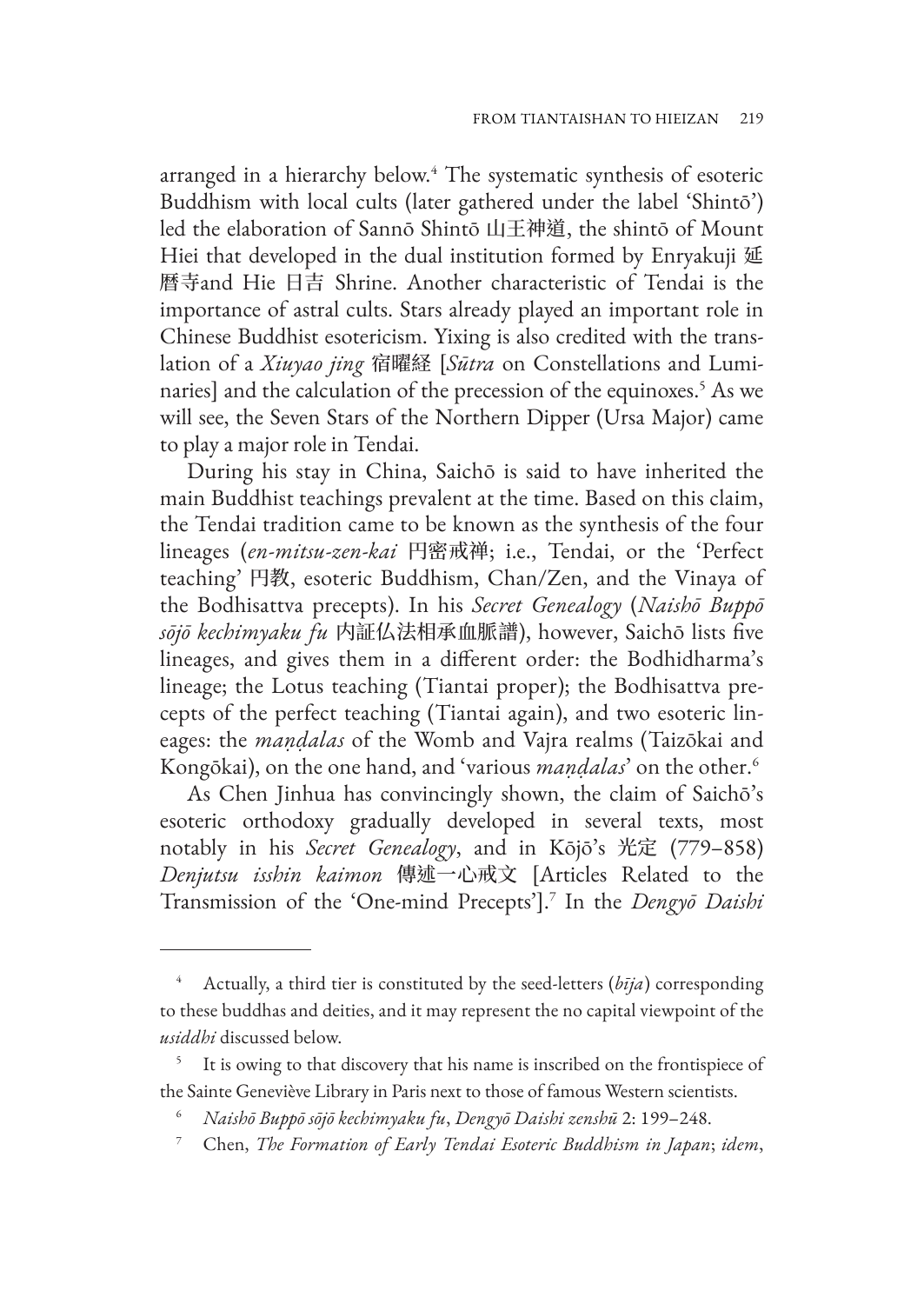*shōrai Esshū roku* 伝教大師将来越州録 [Catalogue of the Buddhist Texts Acquired by Dengyō Daishi in Yue Prefecture] (*T* no. 2160, vol. 55), a bibliographical text compiled by Saichō during his stay in China, he writes that he had just received a simple initiation from the esoteric monk Shunxiao 順暁 (d.u.) based on Śubhakarasiṃha's Garbhakoṣadhātu (Jp. Taizōkai 金剛界) *maṇḍala*, and he presents Shunxiao as a relatively minor provincial master. In his *Kenkairon* 顕 戒論 [A Treatise on Promoting the Precepts], written late in his life, he claims to have received the threefold esoteric transmission, not just the transmission of the *Kongōkai* lineage.

Focusing on the discrepancy between the *Esshū roku* and Saichō's transmission certificates (*fuhōmon* 付法文) allegedly written by Shunxiao, Chen has demonstrated how Saichō's claim to esoteric legitimacy increased with time, and concluded that these documents are forgeries.

The *Secret Genealogy*, duly edited by Saichō's disciples after his death, takes up Saichō's claim in the *Kenkairon* (820) that he had received from Shunxiao the initiation into the two *maṇḍalas* and places Shunxiao in the lineage of Śubhakarasiṃha.<sup>8</sup> In later documents, Shunxiao is no longer a heir of Śubhakarasiṃha, but of Amoghavajra, the most famous esoteric master of the time, and Saichō receives from him the transmission of the three siddhis—a triad that became the signature of the Tendai school and that supersedes the dual transmission of the two Shingon *maṇḍalas*. In the *Kenkairon engi* 顕戒論緣起 [Causes and Conditions for (Composing) the *Kenkairon*], the *susiddhi* is added in a clear attempt to go beyond the Shingon emphasis on the two *maṇḍalas*. 9

Through this editing process, the theory of Saichō's initiation in the three 'procedures of attainment' (*siddhi*s) was amalgamated with the three classes (*sanbu* 三部), which added to dual taxonomy (*liangbu* 両部) formed by the *Mahāvairocana sūtra* and the *Tat-*

<sup>&#</sup>x27;The Construction of Early Tendai Esoteric Buddhism'; and *idem*, *Legend and Legitimation*.

<sup>8</sup> Chen, *The Formation of Early Tendai Esoteric Buddhism in Japan*, 88 ff.

<sup>9</sup> Ibid, 109–110.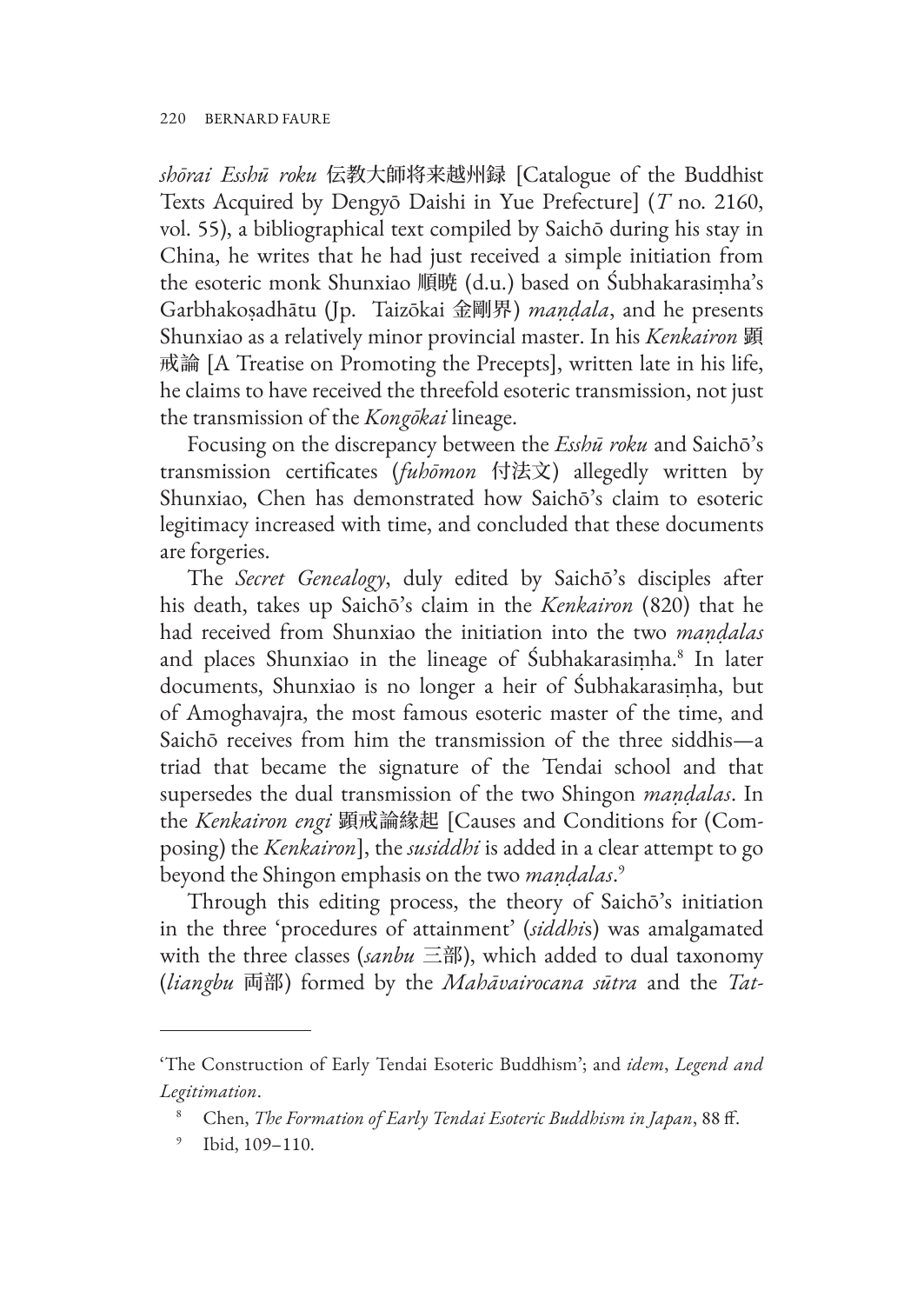*tvasamgraha* —and their two *maṇḍalas*—the Womb realm *maṇḍala* (Jp. *Taizōkai mandara* 胎蔵界曼荼羅) and the Vajra realm *maṇḍala* (Jp. *Kongōkai mandara* 金剛界曼荼羅)—a third division forming their synthesis and marginalizing Kūkai's dual lineage.<sup>10</sup>

According to Chen, this process eventually led to the creation of three Japanese *siddhi*-texts attributed to Śubhakarasiṃha, still included in the Chinese esoteric section of the *Taishō* canon (*T* no. 905, 906, and 907).11 The earliest of these scriptures (*T* no. 907) might have been compiled by the Tendai master Annen 安然 (841–889?). At any rate, all these documents seem aimed at demonstrating that Saichō's esoteric credentials were superior to Kūkai's.

#### **The** *Keiran shūyō shū*

A good source, already mentioned above, to measure the distance traveled between Zhiyi's early Chinese Tiantai and the fully developed Tendai doctrine is a fourteenth-century ritual and mythological compendium compiled by the monk Kōshū 光宗 (1276–1350), the *Keiran shūyō shū*. <sup>12</sup> Little is known about the author Kōshū, other than that he spent much of his life on Mount Hiei, before becom-

<sup>10</sup> *T* no. 2376, 74: 643c*.* and Chen *The Formation of Early Tendai Esoteric Buddhism in Japan*, 63–64.

<sup>11</sup> The texts in question are: 1) the *Sanzhong xidi podiyu zhuanyezhang chusanjie mimi tuoluoni fa* 三種悉地破地獄轉業障出三界祕密陀羅尼法 (*T* no. 905), 2) the *Foding zunshengxin podiyu zhuanyezhang chusanjie bimi sanshen foguo sanzhong xidi zhenyan yigui* 佛頂尊勝心破地獄轉業障出三界祕密三身佛果三種 悉地真言儀軌 (*T* no. 906), and 3) the *Foding zunshengxin podiyu zhuanyezhang chusanjie bimi tuoluoni* 佛頂尊勝心破地獄轉業障出三界祕密陀羅尼 (*T* no. 907). They all describe three types of siddhis (upper, middle, and lower) related to three parts of the body (from the top of the head to the armpit, from the armpit to navel, and from navel to the foot, respectively), and link them to three sets of five seed-letters. On *T* no. 905, see Rambelli, 'Tantric Buddhism and Chinese Thought in East Asia.'

<sup>12</sup> *Keiran shūyō shū*, *T* no. 2410, 76: 312a.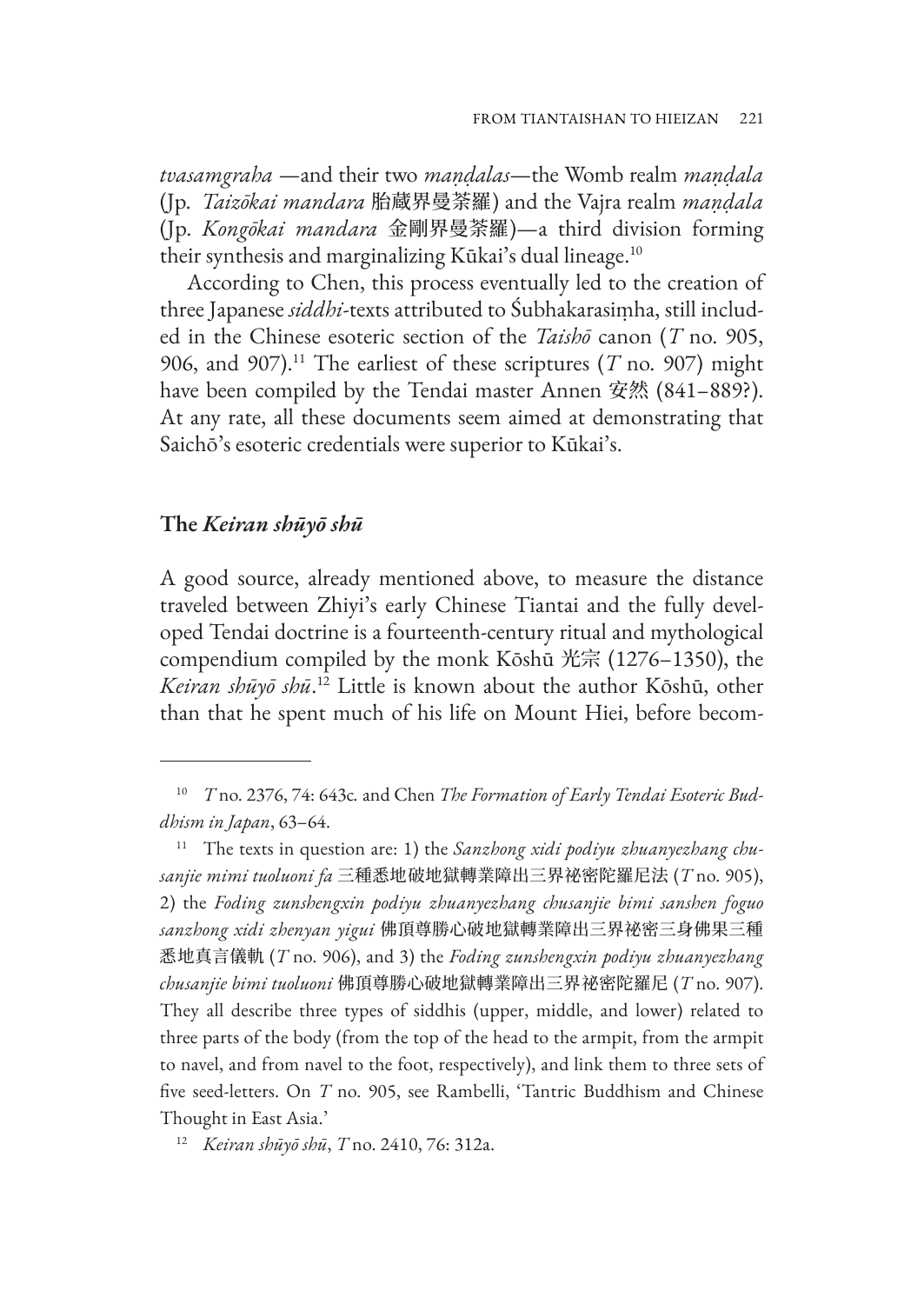ing for a time the superior of a monastery, the Hosshōji 法性寺, in the Iyo 伊予 province (present-day Ehime Prefecture, on the island of Shikoku). He studied the Tendai doctrines and traditions, both exoteric and esoteric, and in particular Zen, Vinaya or Discipline, as well as the Sannō shintō 山王神道, the Shintō of Mount Hiei. His magnum opus took him forty years to complete, and is said to have comprised 300 fascicles. Only 113 fascicles are extent today, but they reveal the impressive scope of the enterprise.<sup>13</sup>

The *Keiran shūyō shū* follows in the footsteps of earlier ritual compendia such as the *Gyōrinshō* 行林抄 [Compendium on walking in the forest] (*T* no. 2409, vol. 76), a ritual compilation compiled by the Hieizan monk Jōnen 静然 [d.u.] in 1154), and the *Asabashō* 阿 娑縛抄 [Anthology of A, Sa and Va], a thirteenth-century corpus of Tendai esoteric images and rituals by the monk Shōchō 承澄 (1205–  $1282$ ),<sup>14</sup> but it shows a greater diversity and a more deliberate attempt to integrate Buddhist teachings with local cults.15

Kōshū's approach is typical of the so-called Chroniclers (*kike* 記 家).16 These Chroniclers were not archivists in the ordinary sense, since the traditions they collect concern sacred beings or objects (deities, places, thaumaturgic monks, relics of the Buddha and the 'wish-fulfilling jewel,' etc.). According to his preface to the *Keiran shūyō shū*, their jurisdiction extended to four areas: exoteric and esoteric doctrines and practices, Discipline, and documents (*kiroku* 記録). This last area required initiation into six subjects: the sacred space of the temples, the deities worshipped there, the supernatural manifestations of the protective deities, the protection of the realm through Buddhist rites, those rites themselves, and contemplative practices.

<sup>13</sup> On this text, see Grapard, '*Keiran shūyō shū*'; Tanaka, *Keiran shūyō shū no sekai*; and Park, *Shaking Dance in the Stormy Valley*.

<sup>14</sup> *T* no. 3190, vol. 94–95 (Zuzō 8–9).

<sup>&</sup>lt;sup>15</sup> For a short description of these texts, see Dolce, 'Taimitsu Rituals in Medieval Japan'; Frank, *Dieux et bouddhas au Japon*, 261–265.

<sup>16</sup> On the *kike*, see Kuroda, 'Historical Consciousness and *Hon-jaku* Philosophy in the Medieval Period on Mount Hiei'.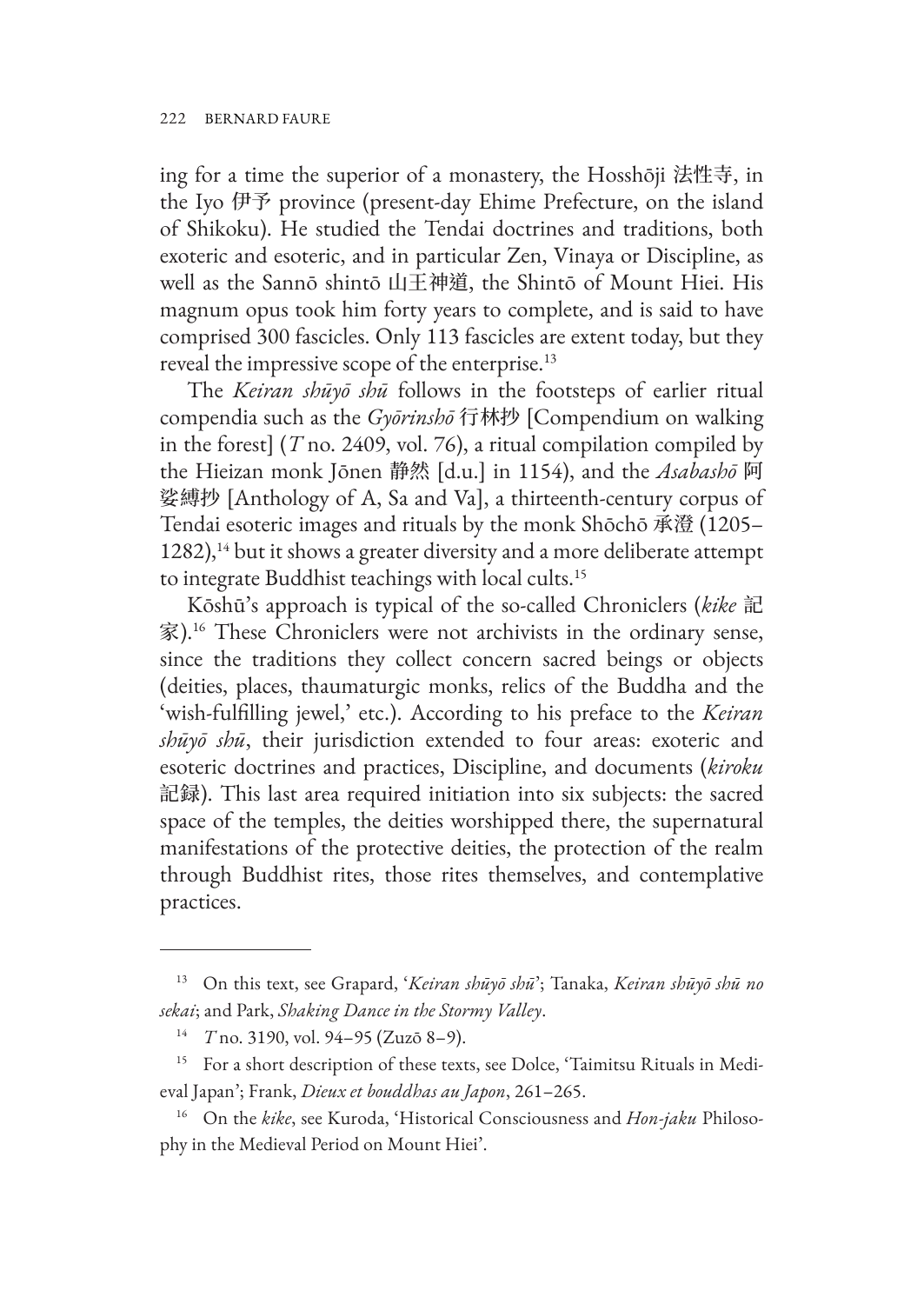Note the paradoxical character of a Tendai *Summa Theologia*  recording oral traditions that were in principle secret, dealing with the sacred places, gods, rites and soteriological techniques of esoteric Buddhism (both Shingon and Tendai). Kōshū's work is straddling two traditions: mythological (concrete) and cosmological or doctrinal (more abstract). The classical mythology (of the *Kojiki* 古事記 [An Account of Ancient Matters] and the *Nihon shoki* 日本書紀 [Chronicle of Japan]) that these Chroniclers reinterpreted was in fact already a 'disenchanted' mythology, in which the principles (the *logos*, if you like) of the Tendai contradicted (but also sometimes reinforced) local beliefs (the *mythos*). The true heterotopic nature of the *Keiran shūyō shū* only really becomes apparent in the specific presentation of the subjects. The incessant cross-referencing, echoes and repetitions, and other mirror effects create a kind of hypertext *avant la lettre*, before the text, or even beyond the text.

#### **Onward to** *Susiddhi*

An important, largely unnoticed development in Ennin's disciples' rewriting of Saichō's biography was an emphasis on esoteric initiation and 'realization' (*siddhi*)—in other words, the notion that the non-dual unity of the two great *maṇḍalas* (and the texts from which they derive) is effected through a third higher level, the *susiddhi*, derived from the *Susiddhikara sūtra* (*T* no. 893, vol. 18) translated by Śubhakarasiṃha). This reinterpretation undoubtedly derived from the ternary tendency already observed in Tendai with the notion of the Threefold Truth (*santai* 三諦), but it imposed on all subsequent doctrinal (and also ritual and mythological) developments a ternary structure that became the fundamental characteristic of Tendai. This circumstantial *clinamen* had thus profound repercussions on the later evolution of Tendai and on the religious history of Japan. We will try to follow some of its ramifications.

As Hariett Hunter has shown, the notion of *susiddhi*, held as subaltern at the time of Kūkai (and Saichō), has moved to the forefront at the time of Faquan 法全 (fl. 800–870)—for reasons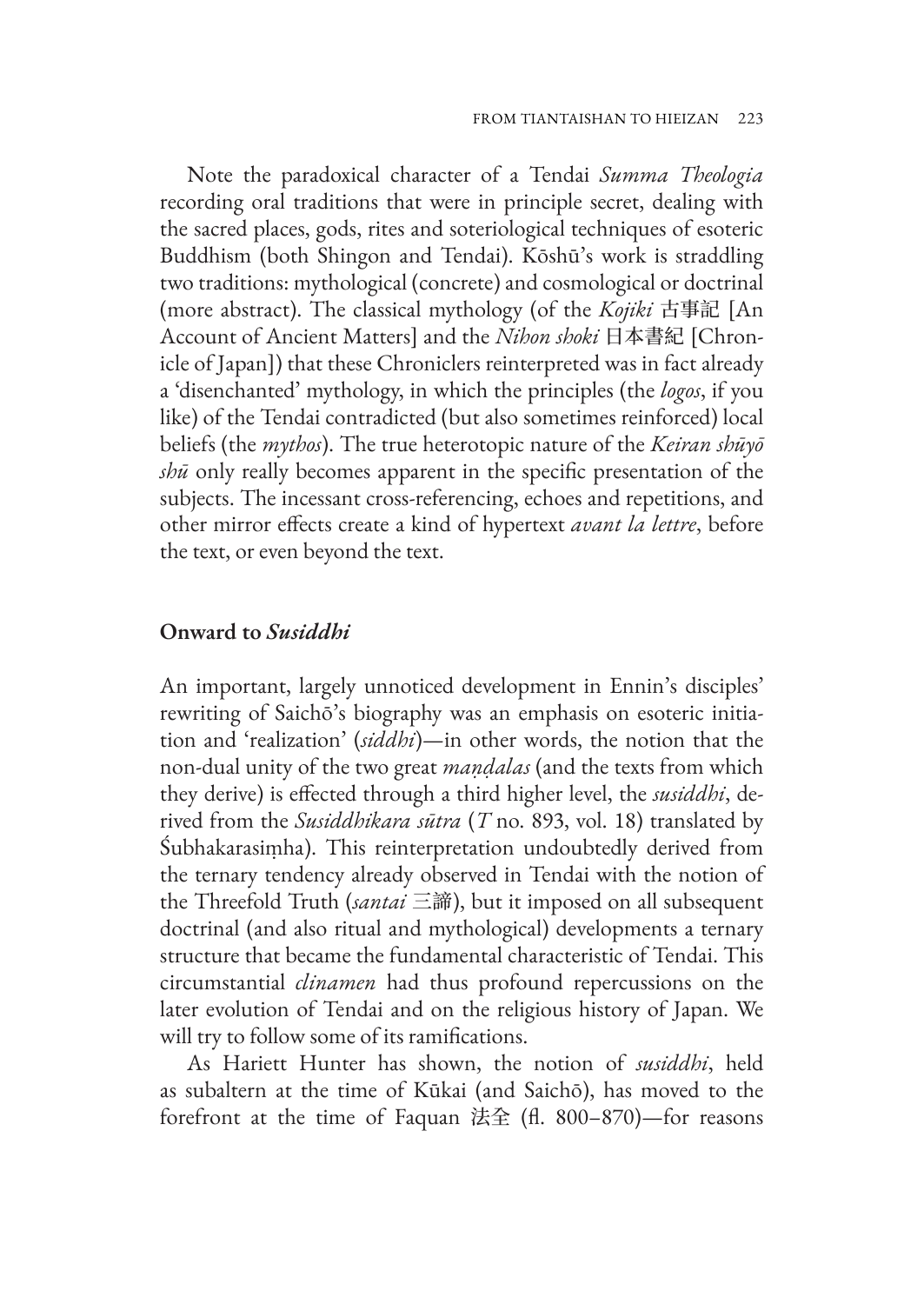that are not entirely clear.17 In 840, Ennin received from Faquan three initiations—into the *Mahāvairocanā sūtra* (Ch. *Dari jing*/Jp. *Dainichikyō* 大日経; *T* no. 848, vol. 18), the *Tattvasamgraha* (Ch. *Jin'gangding jing*/Jp. *Kongōchōkyō* 金剛頂経; *T* no. 865, vol. 18), and the *Susiddhikāra sūtra* (Ch. Ch. *Suxidi jieluo jing*/Jp. *Soshitsujikyara kyō* 蘇悉地羯羅経).18 Among them, the *susiddhi* initiation was different from the three *siddhis* that Saichō was said to have received from Shunxiao several decades earlier, but it was tempting to read back into these the full initiation into the *susiddhi*.

The link that Ennin established between that new metaphysical notion of *susiddhi* and the three kinds of *siddhi* allegedly received by Saichō, while intended to establish the superiority of Taimitsu over Kūkai's Tōmitsu, was to have momentous consequences, as it provided a template for the later developments of Tendai (and, subsequently, Shingon) doctrine and ritual.

As Hunter points out, the tripartite division, including the *Susiddhikarasūtra* as a synthesizing link between the *Tattvasamgraha* and the *Mahāvairocana sūtra*, is a key element of the Tendai teaching. According to the *Liangbu dafa xiangchen shizi fufa ji* 両部大法相承 師資付法記 [The Record of Master-to-Disciple Dharma Transmissions of the Two-division Major Procedures], a work by Faquan's contemporary Haiyun 海雲, 'The *Susiddhi*, taken together with the Two Classes of the Great Teaching which the Tripitaka Śubhākarasimha translated previously, constitutes the Great Teaching of the Three Divisions' 三部大教.'19 Hunter describes the *Susiddhi* as an 'alternative current' of Chinese esoteric Buddhism, which was centered since Amoghavajra on the 'two classes' (Ch. *liangbu* /Jp. *ryōbu* 両 部). Japanese scholars, influenced by Shingon orthodoxy, have tended

<sup>17</sup> See Hunter, 'Faquan's Transmission of the *Susiddhi* Category of the Esoteric Buddhist Teachings.' See also Misaki, 'Taimitsu no soshitsuji ni tsuite'.

<sup>18</sup> The *Susiddhikāra sūtra*, translated in 726, describes a variety of supranormal powers (*siddhis*) ranging from invisibility to flying through the air. It has recently been translated into English: see Giebel, *Two Esoteric Sutras*.

<sup>19</sup> *Liangbu dafa xiangchen shizi fufa ji*, *T* no. 2081, 51: 2.786c13–14: 三藏善 無畏所譯兼前二部大教及蘇悉地, 共成三部大教.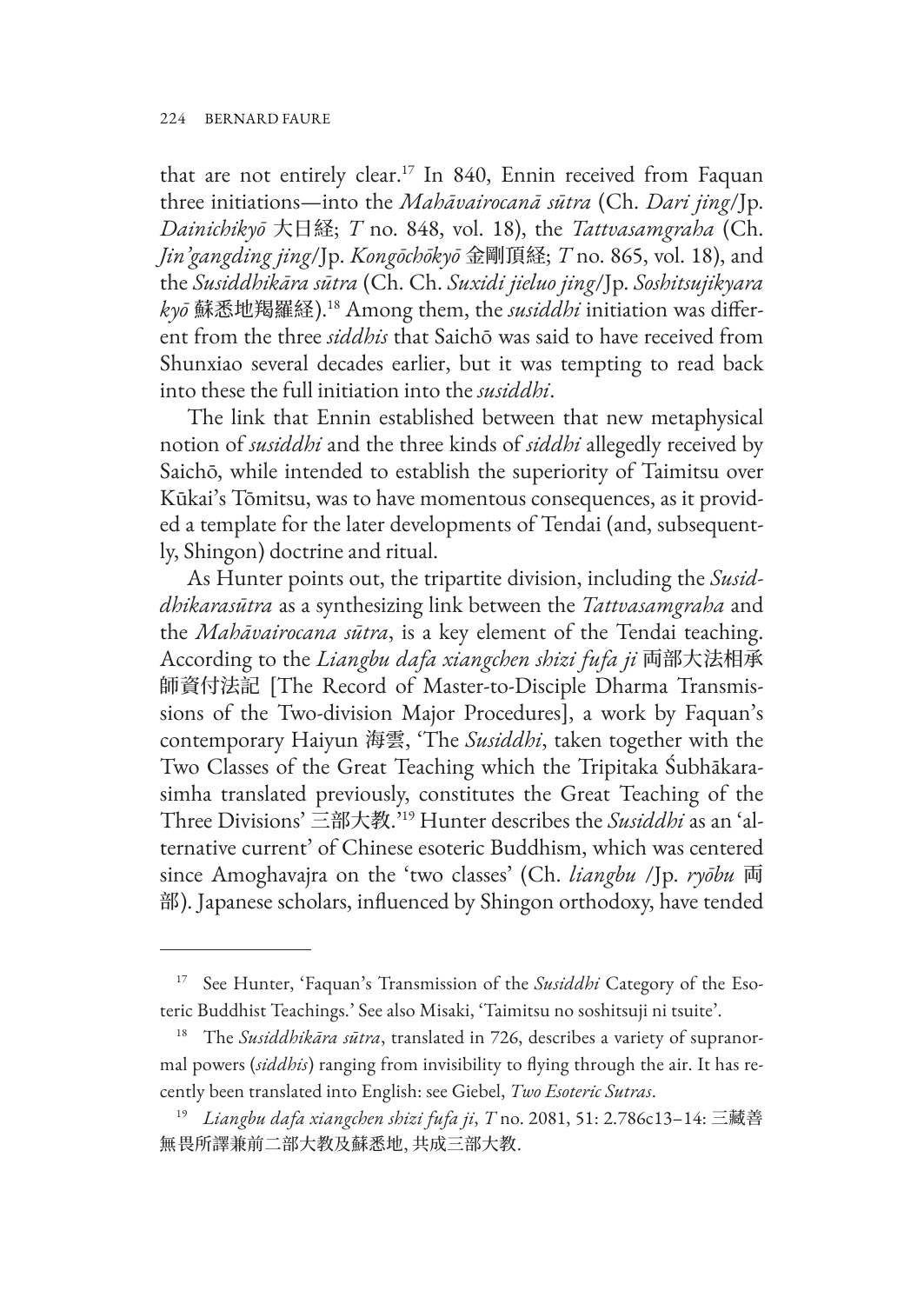to consider that current as 'heterodox,' although it became the mainstream of Japanese Tendai, whereas Shingon continued to rely on the 'two classes' and their maṇḍalas (the *Taizōkai* and *Kongōkai maṇḍalas*).

Taimitsu monks had regarded the transmission of the two as separate and established a threefold system in which the 'accomplishment class' (*soshitsuji bu* 蘇悉地部), based on the *Susiddhikara sūtra*, played the central role. Thus, the notion of *susiddhi* imposed itself in Taimitsu as the ultimate expression of the truth of the Middle, and the supreme realization of Tendai soteriology. According to the *Keiran shūyō shū*: 'The ultimate secret of the Mystery school is the *susiddhi*.'20 'In Sanmon, the *susiddhi* is superior.'21 And 'The *Susiddhikara-sūtra* is the king of all the *sūtra*s of the Three Classes.'22

Kōshū also refers to an oral tradition of the Ōhara 大原 master (Chōen 長宴, 1016–1081), according to which the *Susiddhi* comes from a chapter on the three kinds of *siddhi*, and he quotes the *Bucchō Sonshō hajigoku giki* 仏頂尊勝破地獄儀軌 (=*Bucchō Sonshō shin hajigoku tengosshō shutsusangai himitsu darani* 佛頂尊勝心破地獄 轉業障出三界秘密陀羅尼; *T* no. 907, vol. 18; one of the three *siddhi* texts mentioned above) as the source of the *mudrās* and *mantras* of the three kinds of *siddhi*. He concludes that it is the reason why Sonshō Bucchō 尊勝仏頂 (Skt. Vikīrṇoṣṇīṣa) is the *honzon* 本尊 of the *susiddhi*. <sup>23</sup> He also points out that, while Tōmitsu emphasized the nonduality of the two realms, it did not formulate a third realm that embodies this nonduality, as did Taimitsu.<sup>24</sup>

The prominent role attributed to the *Susiddhikara sūtra* may be surprising when one realizes that this text is essentially a lengthy discussion of ritual and magical techniques for obtaining supranormal powers. It outlines three levels of accomplishment (*siddhi*), but does not present a cohesive program; it is more like a ritual encyclopedia

<sup>20</sup> *Keiran shūyō shū*, *T* no. 2410, 76: 883c: 密宗極祕在蘇悉地.

<sup>21</sup> *Keiran shūyō shū*, *T* no. 2410, 76: 735b, 738c: 山門蘇悉地經殊勝事有也.

<sup>22</sup> *Keiran shūyō shū*, *T* no. 2410, 76: 686a: 所言蘇悉地羯羅經者, 是三部經王.

<sup>23</sup> *Keiran shūyō shū*, *T* no. 2410, 76: 558b.

<sup>24</sup> *Keiran shūyō shū*, *T* no. 2410, 76: 554c, 593b–c, 662b–c.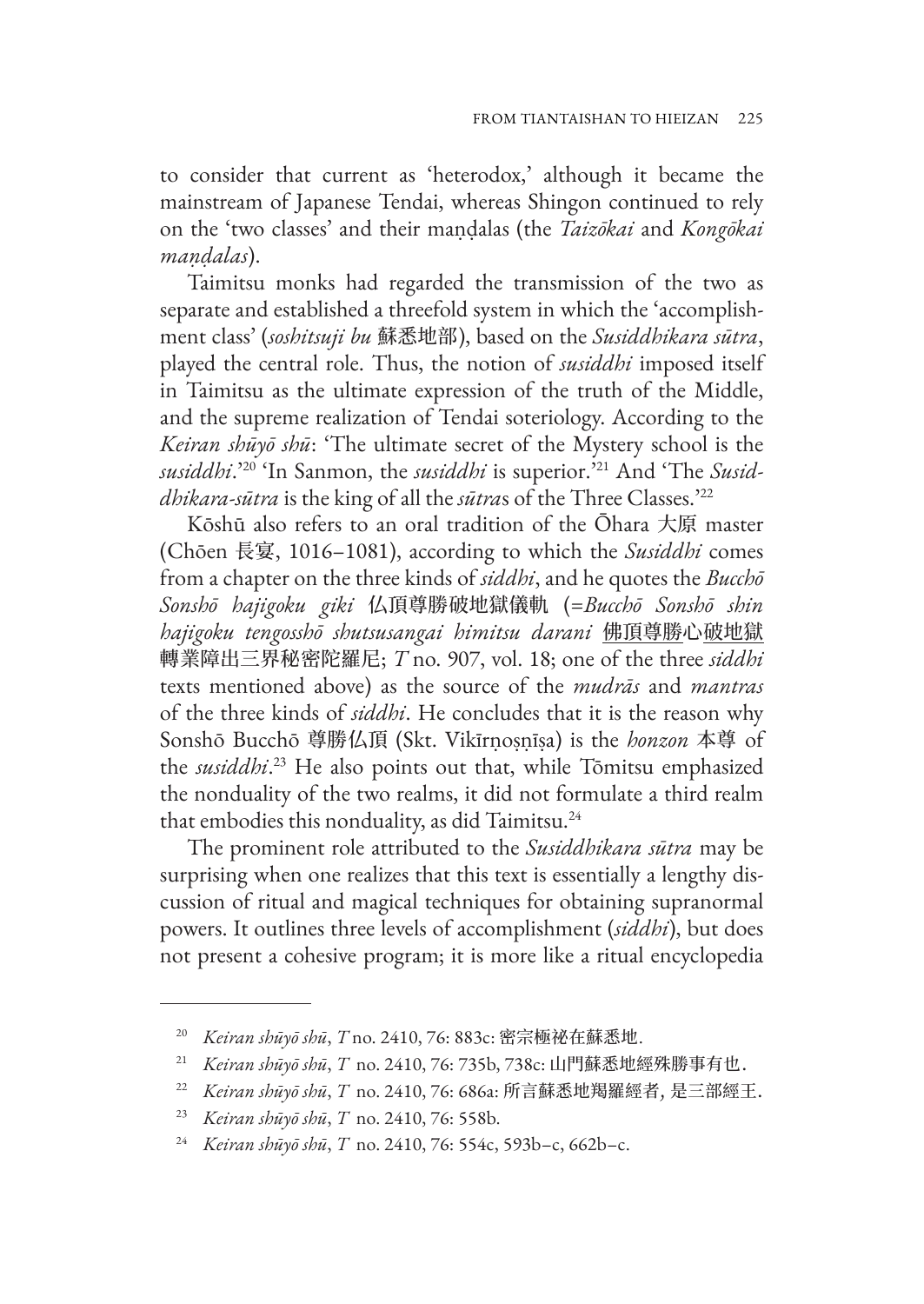to be consulted in the performance of ritual. At first glance, there is nothing here to encourage metaphysical speculations about the ultimate (ternary) nature of reality. But perhaps it is precisely in this return to concreteness that the real metaphysics lies—as is suggested by the fact that the *sūtra* in question is in fact a *tantra*. In other words, the *Susiddhikara sūtra* may have escaped binary (or pseudo-ternary) logic through magical practices.

In any case, one cannot underestimate the evolution that leads from the three *siddhis* to the *susiddhi*, or from the binary structure asserted by Kūkai and his master Huiguo to the ternary structure asserted by Faquan and inherited by Ennin, even if the latter could not foresee the importance that this structure, a true meme turned generative schema, would take on in later Tendai.

While the *Susiddhikarasūtra* played an important role in Taimitsu, a similar role was attributed in Tōmitsu to the *Yuqi jing*/ Jp. *Yugikyō* 瑜祇経 (i.e. Ch. *Jingangfeng louge yiqie yuqie yuqi jing*/ Jp. *Kongōbu rōkaku issai yuga yugi kyō* 金剛峯樓閣一切瑜伽瑜祇經 [Pavilion of Vajra Peak and all its Yogas and Yogins; *T* no. 867, vol. 18], a scripture whose translation is attributed to Vajrabodhi. Myōan Yōsai 明菴栄西 (1141–1215), while being a Taimitsu adept, based his interpretation of the *susiddhi* on the *Yugikyō*. This use of the *Yugikyō* seems to have been a trend in the medieval period, drawing on the emphasis that Annen, for the first time, had placed on that text as the scriptural authority for uniting the Womb and Vajra realms.<sup>25</sup>

The ternary or triadic symbolism, which complements but also subverts the polar structures, obviously translates a quasi-universal mental structure. In China, it was expressed for instance by *Laozi's* famous opening lines ('The Dao produces the One; the One produces the Two; the Two produce the Three; the Three produce All Things' 道生一、一生二、二生三、三生萬物) 26 or by the notion of the 'Three Talents' (*sansai* 三才)—Heaven, Earth, and Man—which supplemented (without replacing it) the polar opposition between Heaven and Earth or Yin and Yang, and became a convenient herme-

<sup>25</sup> Dolce, 'Duality and the *Kami*', 144–145.

<sup>26</sup> Translation dapted from Legge, *The Sacred Books of China*, 85.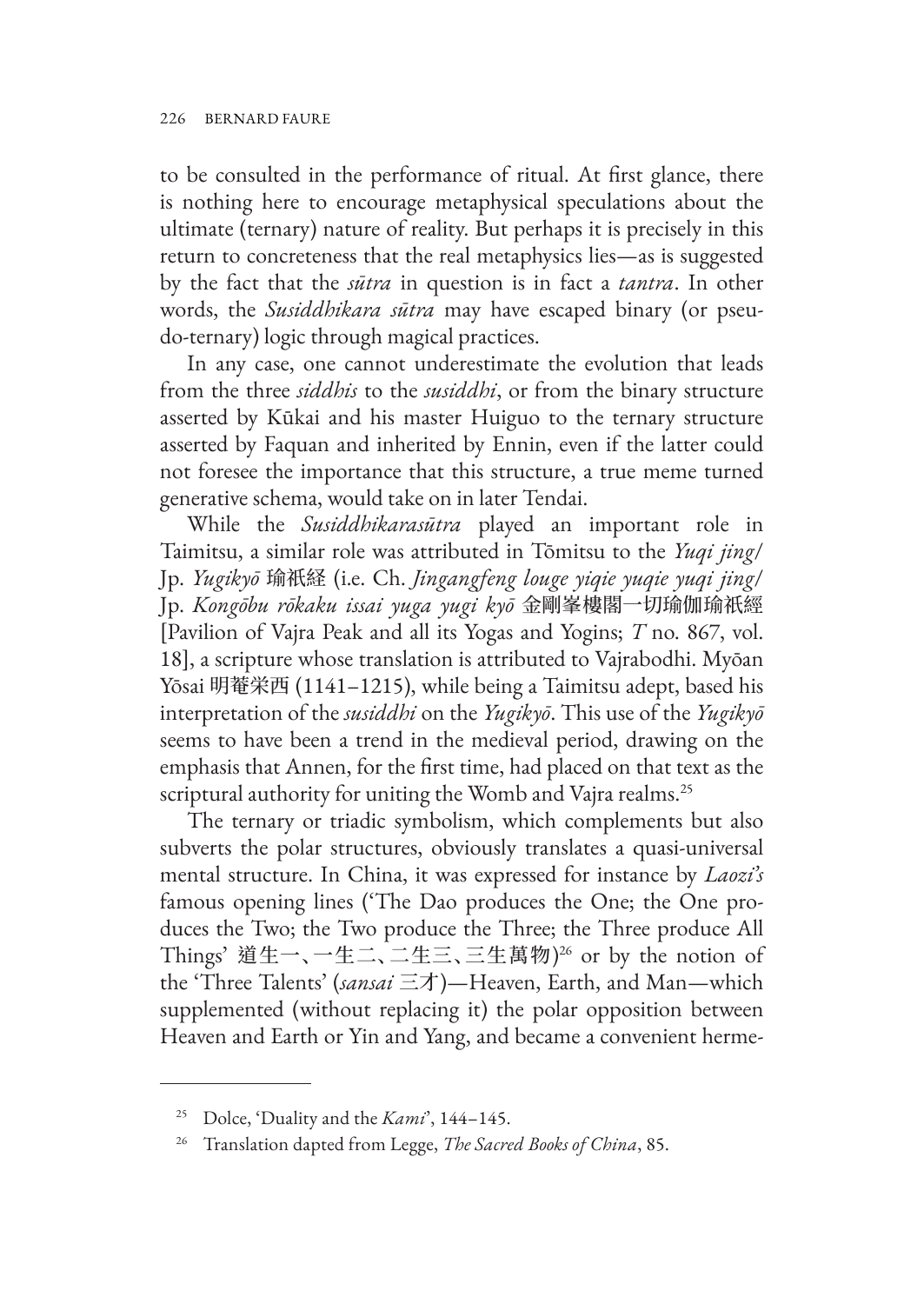neutical structure.

Another triadic symbolism, specific to Tendai, was that of the Three Truths—an extension of the Two Truth theory of Mādhyamika. These three truths are, strictly speaking, three views of one and the same reality: that of the Emptiness (*kūtai* 空諦) of phenomena, that of their Provisional existence (*ketai* 假諦), and the Truth of the Middle (*chūtai* 中諦), which encompasses the first two. At the level of practice, this theory was formulated as the Threefold contemplation in a single thought (*isshin sangan* 一心三観). The logic expressed on the exoteric plane with the analysis of the characters 'Sannō' 山王 in terms of *isshin sangan* 一心三観, etc., developed with the notion of *susiddhi* ('realization').27 The term used to translate *siddhi*, *chengjiu* 成就, means 'accomplishment,' 'realization,' and is therefore tantamount to the supranormal attainments, *susiddhi* (Ch. *suxidi*/Jp. *soshitsuji* or *soshijji* 蘇悉地, a term translated as *myōchengjiu* 妙成 就 'wondrous realization) and referring to various powers obtained through ritual.

The notion of *susiddhi* imposed itself as the ultimate expression of the truth of the Middle, and the supreme realization of Tendai soteriology.28 This ternary model became the template of Tendai hermeneutics and proliferated as a kind of meme, permeating all degrees of theory and practice, from doctrinal formulations to rituals and mythology, even to mental and material architecture. As Erwin Panofsky said of the relationship between Gothic architecture and Western scholastic thought, we thus see how the mental habits produced by scholasticism affect the form of Buddhist architecture. To do this, as Panofsky notes, one must bracket the conceptual content of the doctrine and focus on the *modus operandi*. 29

<sup>27</sup> Grapard, 'Linguistic Cubism'.

<sup>28</sup> Another term used for *susiddhi* in the *Keiran shūyō shū* is sōtai 総体, 'global body'. See *T* no. 2410, 76: 515b, 554b.

<sup>29</sup> Panofsky, *Gothic Architecture and Scholasticism*, 27.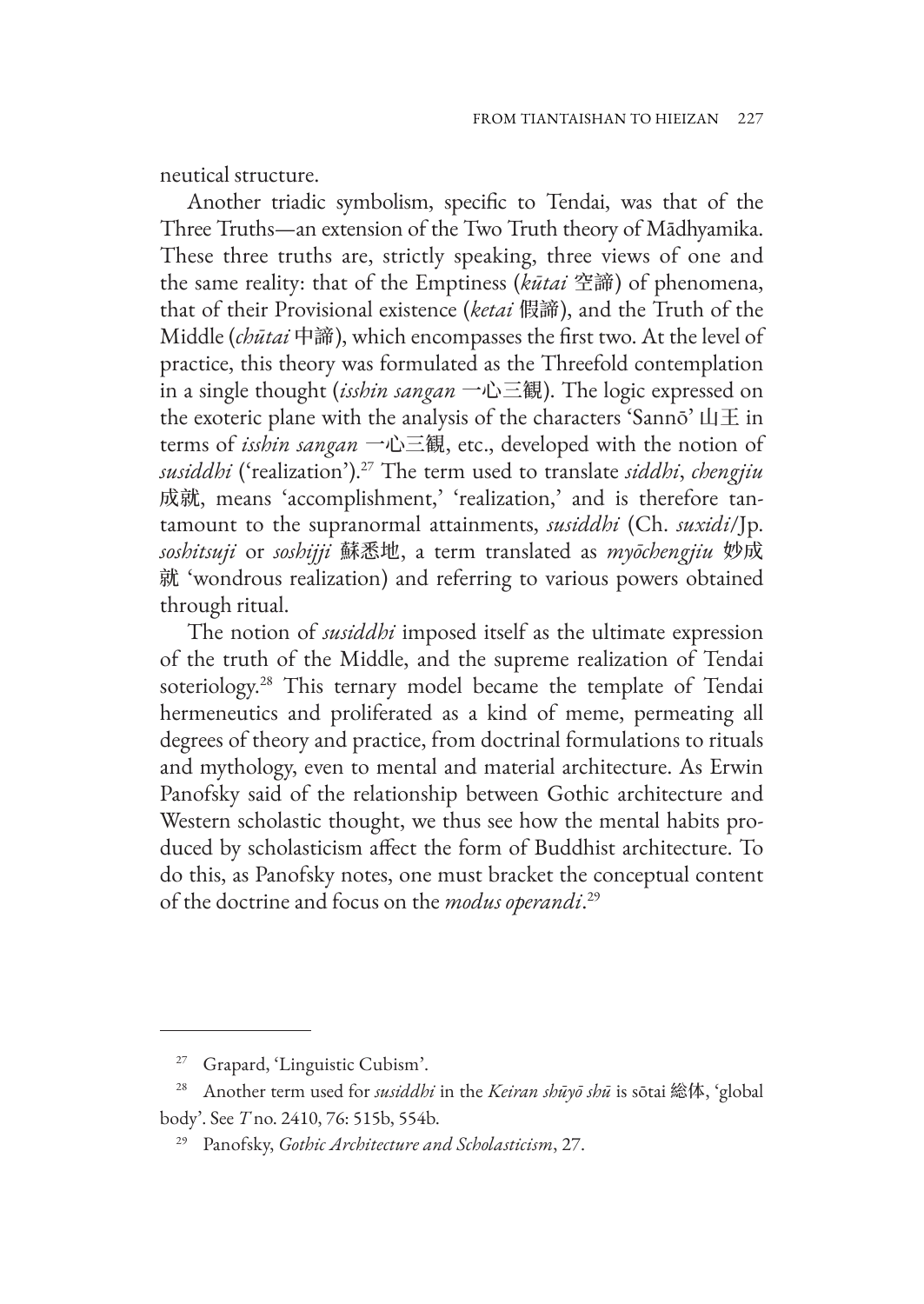## **Applications of the** *Susiddhi* **Model**

Whereas Shingon scholar-monks recognized the nonduality of the two *maṇḍalas* by emphasizing their mutual interpenetration, Tendai commentators chose to transcend their polarity by the addition of a *tertium quid*. As Lucia Dolce points out, this ternary model 'resolves the interaction of opposites in a third element, crystallized into the physical characteristics of the fetus, symbolized by the cosmology of the *stūpa* or the jewel, and anthropomorphically conveyed in imaginative icons.'30

Whereas the two classes of Shingon found their source in the *Mahāvairocana sūtra* and the *Tattvasamgrāhatantra*, and their iconographic expression in the Taizōkai and Kongōkai *maṇḍalas*, the *Susiddhikarasiddhisūtra* offered no *maṇḍala* that represents the *susiddhi*. In fact, given the aporetic nature of the *susiddhi*, there could be no specific '*Susiddhi maṇḍala*.' The solution adopted in Taimitsu consisted in using preexisting *maṇḍalas*: the Butsugen *maṇḍala* and the Lotus *maṇḍala*.

## **The** *Butsugen Maṇḍala*

According to the *Keiran shūyō shū*: 'The *susiddhi* of the Sanmon is the Butsugen *maṇḍala*'.31 The structure of that *maṇḍala* was said to contain elements of both the Kongōkai and Taizōkai, thus expressing their nonduality. Butsugen 佛眼 ('Buddha-eye'; Skt. Buddhalocanī) is also known as Bumo 仏母, 'Mother of the buddhas.'

<sup>&</sup>lt;sup>30</sup> Dolce, 'Duality and the Kami,' 144–45. Dolce, however, traces the model back to the *Yuqi jing* (Jp. *Yugikyō*), not to the *Susiddhikara-sūtra*. Indeed, the notion of *susiddhi* is usually traced back to the *Yugikyō* in Shingon, and sometimes even in Tendai. See for instance *Keiran shūyō shū*, *T* no. 2410, 76: 554b. Thus, the *Yugikyō* came to play the same role as the *Susiddhikara-sūtra* as a reference for nonduality.

<sup>31</sup> *Keiran shūyō shū*, *T* no. 2410, 76: 555a9–10: 故ニ佛眼ノ曼荼羅ヲ以爲蘇悉 地ノ本尊ト也.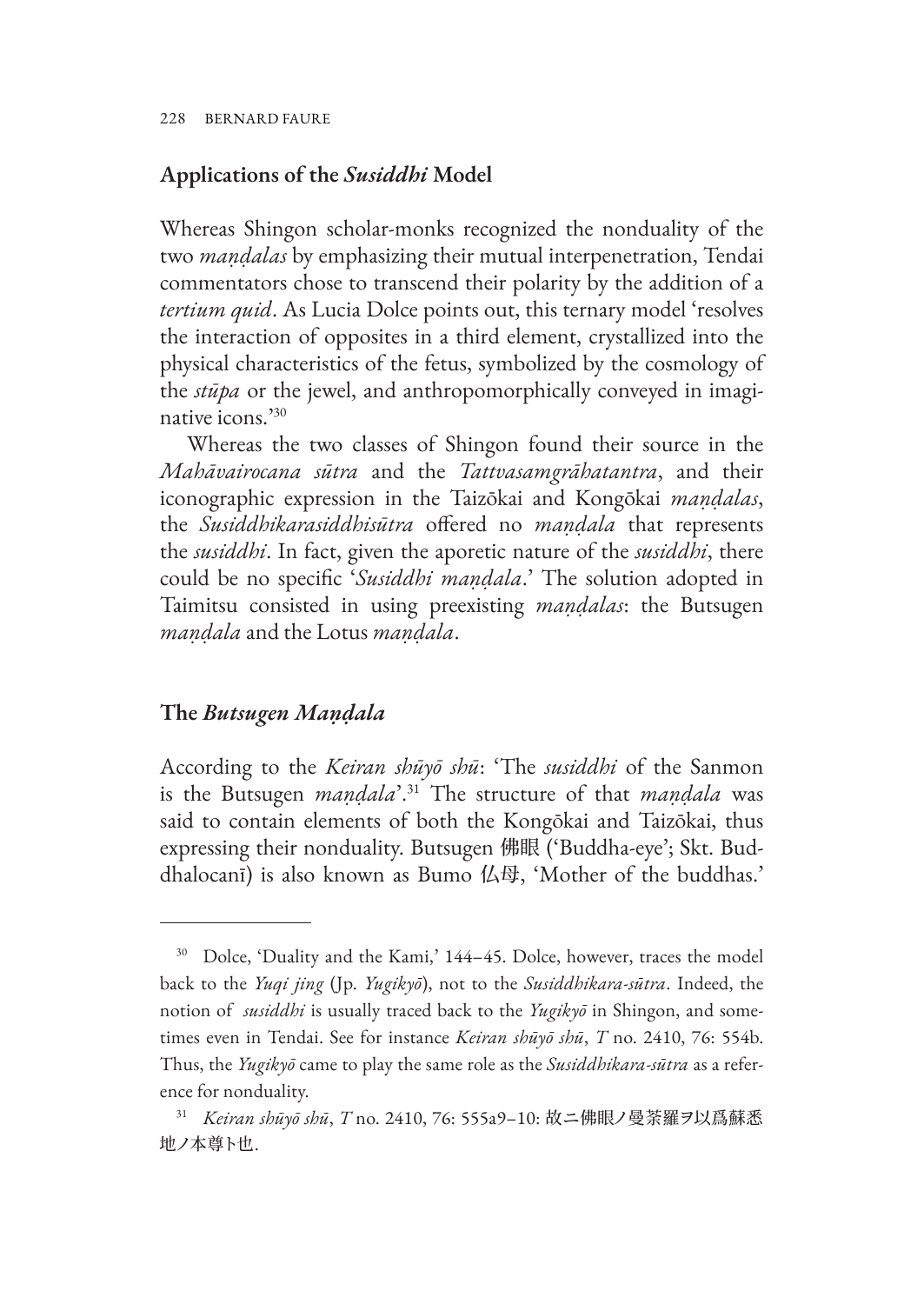She is usually paired with Ichiji Kinrin [Bucchō] 一字金輪仏頂 (Skt. Ekākṣara-uṣṇiṣacakra, the Single-syllable Golden Wheel Buddha), an astral version of Dainichi, who played a central role in the Blazing Light Ritual (Shijōkō-hō 熾盛光法—hence Kinrin's other name, Shijōkō Bucchō 熾盛光仏頂, or Blazing Lights Buddha).32 The term *ichiji* 一字 (single letter) refers to the seed-letter *bhrūṃ* (awkwardly transcribed into Japanese as *boron*), out of which this buddha emanates during the esoteric visualization process. Whereas Butsugen symbolizes the Womb *maṇḍala* and is identified with Fudō Myōō 不動明王, Kinrin 金輪 symbolizes the Vajra Realm *maṇḍala* and is identified with Aizen Myōō 愛染明王. The nonduality of Butsugen and Kinrin is also a way of expressing that of the 'red' and 'white' drops (blood and semen). According to the *Yugikyō chōmonshō* 瑜祇 経聴聞抄 [Notes on the hearing of the *Yuqi jing*] by Kōshū's master Chōgō 澄豪 (1259–1350), it is the union of Kinrin and Butsugen that gives birth to the universe.<sup>33</sup>

When it is the nonduality of the two *maṇḍalas* that is emphasized, however, it is usually Butsugen that comes to the forefront, and her ritual is therefore presented by Kōshū as the ultimate secret ritual of the Sanmon school.<sup>34</sup> Kōshū further argues that nonduality is better formulated doctrinally in Tendai than in Shingon—notably in the ternary structure of its metaphysics, which adds a third, synthetic level to the two levels symbolized by the Womb and Vajra Realm *maṇḍalas* of Shingon. This third level, called 'supreme realization' (*Susiddhi*), is precisely symbolized by the Butsugen *maṇḍala*. 35

Kōshū explains that Butsugen is the *honzon* of the non-dual *susiddhi*. 36 To the question—'Why does one make Butsugen the

- <sup>35</sup> *Keiran shūyō shū*, *T* no. 2410, 76: 555b–556a.
- <sup>36</sup> *Keiran shūyō shū*, *T* no. 2410, 76: 554c.

<sup>32</sup> He is represented in the Northern Dipper *maṇḍala* as a buddha holding the wheel (one of the seven jewels of the *cakravartin* king). He sits atop Mount Sumeru, the axis mundi of Buddhist cosmology, the summit of which is none other than the pole star. He is therefore symbolically equated with the latter.

<sup>33</sup> *Zoku Tendaishū zensho*, Mikkyō 2, *Kyōten chūshakurui* 1.

<sup>34</sup> *Keiran shūyō shū*, *T* no. 2410, 76: 644a.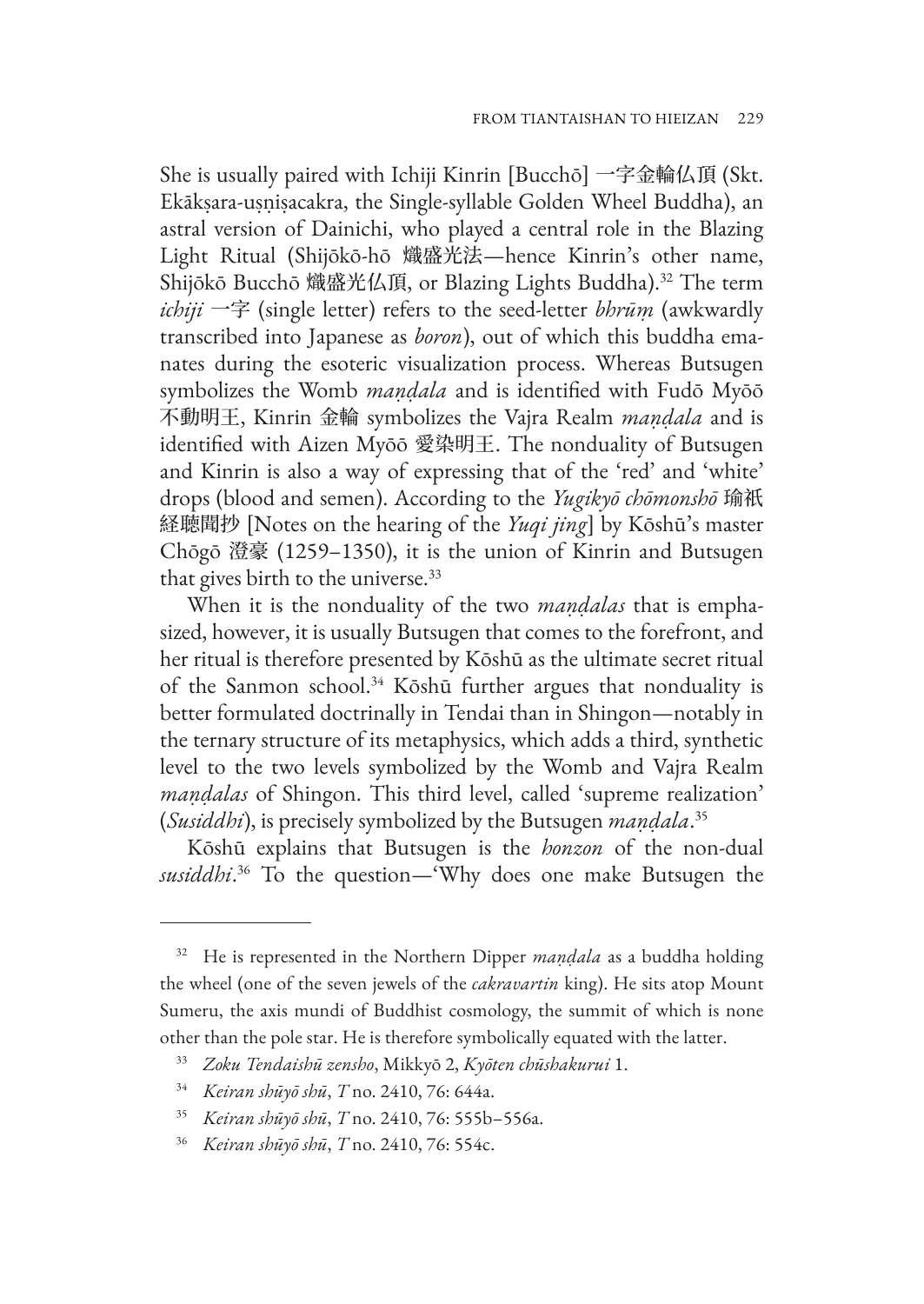highest secret ritual the Sanmon current?'—he paradoxically replies that Butsugen is the main deity of the *Yugikyō* (instead of referring to the S*usiddhikara-sūtra*) according to Ennin, while it is Aizen for Kūkai, and Daishō Kongō 大勝金剛 for Enchin.37

In the *Tsuiki* 追記 [Postscript] by Shukaku Hōshinnō 守覚法親 王 (1150–1202), Butsugen Myōō 仏眼明王 and Kinrin Myōō 金輪明 王 (sic) are compared to the father and mother, and their compassion unites to produce *dato* (Skt. *dhātu*). *Dhātu* is a polysemic written here in *Siddham* script, meaning 'element,' 'realm,' or 'relic,' and designating by extension the wish-fulfilling jewel, i.e., Aizen.<sup>38</sup> As we will see, Butsugen and Kinrin were further identified with the two stars that rule human destiny.

## **The Lotus** *Maṇḍala*

Lucia Dolce has argued that the Lotus *maṇḍala* (*Hokke mandara*  法華曼荼羅), based on an esoteric interpretation of the *Lotus Sūtra,* may also have played the role of unifying the two realms of the *Kongōkai* and *Taizōkai*. 39 The basic structure of the Lotus *maṇḍala* is based on an esoteric interpretation of the *Lotus Sūtra* chapter on the Treasure *Stūpa*. <sup>40</sup> It consists of an eight-petal lotus flower derived from the *Taizōkai maṇḍala*, at the center of which is a Treasure *stūpa* (*hōtō* 宝塔), inside of which are seated the two buddhas Śākyamuni and Prabhūtaratna (Jp. Tahō 多宝). On the eight lotus petals are eight bodhisattvas, while four *śrāvakas* are in the corners

<sup>37</sup> *Keiran shūyō shū*, *T* no. 2410, 76: 554b. Daishō Kongō (Mahāvajroṣṇīsa), a manifestation of Mahāvairocana, is sometimes identified with Ichiji Kinrin and with Aizen. He does not appear among the Worthies of the two *maṇḍalas*, because he transcends and unifies them, but he plays an important role in the *Yugikyō* and in the Jimon. On this figure, see Duquesne, 'Daishō Kongō'.

<sup>38</sup> See *Tsuiki*, *T* no. 2494, 78: 618c; *Usuzōshi kuketsu*, *T* no. 2535, 79: 182c; and *Keiran shūyō shū*, *T* no. 2410, 76: 644a.

<sup>39</sup> Dolce, 'Reconsidering the Taxonomy of the Esoteric'.

<sup>40</sup> Watson, trans., *The Lotus Sūtra*, 170–181.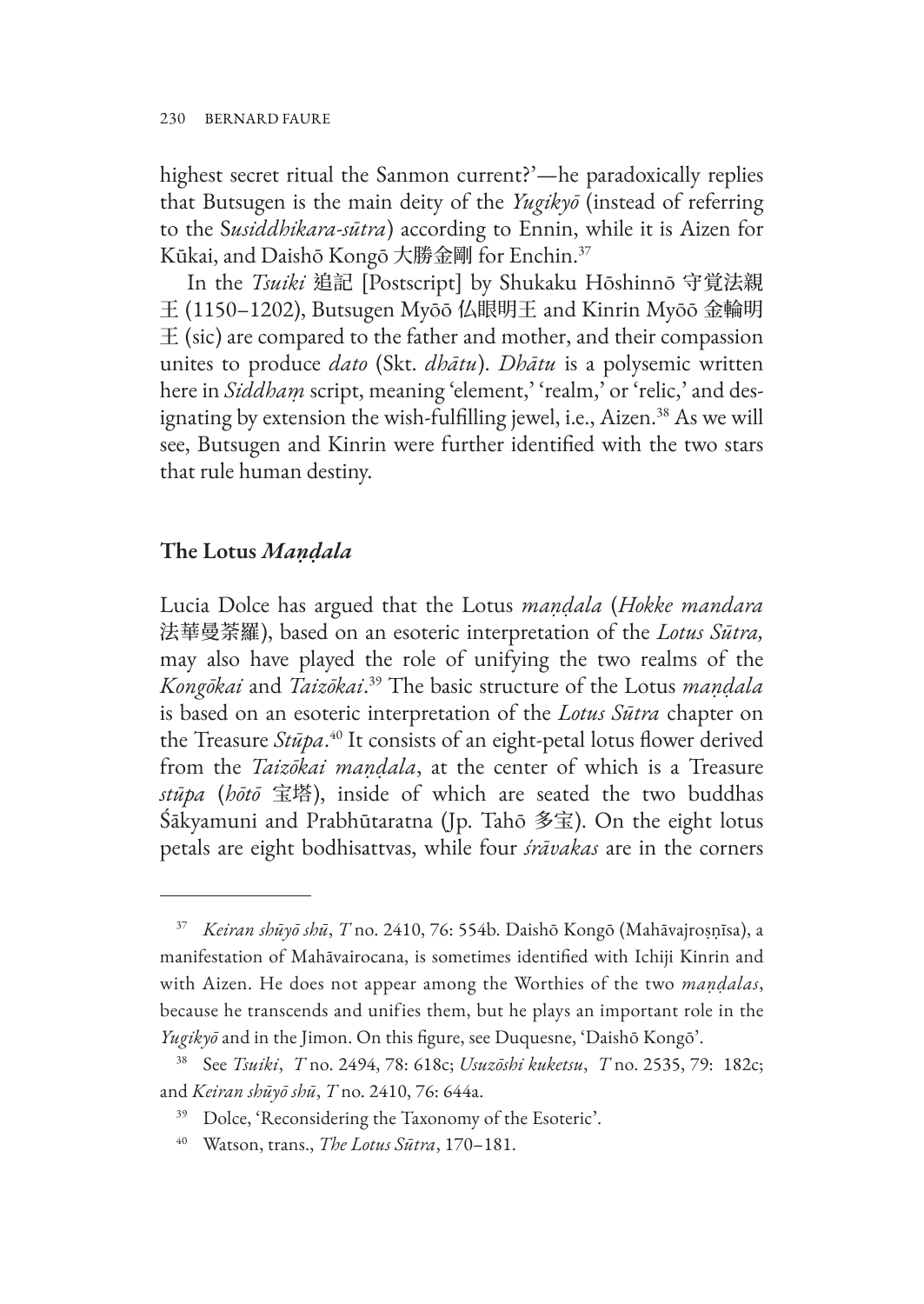of the central court. The other two courts include deities from the *Kongōkai* and *Taizōkai maṇḍala*s: the offering bodhisattvas in the second court, and various protective deities in the external court.<sup>41</sup>

The Lotus ritual was eventually adopted in Tōmitsu as well. The *Kakuzenshō* 覚禅抄 [Notes of Kakuzen 覚禅 (1143–1213)], for instance, has a long section describing it. Significant here is the ternary structure formed by the *stūpa* and the two buddhas inside: The *stūpa* corresponds to the Dharma-body (*dharmakāya*), Prabhūtaratna to the Retribution body (*sambhogakāya*), Śākyamuni to the correspondence body (*nirmanakāya*). The three bodies form a single *stūpa*, which is the main object of worship (*honzon*). The two buddhas can also be taken as *honzon*, depending on the purpose of the ritual.<sup>42</sup> The central court corresponds to the Dainichi of the *Kongōkai*, the eight bodhisattvas are the Worthies of the eight-petalled lotus of the *Taizōkai*. <sup>43</sup> Śākyamuni is identified with the Taizōkai Dainichi, Prabhūtaratna with the *Kongōkai* Dainichi, whereas the *stūpa* itself comes to symbolize the *susiddhi* synthesis.44

Dolce suggests that the Lotus *maṇḍala* and Taimitsu's 'threefold system' form an 'alternative system' of esoteric Buddhism. A similar point was already made by Hunter regarding the use of *Susiddhikarasūtra* in China. Dolce is right, however, in arguing that it is only in Japan, through the theoretical elaborations of Taimitsu scholar-monks, that the ternary model reached such a comprehensive format, and that 'it crucially affected the development of the esoteric paradigm along lines different from those set by Kūkai.'45 A concrete application of this hermeneutical model, in which the Lotus *maṇḍala* functioned in lieu of the missing '*susiddhi maṇḍala*,' can be found for instance in a set of three *shuji maṇḍalas* (*Kongōkai*, *Taizōkai*, and Lotus *maṇḍalas*) dated 1052, recently excavated on

<sup>&</sup>lt;sup>41</sup> See Dolce, 'Reconsidering the Taxonomy of the Esoteric', 149. See also Horie, ''Hokke mandara zu' ni okeru buttō no ichi kōsatsu', 200–202.

<sup>42</sup> *Dai Nihon Bukkyō zensho*, 135b–136a.

<sup>43</sup> Ibid., 136b.

<sup>44</sup> Ibid., 137a.

<sup>&</sup>lt;sup>45</sup> Dolce, 'Reconsidering the Taxonomy of the Esoteric', 152.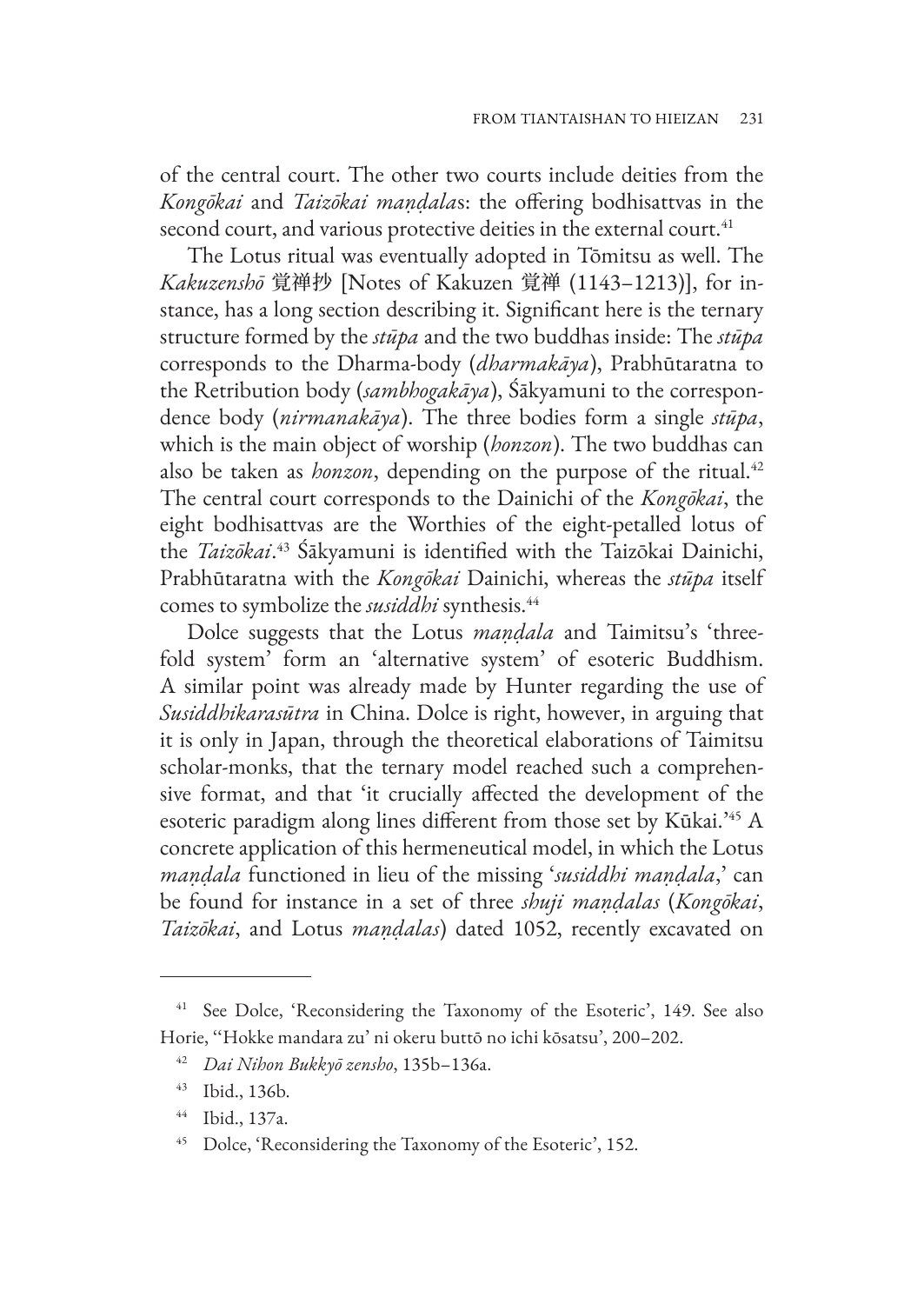232 BERNARD FAURE

Mount Kōya 高野山. 46

# **Triune Deities and Divine Triads**

One characteristic of medieval Taimitsu commentaries is their attempts to reinterpret Japanese deities in Tendai terms. The threefold hermeneutical model culminating in the *susiddhi* was for instance applied to Taimitsu deities such as Benzaiten 弁才天, Ugajin 宇賀神, and Jūzenji 十禪師.

In the *Keiran shūyō shū*, Benzaiten is said to control the three main aspects of human life: happiness, emoluments, and longevity (*fuku-roku-ju* 福禄寿). The fact that she has fifteen acolytes (*dōji* 童 子) is explained as the combination of these three aspects (or levels of reality) with the 'Three talents' (heaven, earth, and man) and the Five phases (*gogyō* 五行) of Chinese cosmology. These acolytes are also said to symbolize the fifteen vowels of the Sanskrit alphabet, which are also the seed-syllables (*shuji* 種子; Skt. *bīja*) of the cosmic emanation process.

The threefold meaning of Benzaiten is also linked to the Three Truths and the Threefold contemplation in a single thought (*isshin sangan* 一心三觀) of Tendai.47 Above all, Kōshū clearly identifies Benzaiten with the *susiddhi*. 48 He also connects her with the Blazing Light Ritual (*Shijōkō-hō* 熾盛光法) performed at Sōji-in to ensure the longevity of the ruler and the prosperity of his kingdom. I will return to this ritual.

Benzaiten was combined with the ophidian deity Ugajin 宇賀神 (represented as an old man with a snake's body) in a composite figure called Uga Benzaiten 宇賀弁才天. 49 In spite of his uncanny appearance, Ugajin is said to be the 'warp and woof of Heaven and earth.' Thus, heaven and earth are mutually interwoven in Uga Benzaiten,

<sup>46</sup> Ibid, 153.

<sup>47</sup> *Keiran shūyō shū*, *T* no. 2410, 76: 620c.

<sup>48</sup> *Keiran shūyō shū*, *T* no. 2410, 76: 619c.

<sup>49</sup> On this question, see Faure, *Protectors and Predators*.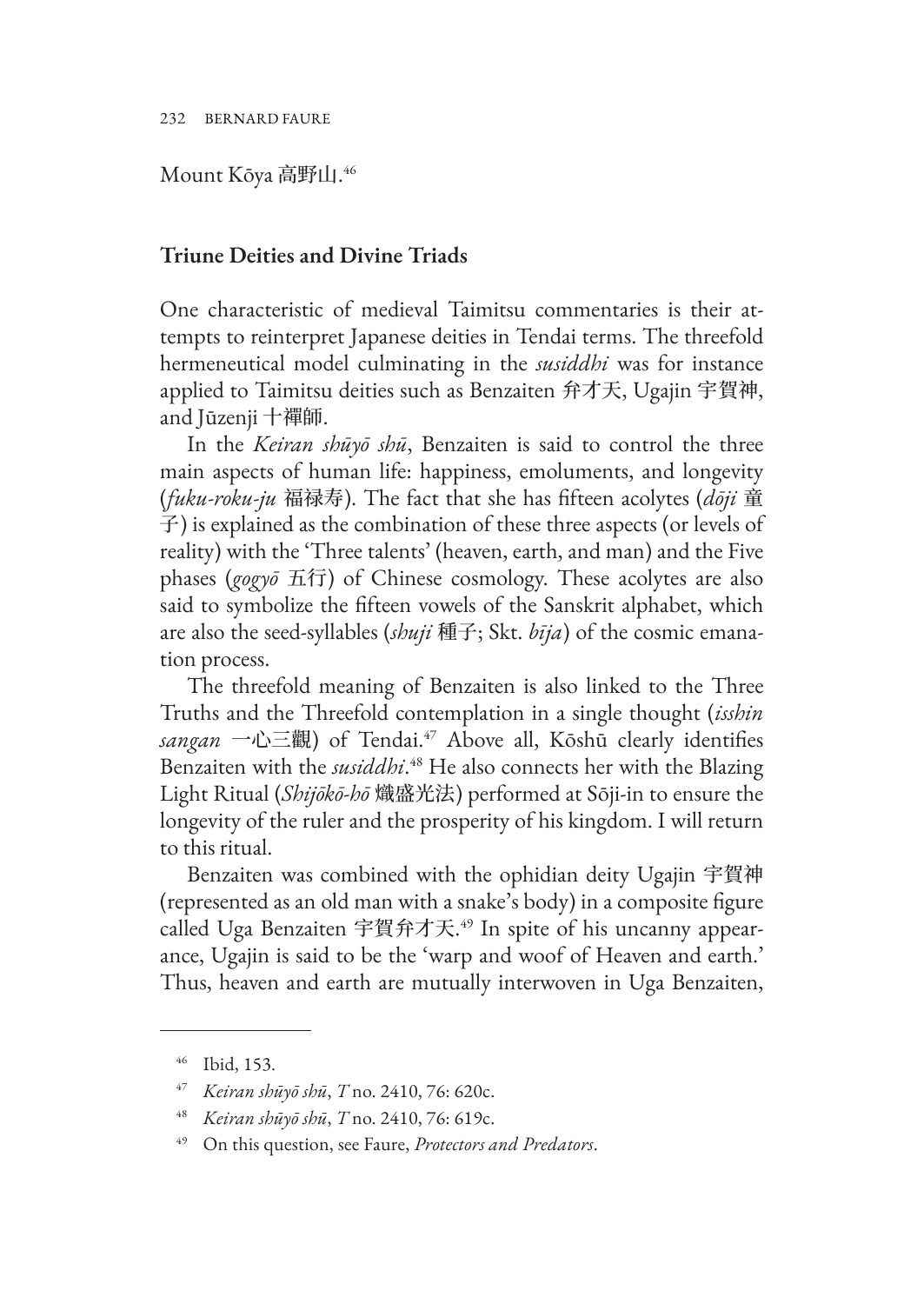just like the two *maṇḍalas*. The syllables *U* 宇 and *Ga* 賀 also correspond to the two bodhisattvas Kokūzō 虚空蔵 (Ākāśagarbha, Space Womb) and Jizō 地蔵 (Kṣitigarbha, Earth Womb). Here the interpretation shifts from a binary to a ternary model. King Ugajin (Ugajin-ō 宇賀神王) is said to encompass the Three Talents (*sansai* 三才) of Heaven (*ten* 天), Earth (*chi* 地), and Man (*jin* 人). The three syllables of his name correspond to Heaven (the father), Earth (the mother), and Man (the child born of their union). Or again, they represent the *Kongōkai*, the *Taizōkai*, and the *Susiddhi*, respectively.50

A similar interpretive model was applied to other deities. Its paradigmatic expression is found in the triad formed by the 'Three Devas' (*santen* 三天): Shōten 聖天, Benzaiten 弁財天, and Dakiniten 荼枳尼天. <sup>51</sup> In one source, their essential nature is defined as follows: Dakiniten's essential nature (body of self-nature) is equated with the *Taizōkai* Dainichi and the Moon, her manifestation (metamorphosis body) is the fox; Shōten's essential nature is equated with the *Kongōkai* Dainichi and the Sun, his manifestation is a three-legged bird (the solar symbol of classical Chinese mythology); Benzaiten's essential nature is identified with the *Susiddhi* Dainichi and Venus (Myōjō 明星), her manifestation is a white snake.<sup>52</sup> These three devas were also combined into a single, three-headed, fox-riding deity.

The devas were interpreted in esoteric Buddhism as 'manifestations' (*gongen* 權現) of Indian buddhas and bodhisattvas. In the honji suijaku paradigm, another category was that of the local deities known as 'bright deities' (*myōjin* 明神). A case in point is that of the divine youth Jūzenji, a deity worshiped at Hie Shrine at the foot of Mount Hiei. Significantly, it is Juzenji whom Saichō first met when he climbed Mount Hiei, even before meeting the mountain god Sannō Gongen 山王権現. <sup>53</sup> Jūzenji introduced himself not only as a local protector, but as a primordial god that control human lives.

<sup>50</sup> *Keiran shūyō shū*, *T* no. 2410, 76: 620a–b.

<sup>51</sup> On this question, see Faure, *Protectors and Predators*, 235–268.

<sup>52</sup> Each deva has two more bodies, which are irrelevant here. See Ōmori, 'Tokubetsuten ni okeru Benzaiten, Dakiniten-zō ni tsuite'.

<sup>53</sup> *Keiran shūyō shū*, *T* no. 2410, 76: 518b.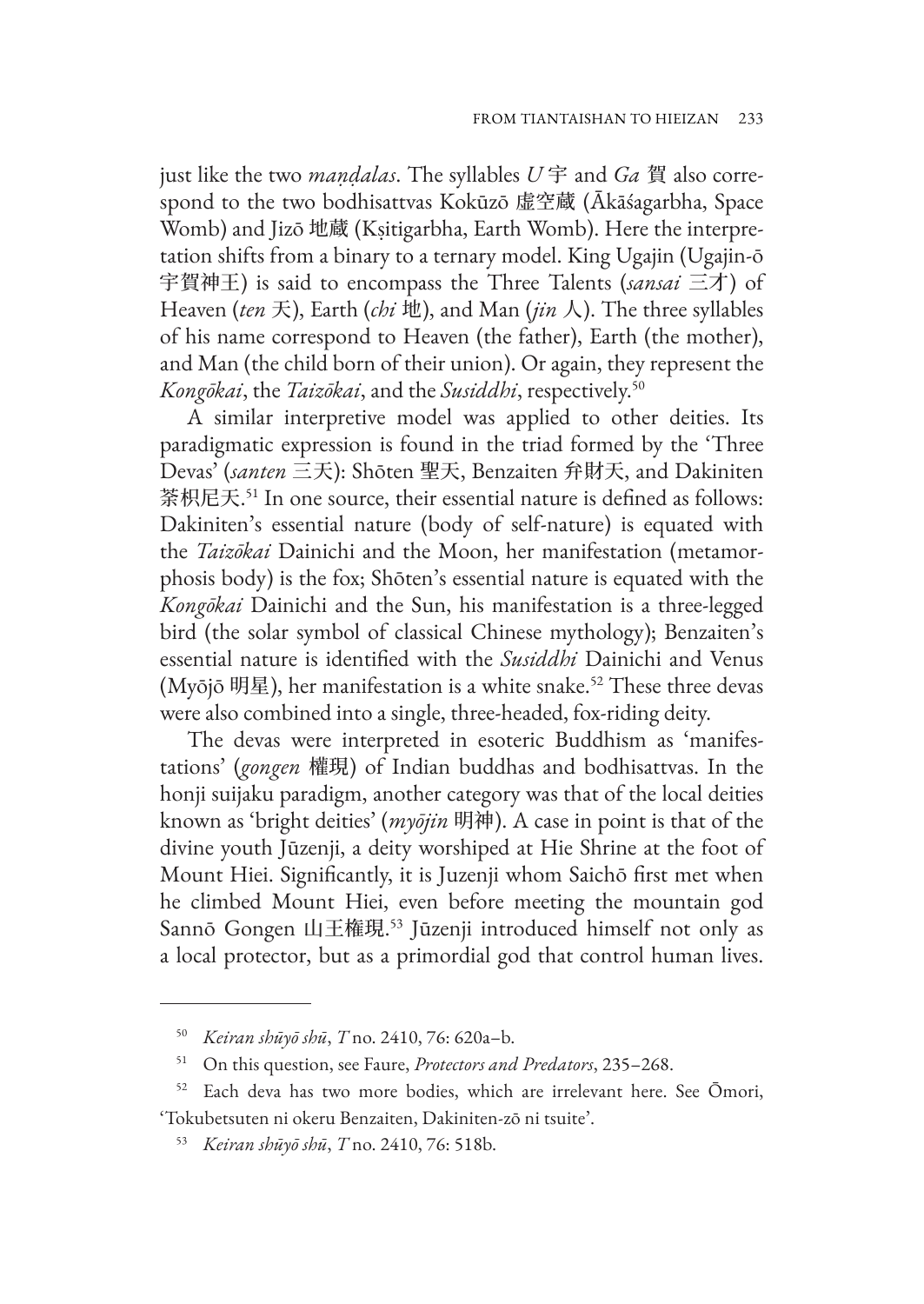He was often identified with Sannō Gongen, and Kōshū calls him the 'global body' (sōtai) of Sannō<sup>54</sup> —the god that subsumes all the deities of Hie Shrine, beginning with the three main gods Ōmiya 大 宮, Ninomiya 二宮, and Shōshinji 聖真子 (the 'traces' of Shaka 釋迦, Yakushi 藥師, and Hachiman 八幡, respectively). As we have noted, that expression was used to signify the *susiddhi*.

Jūzenji is usually represented as a child or as a young monk. He is one of these 'wild gods' (*kōjin* 荒神) that flourished in medieval Japan.<sup>55</sup> He was said to possess children or young novices, send oracles, and curse people who transgress taboos. His 'original ground' (*honji* 本地) is usually the bodhisattva Jizō 地蔵菩薩, but it can also be Miroku 弥勒 or Nyoirin Kannon 如意輪観音. He is also identified with Ugajin 宇賀神.

According to Tendai sources, 'Jūzenji is Kokūzō 虚空蔵 in Heaven; Jizō on Earth. This is why he is the deity of the 'warp and woof of heaven and earth' 天地經緯—an often quoted line that also defines Ugajin. Jūzenji was also said to be the manifestation of the kami Ninigi no Mikoto 瓊瓊杵尊, the grandson of the sun-goddess Amaterasu 天照 and the first earthly ancestor of the imperial lineage. He is also identified with King Yama 閻羅王, the ruler of the underworld.56

Jūzenji's name led to far-fetched speculations. It was interpreted in terms of mind-contemplation (the so-called *kanjin Jūzenji* 観心十 禅師), according to the ternary rubrics of Tendai hermeneutics: its three characters (CKJ glyphs) are linked to the name Sannō  $\Box \pm$ , the Mountain-king, i.e., the protector of Mount Hiei, whose two characters are made of three vertical strokes linked by one horizontal stroke (山), and three horizontal strokes linked by one vertical stroke  $(\pm)$ , respectively. They are also said to refer to the Threefold Truth (*santai* 三諦) of Tendai: Emptiness (*kūtai* 空諦), temporary existence (*ketai* 仮諦), and the Middle (*chūtai* 中諦); to the Threefold Contemplation in one single thought (*isshin sangan*), that is, the simultaneous realization of the three aspects of reality; to the Three Bodies (*sanshin*

<sup>54</sup> *Keiran shūyō shū*, *T* no. 2410, 76: 515b.

<sup>55</sup> On this type of deities, see Faure, *Rage and Ravage*.

<sup>56</sup> Faure, 'Jūzenji, ou l'enfance du divin'.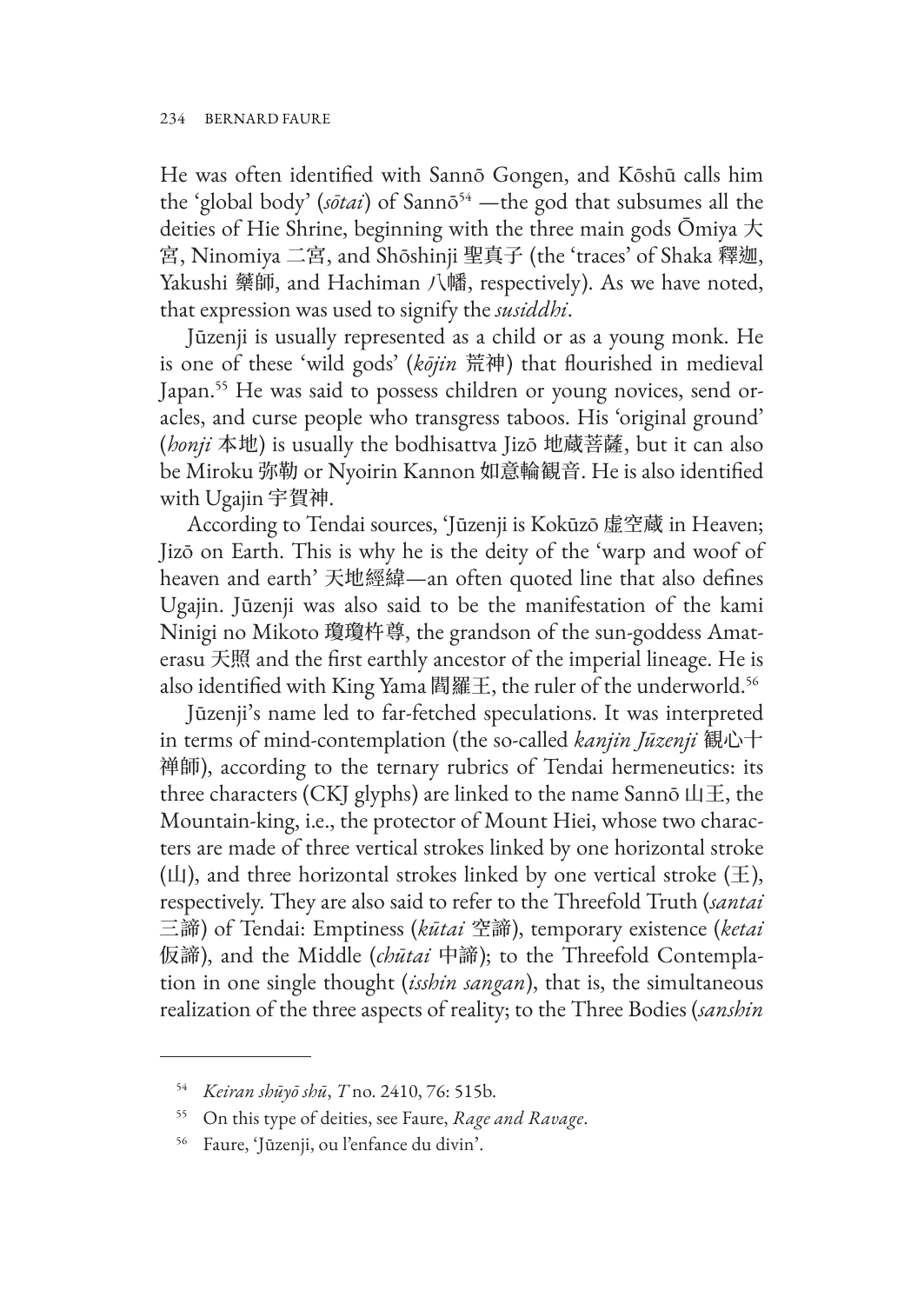三身; Sk. *trikāya*) of the Buddha: Dharma-body (*hosshin* 法身, Skt. *Dharmakāya*), Retribution-body (*hōshin* 報身, *sambhogakāya*), and Metamorphosis-body (*ōjin* 応身, *nirmanakāya*); and to the 'Three thousand realms in one single thought' (*ichinen sanzen* 一念三千). Jūzenji is more particularly the master of the 'Perfect and Sudden meditation' (*endon shikan* 円頓止観) that characterized the Tendai teaching since Saichō. He seems to have had a particularly important meaning for the Tendai 'Vinaya masters' (*kaike* 戒家), as he was said to symbolize the 'essence of the precepts' (*kaitai* 戒体): in that sense too he corresponds to the *susiddhi*. 57

# **Triads and Heptads**

The main deities of the Butsugen *maṇḍala*, Butsugen and Kinrin, were also at the center of star *maṇḍalas*, and astral worship was an important aspect of Taimitsu. The ternary model found another symbolic expression in the astral set formed by the Sun, the Moon, and Venus.

The Sun and the Moon constitute a Yin/Yang dyad, while Venus represents their non-duality.58 It is one of the main deities worshiped by the adepts of the Genshi kimyōdan 玄旨帰命壇, a secret current of Tendai. According to the *Genshidan hishō* 玄旨壇秘鈔 [Secret Extracts regarding the Platform of Mysterious Purports], Venus mediates between day and night, between Ignorance and Awakening.<sup>59</sup>

Incidentally, Venus is known in the West as both the evening star and the morning star, an ambivalence that resonates with nonduality.

<sup>59</sup> See *Genshidan hishō*, Hayakawa, ed., *Shinkō sōsho*, 92b, 95a. Venus appears at the end of the hour of the Ox and at the beginning of the hour of the Tiger. The Ox, being the ultimate point of the Yin phase, of darkness, represents ignorance. The hour of the Tiger is the beginning of the Yang phase, it represents the appearance of the Dharmatā (*hosshō* 法性), i.e., awakening. It symbolizes the mind's emergence from the long sleep of *samsāra*, and its entry into Suchness.

<sup>57</sup> *Keiran shūyō shū*, *T* no. 2410, 76: 559c.

<sup>58</sup> *Keiran shūyō shū*, *T* no. 2410, 76: 572b.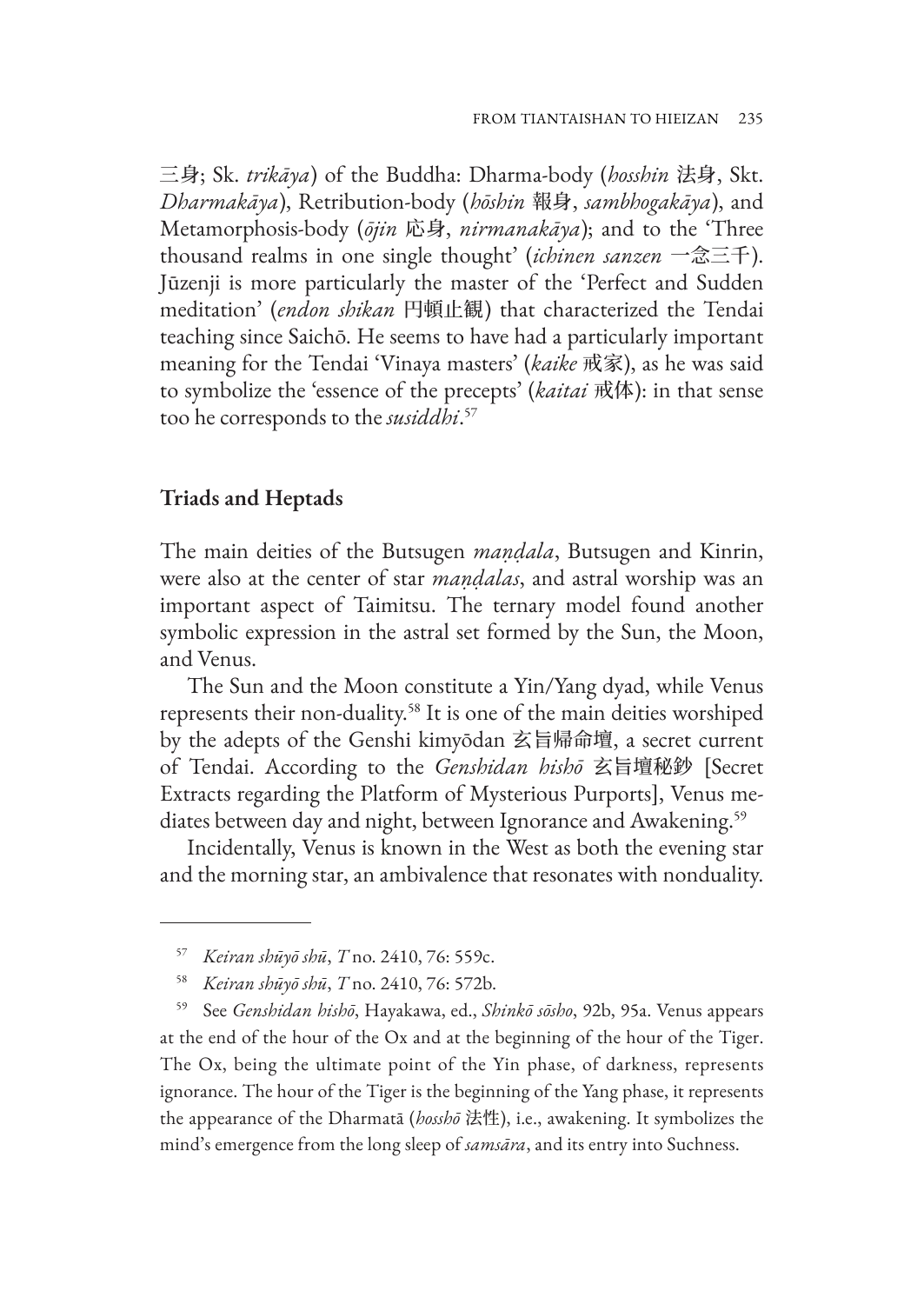In East Asia, the name Myōjō 明星 usually refers to the evening star, while the morning star is known as Taihaku 太白. The characters used for Venus (Myōjō) lend themselves superbly to the kind of etymological play that Tendai commentators like so much. Myō 明, 'bright' is formed by the combination of 'nichi' 日 (Sun) and 'gatsu' 月 (Moon), while the character 'sei' (here read *jō*) 星 (star ) is made from 'sun' 日and 'life' 生. It was a short step to explain that the union of the Sun and Moon, that is, the essences of the Yin and Yang, produced Venus.

In the Butsugen *maṇḍala*, Butsugen is surrounded by the Seven Stars of the Northern Dipper (Ursa Major). Indeed, Kōshū tells us that Butsugen is the ruler of the Seven Stars.<sup>60</sup> The Seven Stars were said to be the source of all things. In particular, they give to all beings their breath or vital essence. They also came to symbolize the nonduality of the *Kongōkai* and *Taizōkai*. For this reason, the northeastern direction where they abide is perceived as the source of all things, and in particular of the human body.<sup>61</sup>

In Taimitsu, the Seven Stars were identified with the seven emanations of the Healing Buddha Yakushi (Shichibutsu Yakushi 七仏薬 師). It is for that reason that seven statues of Yakushi are enshrined in the Main Hall (Konpon chūdō 根本中堂) of Enryakuji, which is known, together with Sōji-in, as the 'site of practice of fundamental destiny' (Honmyō dōjō 本命道場).<sup>62</sup>

In a section of the *Keiran shūyō shū* entitled 'The Sannō [deity] that follows the shadow like its shadow' (sic!), we read: 'In Heaven it is called the seven stars; on Earth it is called the Bright deities (*myōjin*) of the Seven Shrines. It is the shadow cast by the seven Yakushi Buddhas from the east on the Jambu[dvīpa].'<sup>63</sup>

The Seven Stars were identified with the seven upper shrines

- <sup>61</sup> *Mudai ki*, Itō et al., comp., *Shūgō Shintō*, 514.
- <sup>62</sup> *Keiran shūyō shū*, *T* no. 2410, 76: 549a.

<sup>60</sup> *Keiran shūyō shū*, *T* no. 2410, 76: 555b, 858c.

<sup>63</sup> Read 'follows the body'. The error is corrected in later passages: see *Keiran shūyō shū*, *T* no. 2410, 76: 549 and 865a.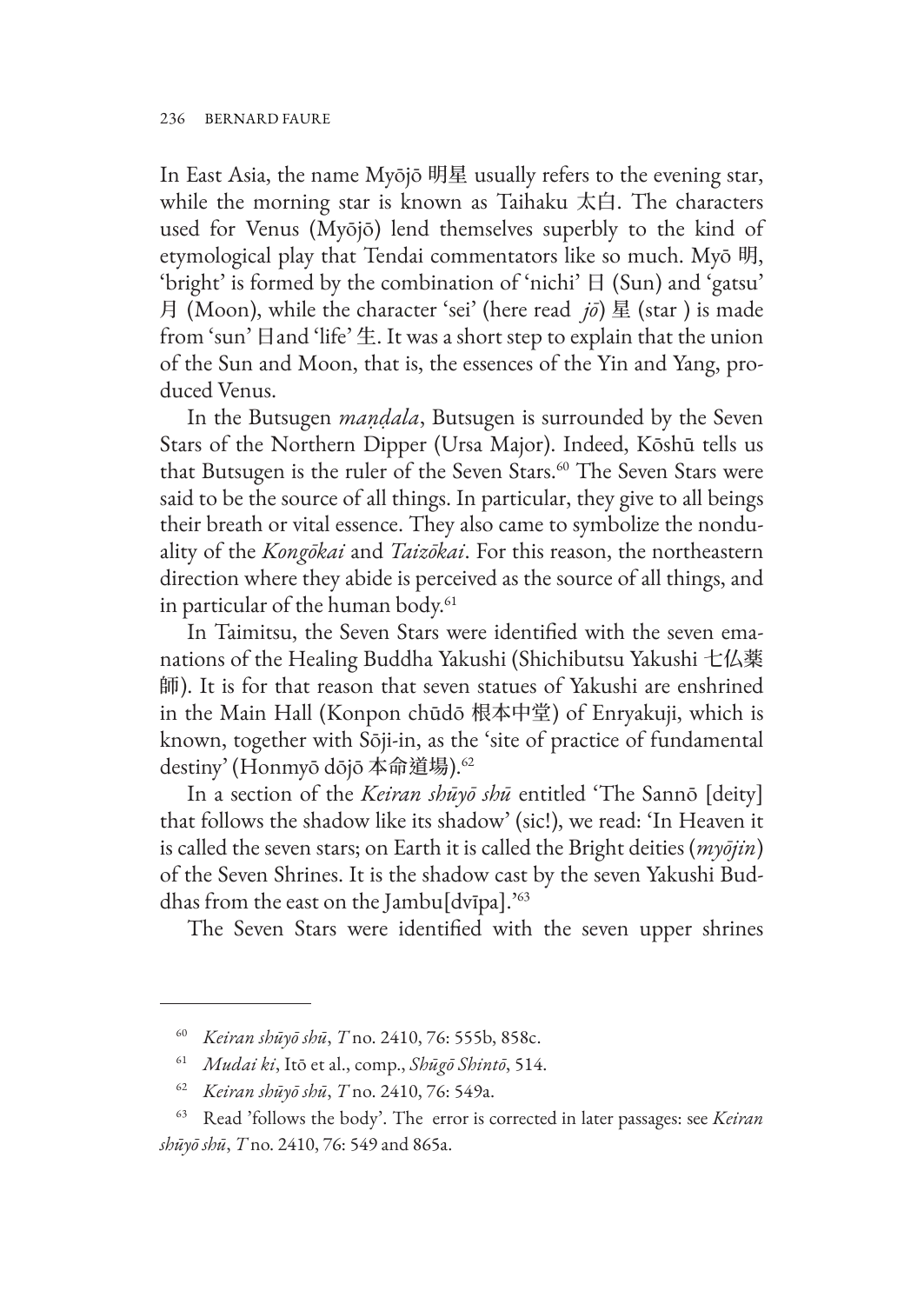of Hie.64 According to the *Sange yōryakki* 山家要略記 [Collection of Essential records on the Sannō Worship],<sup>65</sup> for instance: 'In the Yang they are called the seven stars, in the Yin the seven bright deities (*myōjin*).'66 Or: 'The seven stars of the Northern Dipper are the seven buddhas Yakushi.'

Thus, the identity between Sannō Gongen and the Northern Dipper developed into an identity between the Seven Stars and the Seven Yakushi, or between Ichiji Kinrin 一字金輪, as ruler of the Seven Stars, and Shijōkō Bucchō 熾盛佛頂 (Tejaprabhā). This shows that these theories developed in close relation with the Taimitsu rituals of the Northern Dipper, of Ichiji Kinrin, and of Shijōkō Bucchō.

Because the Seven Stars descend to earth and give life to all beings, they are called Stars of Fundamental Destiny.<sup>67</sup> The stars of Fundamental Destiny are actually two: the birth star or Star of Fundamental Destiny (*honmyoshō* 本命星) proper, and the Star of the Primordial Spirit (*ganjinshō* 元神星). In Tendai speculations, and in particular in the Genshi kimyōdan 玄旨帰命壇, it is the union of these two stars that forms the human body. These two stars are also identified with Butsugen and Kinrin, whose union, being the union of Form and Mind, constitutes the human body (symbolized by a *stūpa*).<sup>68</sup>

The *honmyōshō* is said to come down from Heaven and enter the body through its head, constituting a person's mental elements; while the latter rises from the Earth and enters the body through its feet, constituting the person's physical elements.<sup>69</sup> These two stars are also identified with the 'red and white [drops]' (blood and semen) that form the embryo. According to the *Keiran shūyō shū*, when the two stars, identified with Kinrin and Butsugen, that is, with the *Kongōkai* and *Taizōkai* Dainichi, unite harmoniously, they form the

<sup>&</sup>lt;sup>64</sup> On the Northern Dipper and Hie Shrine, see Arichi, 'Seven Stars of Heaven and Seven Shrines on Earth'.

<sup>65</sup> *Zoku Tendaishū zensho* 1: 142b.

<sup>66</sup> *Zoku Tendaishū zensho* 1: 71a.

<sup>67</sup> *Keiran shūyō shū*, *T* no. 2410, 76: 549a.

<sup>68</sup> *Keiran shūyō shū*, *T* no. 2410, 76: 858c.

<sup>69</sup> *Keiran shūyō shū*, *T* no. 2410, 76: 549b.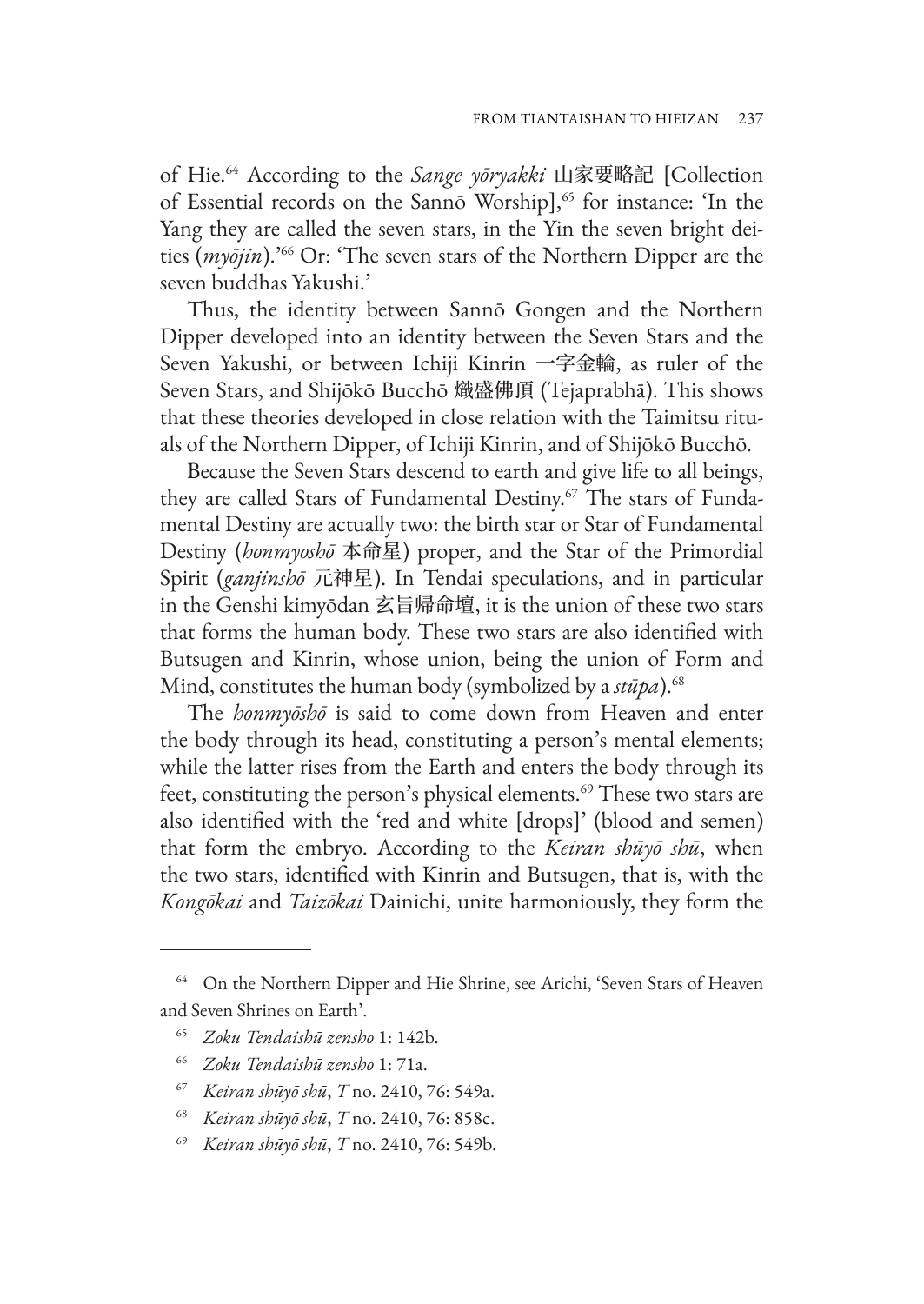*Susiddhi* Dainichi.70 According to this embryological symbolism, the union of the red (blood) of the mother and the white (semen) of the father creates the (golden) embryo.

#### **From Topology to Architecture**

Mount Hiei's three precincts—known as the Eastern *stūpa* (Tōdō 東 塔), the Western *stūpa* (Saitō 西塔), and Yokawa 横川—were identified with the *Kongōkai*, the *Taizōkai*, and the *Susiddhi*, respectively.71 Yokawa was also called Peak of Non-duality (Funi-hō 不二峯), or Peak of Susiddhi (Soshitsuji-hō 蘇悉地峯).72

The same symbolism was applied to other sacred sites, like Ise. In the so-called Ryōbu shintō 兩部神道, a form of Shintō influenced by Shingon, Ise's two shrines were used as a symbolic expression of the nondual *Kongōkai* and *Taizōkai*. For Kōshū, however, Ise is yet another expression of the ternary model: the Inner Shrine is identified with the *Kongōkai*, the Outer Shrine with the Taizōkai, and the seven separate shrines (*betsugū* 別宮) with the *Susiddhi*. 73

Kōshū interprets along the same lines the sacred sites of Shugendō: 'Ōmine 大峰 is the peak of the two [Womb and Vajra] sections of Shingon. Thus, Kumano 熊野 is the provisional manifestation (*gongen*) of the Taizō[kai,], Kinpusen 金峰山 that of the Kongō[kai], and Ōmine in-between is the nondual *maṇḍala* of the two sections [i.e., the '*susiddhi*' *maṇḍala*]'.74

- <sup>71</sup> *Keiran shūyō shū*, *T* no. 2410, 76: 845b.
- <sup>72</sup> *Keiran shūyō shū*, *T* no. 2410, 76: 868a.
- <sup>73</sup> *Keiran shūyō shū*, *T* no. 2410, 76: 516b, 557b.

<sup>74</sup> *Keiran shūyō shū*, *T* no. 2410, 76: 520a. The same logic is at work in Monkan's *Kinpusen himitsuden* 金峯山秘密伝, which identifies Benzaiten's cultic center, Tenkawa 天川 (in Kii province), as the *Susiddhi* uniting the Womb and Vajra realms symbolized by Yoshino and Kumano. Tenkawa is located at the foot of Misen 彌山 (a mountain whose name evokes Mount Sumeru, the cosmic mountain of Buddhist cosmology), and it is part of the Ōmine 大峯山 range, which

<sup>70</sup> *Keiran shūyō shū*, *T* no. 2410, 76: 622a.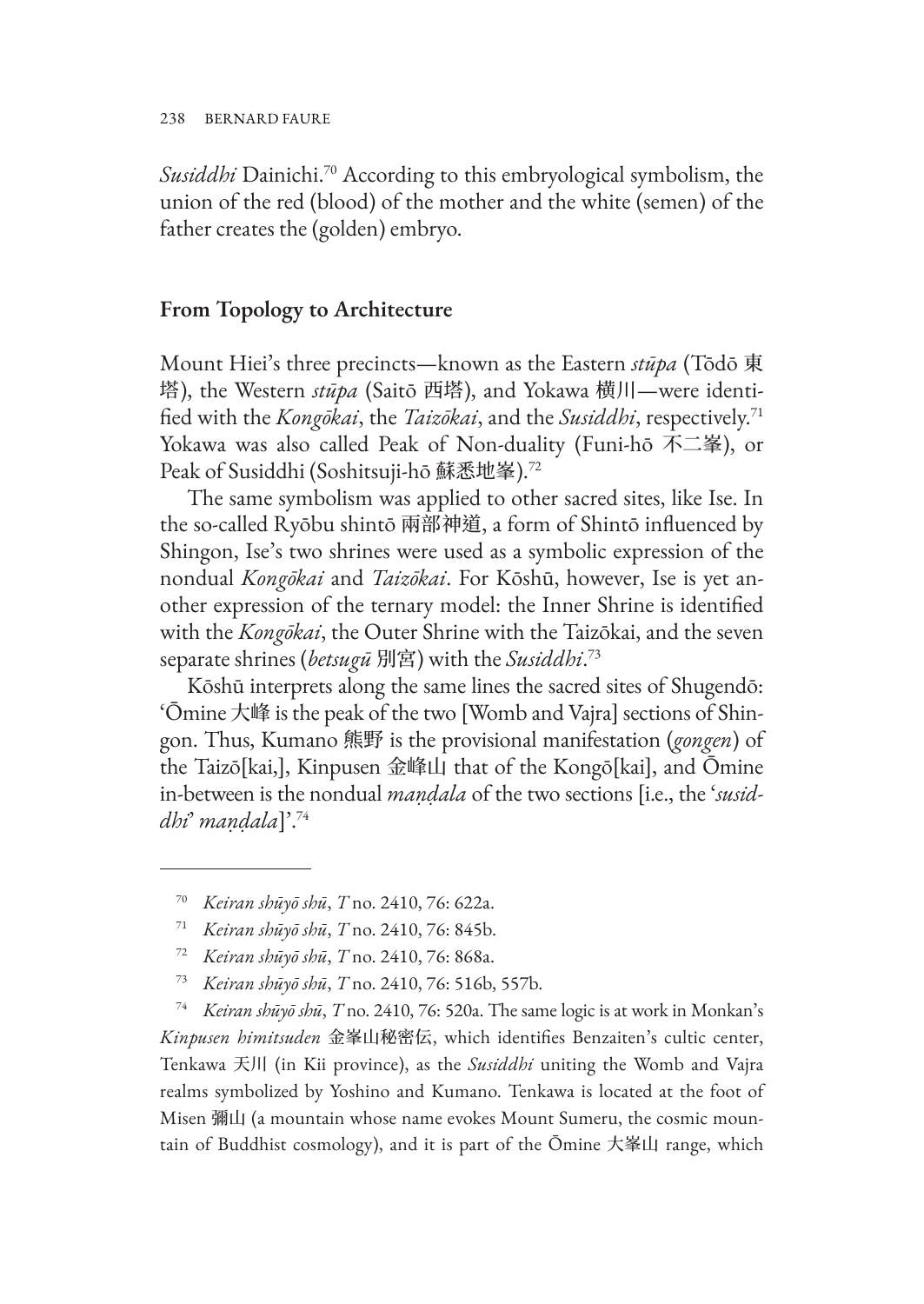In his reply to a question about Japan as a threefold *maṇḍala*, Kōshū explains: 'The imperial capital has nine sections which symbolize the nine assemblies of the Kongōkai *maṇḍala*; the five provinces of Kinai symbolize the Taizōkai *maṇḍala*; the seven provincial circuits symbolize the *susiddhi maṇḍala*'.75 Kōshū also mentions a tradition according to which the entire land of Japan actually symbolizes the Susiddhi realm, a definition that contributed to promoting Japan to the status of 'divine land' (*shinkoku* 神国).76

This triadic (and astral) logic was also applied to religious architecture. One case in point is that of the Sōji-in of Enryakuji, which was also, like the Main Hall, known as 'site of practice for the fundamental destiny' (Honmyō dōjō 本命道場). This pavilion, facing south, is composed of two halls linked by a corridor, the Blazing Light Hall (Shijōkō-dō 熾盛光堂) or Kinrin Hall (Kinrin-dō 金輪 堂) and the Butsugen Hall (Butsugen-dō 仏眼堂), in front of which stands a *stūpa* known as '*Stūpa* of Nonduality' (Funi no tō 不二塔). Here is Kōshū's description of the place: 'On the western side is the Blazing Lights Hall, on the eastern side the Butsugen Hall, and at the center the *stūpa* of non-duality. The Blazing Lights Hall is the Kinrin Hall. Kinrin is the *Kongōkai* Dainichi (like the father). Butsugen is the *Taizōkai* Dainichi (like the mother). These two Worthies are surrounded by the Seven Stars. The *stūpa* of non-duality at the center is the *Susiddhi* (like the child). This is why one calls Sōji-in the site of practice for Fundamental Destiny.'77

stretches from Yoshino 吉野 to Kumano 熊野. Ōmine, in turn, is said to be the abode of the Dainichi of the Two Classes, the extremely deep treasure land of non-duality, and this is why it [Japan] is called the 'Original Land of Dainichi' (Dainichi honkoku 大日本國, a pun on Dai Nihonkoku, 'Great Land of Japan'). See Morris, *The* Kinpusen Himitsuden.

<sup>75</sup> *Keiran shūyō shū*, *T* no. 2410, 76: 516a.

<sup>76</sup> On Japan as divine land, see Rambelli, 'Religion, ideology of domination, and nationalism'; and Satō, 'The Emergence of *Shinkoku*'.

<sup>77</sup> *Keiran shūyō shū*, *T* no. 2410, 76: 549a8–13: 西ニ在熾盛光堂, 東ニ在佛眼 堂, 中央ニ在不二塔婆. 熾盛光堂ト者, 卽是金輪堂也. 金輪ト者, 金大日也如父. 佛眼ト者, 胎大日如母. 此二尊ヲ七星圍遶ス之ヲ. 中央不二ノ塔婆ハ是蘇悉地也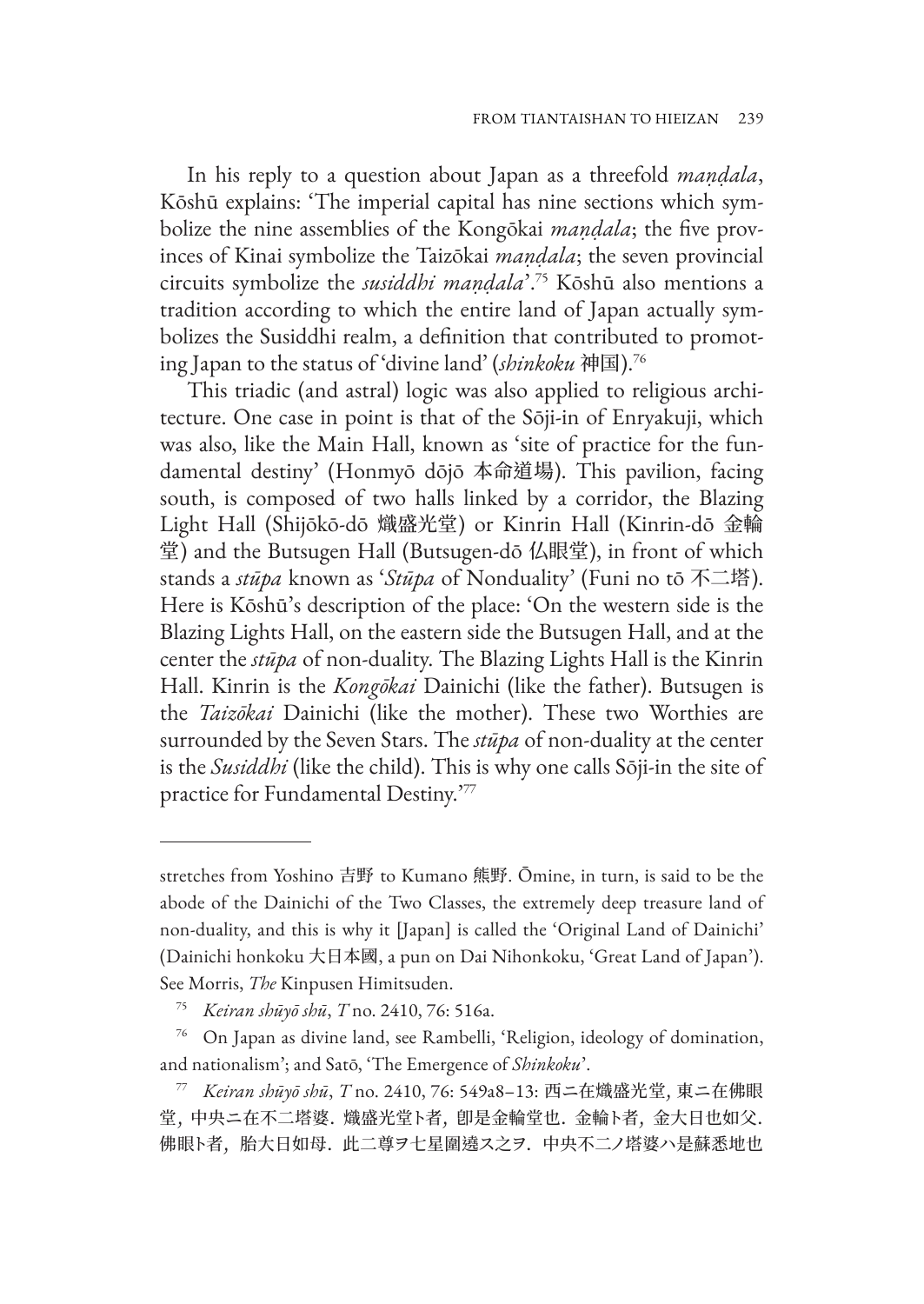The rituals of Sōji-in, as described in the *Keiran shūyō shū*, were centered on the cult of the birth star (*honmyō-shō*) of the emperor. The main rituals consisted in prayers for the longevity of the reigning emperor, and thus for the prosperity of the country.<sup>78</sup> They had both an astral and an embryological aspect, as their *honzon*, Butsugen and Kinrin, were identified with the *honmyōshō* and the *ganjinshō*, two stars whose union constitutes all beings. Since these deities were also identified with the Dainichi of the two-realm *maṇḍalas*, their union symbolized the *Susiddhi* Dainichi, symbolized by the '*stūpa* of nonduality.'79

The nondual *stūpa* of Sōji-in is actually a three-tiered *stūpa*, each tier symbolizing the fundamental destiny of the people, the officials, and the ruler, respectively. From the standpoint of the ternary logic, the ruler is equated with the *Susiddhi* level, although the text does not make the point explicitly. Kōshū also compares this *stūpa* to the legendary Iron *Stūpa* of Southern India (Nanten tettō 南天鉄塔), the source and fountainhead of the esoteric Buddhist tradition (and in particular of the relics and the Wish-fulfilling Jewel).80 It enshrined icons of the Five Buddhas and the Buddha's

<sup>80</sup> *Keiran shūyō shū*, *T* no. 2410, 76: 858b. Concerning the Iron *Stūpa*, see Rambelli, 'The Myth of the South Indian Iron *stūpa* (Nanten tettō) in Japanese Esoteric Buddhism'; and Orzech, 'The Myth of the Iron *Stūpa*'. The image of Nāgārjuna's encounter with Vajrasattva inside the Iron *Stūpa* also resonates with that of Śākyamuni and Prabhūtarana inside the Jewelled *Stūpa* in the *Lotus Sūtra*. Kōshū also identifies the Iron *Stūpa* with the Heavenly Rock-Cave into which Amaterasu withdrew after being aggressed by her brother Susanoo. See *Keiran shūyō shū*, *T* no. 2410, 76: 516c. See also *Jindai no maki kuketsu*, Itō et al., comp., *Shūgō Shintō*, 56. Both the *stūpa* and the cave are embryological symbols.

如子. 故以總持院ヲ號本命道塔ト也.

<sup>78</sup> The Ritual of the Burning Lights (*shijōkō-hō* 熾盛光法) is said to have been introduced from China in 847 by Ennin. It was first performed in 850 on behalf of Ninmyō Tennō 仁明天皇 (r. 833–850). From the tenth century onwards, it was performed whenever calamities befell the country.

<sup>79</sup> *Keiran shūyō shū*, *T* no. 2410, 76: 622a. See also Faure, *The Fluid Pantheon*; and Dolce, 'Taimitsu Rituals in Medieval Japan'.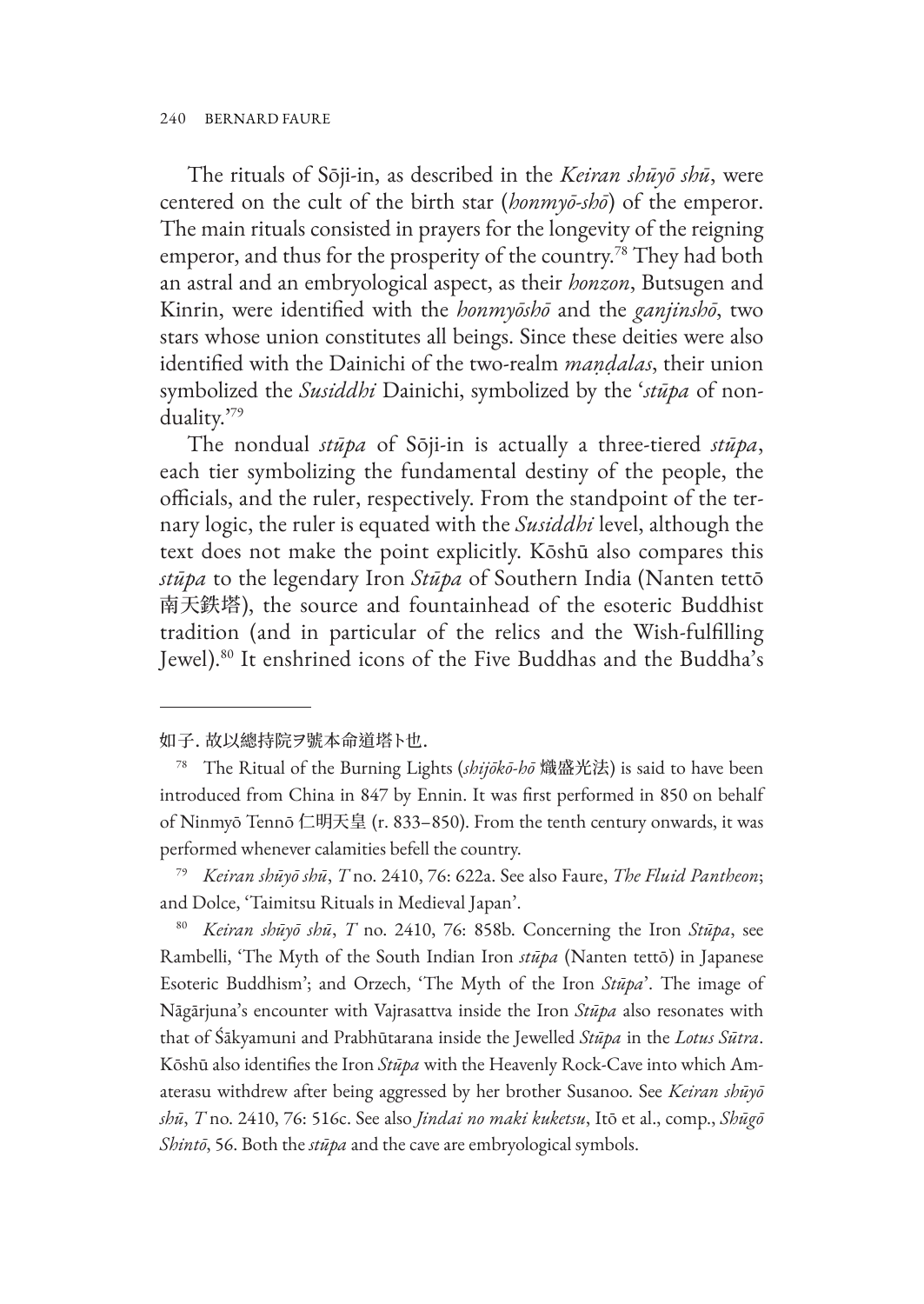relics brought back from China by Ennin, and it symbolized the nonduality of the *Susiddhi*: 'The meaning of the esoteric [Taimitsu] teaching is that the jeweled *stūpa* of the *Lotus Sūtra* is the conventional (*samaya*) form of the *Susiddhi*.'81 Kōshū further argues that the *Susiddhi* is none other than the human body, and that this realization is specific to Taimitsu.<sup>82</sup>

# **The Three** *Torii* **of Hie**

Another architectural triad is that of the three *torii* gates of Hie Shrine (at the foot of Mount Hie). The *Keiran shūyō shū* explains that they symbolize the ternary structure of Tendai doctrine and soteriology, as expressed by the three *siddham* (Sanskrit) letters *A* , Ban **(**Sanskrit: Vam), and  $Un \&$  (Skt: Hūm).<sup>83</sup>



**FIG. 1** The Three Gates of Hie Shrine (*T* no. 2410, 76: 524b–c)

<sup>81</sup> *Keiran shūyō shū*, *T* no. 2410, 76: 609c5–6: 密教ノ意ハ今ノ塔婆ハ即是蘇悉 地ノ三摩耶習也.

<sup>82</sup> *Keiran shūyō shū*, *T* no. 2410, 76: 554c.

<sup>83</sup> *Keiran shūyō shū*, *T* no. 2410, 76: 524b–c.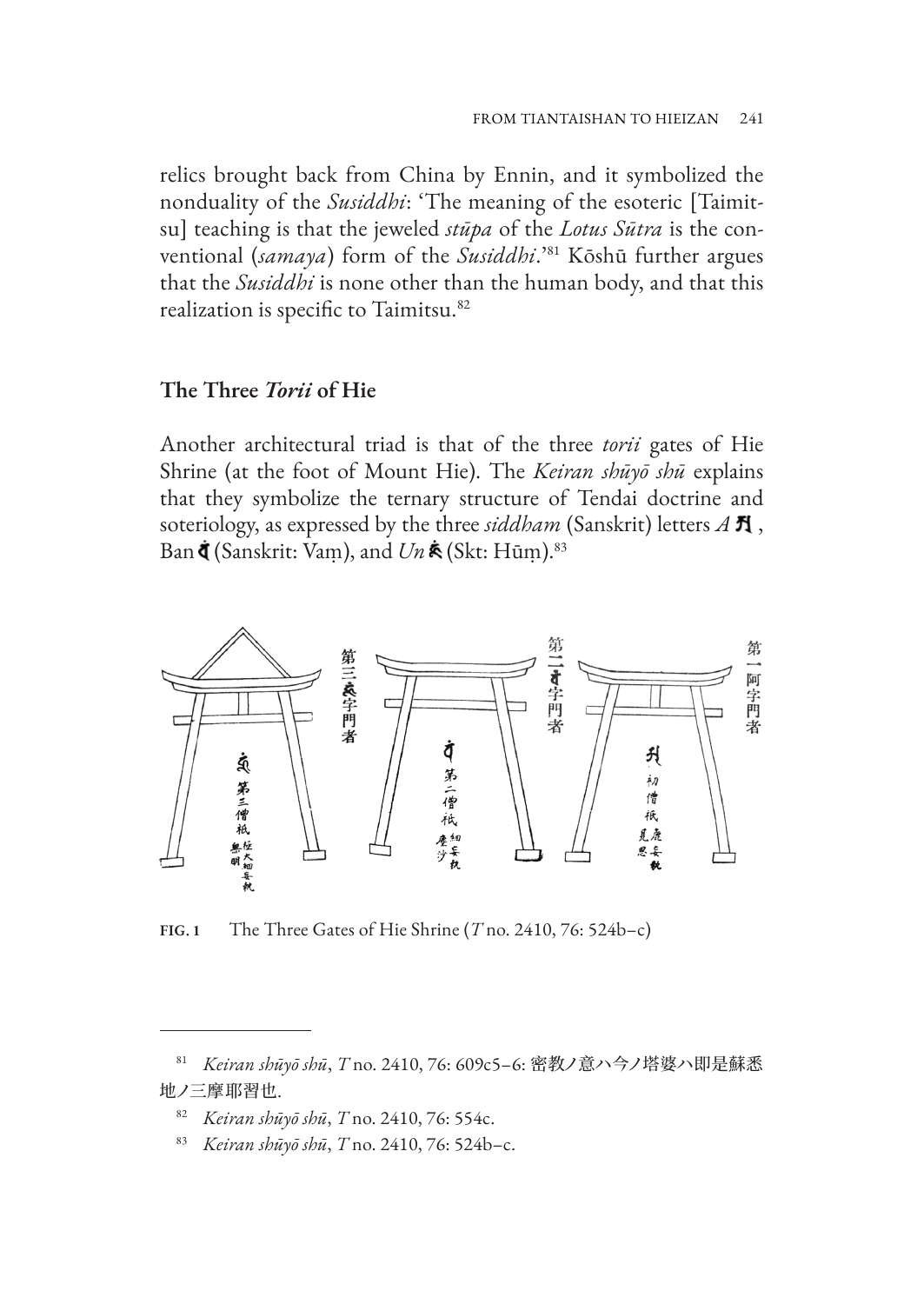Thus, the first torii, represented by the seed-letter *A*, symbolizes the *Taizōkai*; the second, represented by the seed-letter *Ban* (Vaṃ), symbolizes the Kongōkai; and the third, represented by the seed-letter *Un* (Hūṃ), symbolizes their mysterious nondual union, the 'ultimate realization,' the *Susiddhi*. Passing through these three gates was perceived as a three-phase purification process leading from Ignorance to Awakening.<sup>84</sup>

#### **Relics and Jewels**

Toward the end of the Heian period, as relic worship grew increasingly detached from the physical reality of the object, relics came to be considered the equivalent of the seed-letter *bhrūṃ* (Jp. *boron*), the source of all things and the symbol of Ichiji Kinrin.<sup>85</sup> Butsugen and Ichiji Kinrin were also linked to the worship of the Buddha's relics and to the wish-fulfilling jewel (*cintāmaṇi*)—other symbols of the ultimate nonduality that produces all things.<sup>86</sup> Likewise, all deities linked with the wish-fulfilling jewel (for instance Benzaiten, Ugajin, Nyoirin Kannon) were also perceived as symbols of the *Susiddhi*.

The wish-fulfilling jewel, in turn, came to be associated with the

<sup>&</sup>lt;sup>84</sup> The three torii are also identified with the three cosmic kalpas corresponding to the three kinds of illusion: crude, subtle, and very subtle. *Keiran shūyō shū*, *T* no. 2410, 76: 515c–516a. A similar model can be found on sacred mountains like Mount Hiko 英彦山, but usually the distance between the three gates (made out of bronze, stone, and wood) is bigger. On Mount Hiko, see Grapard, *Mountain Mandalas*.

<sup>&</sup>lt;sup>85</sup> This conception was based on the distinction between three types of relics in accordance with the three bodies of the Buddha. The relics of the Dharma body (Skt. *dharmakāya*, Jp. *hosshin* 法身) corresponded to physical dharmas; those of the Reward body (*sambhogakāya*, Jp. *hōshin* 報身), to mental dharmas; while those of the Transformation body (*nirmāṇakāya*, Jp. *ōjin* 応身) were verbal acts (in this case, the seed-syllable *bhrūṃ*). They also corresponded to the three mysteries (*sanmitsu* 三密) of Dainichi's body, mind, and speech.

<sup>86</sup> See Faure, *The Fluid Pantheon*, 238–240.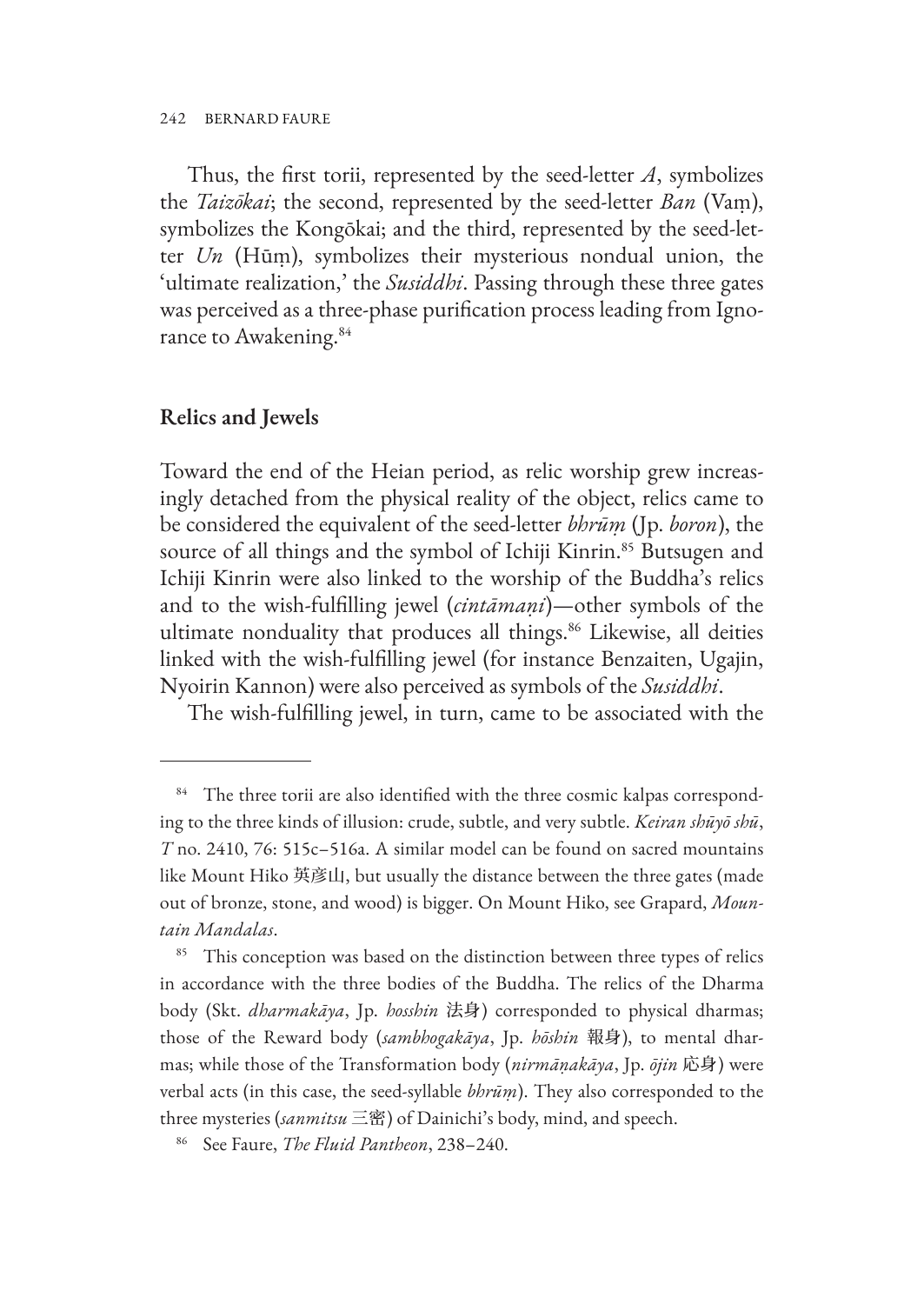three regalia of the Japanese imperium—the Mirror, the Sword, and the Divine Seal (*shinji* 神璽). These regalia were also equated with the three bodies of the Buddha;87 with the seed-syllables *A*, *Ban* (Vaṃ), and *Un* (Hūṃ); and with the *Taizōkai*, *Kongōkai*, and *Susiddhi* realms, respectively. A significant nationalist spin was given when Japan was identified with the seed-syllable *Un*, i.e., the highest, nondual realm, the *Susiddhi*. 88

#### **The** *Susiddhi* **in Shingon**

While the ternary structure found one of its paradigmatic expressions in Chinese esoteric Buddhism, it is in Japanese Taimitsu that it reached its full development. The sectarian context that opposed Tendai to Shingon provided it with a fertile ground and allowed it to extend gradually to all aspects of Taimitsu religious life.

Initially, because the binary model (*ryōbu*) had received the stamp of Shingon orthodoxy from Kūkai, it was difficult for Kūkai's successors to openly question it and adopt the ternary model of their Tendai rivals. Only later, after much back and forth and reciprocal influences between the two schools, and on the basis of the *Yugikyō* rather than the *Susiddhikharasūtra*, would they come to adopt this model in the early medieval period.

The triadic model became so dominant that it made its way into Tōmitsu, as can be seen in various Ryōbu Shintō texts like the *Ama no sekkutsu kuketsu* 天石窟口訣 [Oral Traditions on the Heavenly Rock Cave].89 Initially, Shingon emphasized the nondual unity of the *Taizōkai* and *Kongōkai* through symbolic pairs such as the wis-

<sup>&</sup>lt;sup>87</sup> Here, however, the sequence is inverted: instead of identifying the Divine Seal with the Dharma-body as symbol of the *Susiddhi*, it is the Mirror that plays that role, while the Sword is equated with the Retribution body and the Divine Seal with the Transformation body. This inversion may reflect an attempt to place Amaterasu's symbol, the Mirror, at the apex.

<sup>88</sup> *Keiran shūyō shū*, *T* no. 2410, 76: 511b.

<sup>89</sup> Dolce, 'Duality and the kami,' 130–136.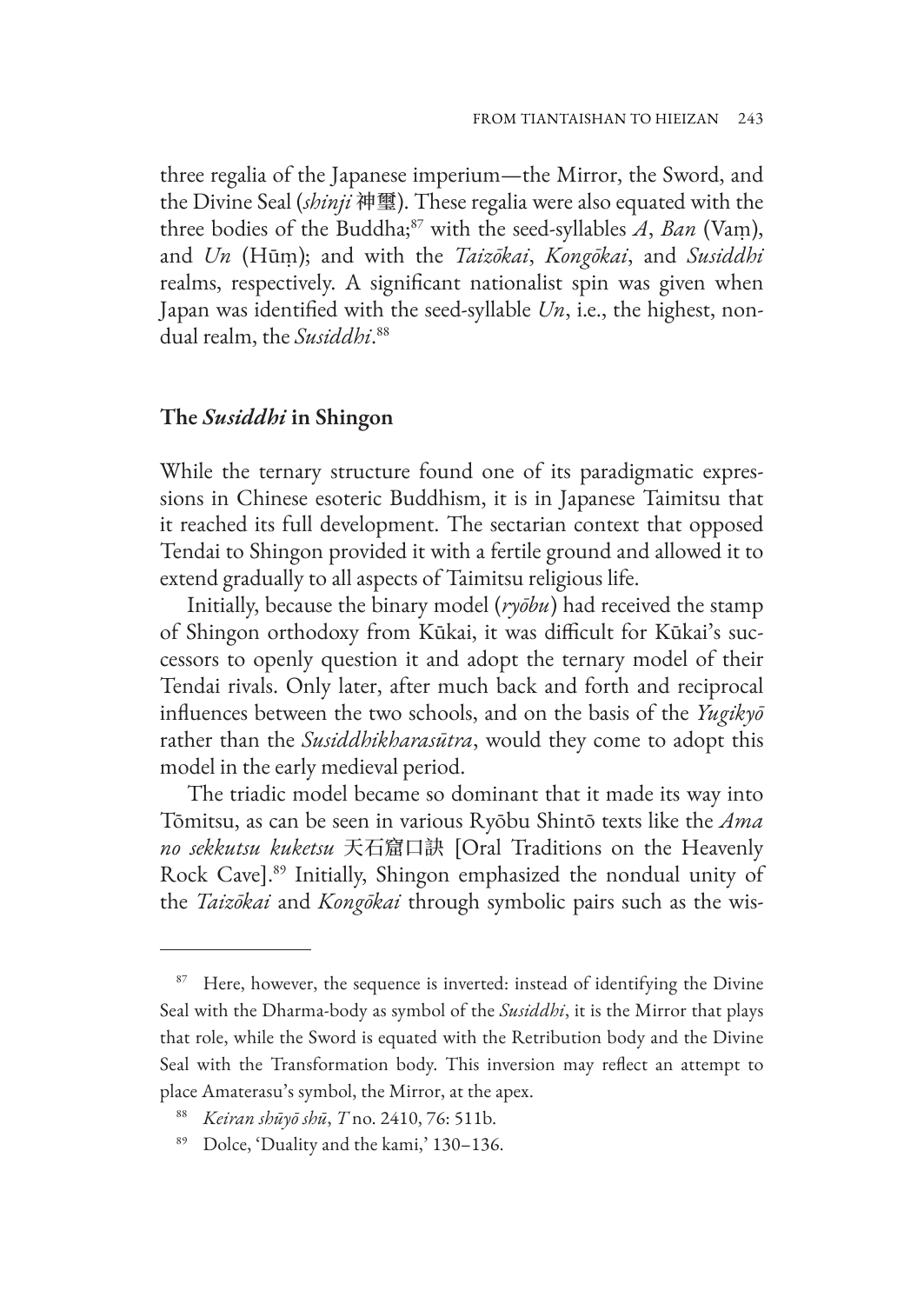dom-kings Aizen and Fudō.<sup>90</sup> As Dolce points out, these two complementary figures interpenetrate like the Yin and the Yang, or like the 'red' and the 'white' drops of esoteric embryology. Inasmuch as their nonduality is already implicit in their interpenetration, there seemed to be no need of a third, mediating figure to express it. The so-called 'two-headed' Aizen (Ryōzu Aizen 両頭愛染), representing in fact Aizen and Fudō, is also interpreted in that manner.<sup>91</sup>

In Taimitsu, however, Aizen was sometimes associated with the couple formed by Butsugen and Kinrin: he identifies with one or the other of these terms, but he also constitutes their synthesis. The same is true of his primary symbol, the jewel. Kōshū quotes a Shingon source according to which King Aizen and Butsugen are one.92 Incidentally (or not), Aizen and Butsugen were both called 'mother of the buddhas' (*butsumo* 佛母). At any rate, Aizen seems to have played the same role (as 'master of the teaching,' *kyōshu* 教主) in Shingon as Butsugen in Taimitsu. According to Kōshū, the Aizen ritual at Tōji corresponds to the Blazing Lights ritual in Tendai.<sup>93</sup> Kōshū also describes a three-headed Aizen, whose left and right faces represent Butsugen and Kinrin, respectively. In this triad, then, Aizen represents the *Susiddhi* realm.

The tradition mentioned by Kōshū that places Aizen in the midst of the couple formed by Ichiji Kinrin and Butsugen constitutes a synthesis of the Shingon and Tendai teachings. The doctrinal explanation is that this arrangement represents the nondual Aizen emerging from the samādhi of the nondual realization of the Blazing Light Ritual (*Shijōkō-hō* 熾盛光法).

According to the *Keiran shūyō shū*, for Kūkai, Aizen was the 'global body' (i.e., the *Susiddhi*) representing the nonduality of the *Kongōkai* and the *Taizōkai*. 94 The same symbolism applied to Aizen's twin, Fudō. When he stands alone, Fudō represents the Dainichi of

<sup>90</sup> See for instance Dolce, 'Duality and the *Kami*', 136–138.

<sup>91</sup> See Faure, *The Fluid Pantheon*, 199–202.

<sup>92</sup> *Keiran shūyō shū*, *T* no. 2410, 76: 567b.

<sup>93</sup> *Keiran shūyō shū*, *T* no. 2410, 76: 578c.

<sup>94</sup> *Keiran shūyō shū*, *T* no. 2410, 76: 554b.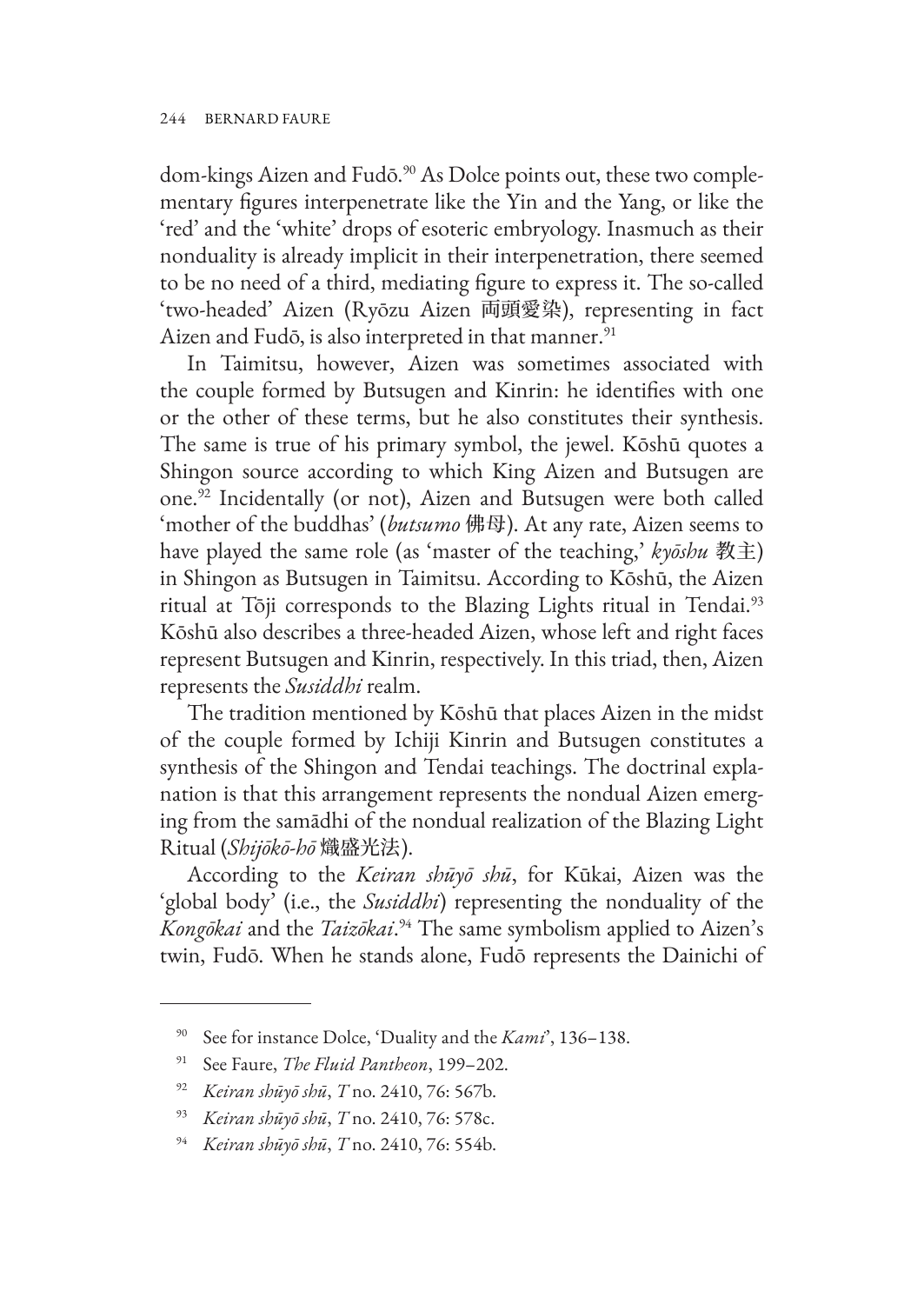the *Susiddhi* realm, as does Butsugen in Taimitsu. His two acolytes, Kongara 矜羯羅 and Seitaka 制多迦, represent the Dainichi of the *Kongōkai* and the *Taizōkai*, and the good and evil tendencies, respectively. Thus, Fudō also transcends the moral dualism they symbolize.<sup>95</sup>

Fudō became the main deity of the form of mountain asceticism known as Shugendō 修験道. The legendary founder of that tradition, En no Gyōja 役行者, was identified with Fudō. Thus, it is not surprising to find the ternary model expressed in Shugendō by the triad formed by En no Gyōja and his two demonic acolytes: the blue demon is said to represent the *Taizōkai* Dainichi, the red demon the *Kongōkai* Dainichi, and En no Gyōja himself the *Susiddhi* Dainichi.

Aizen and Fudō eventually became part of Shingon triads. In such triads, the Susiddhi function could be fulfilled by another deity such as Amaterasu or Nyoirin. The *Bikisho* 鼻歸書 [Book of Returning to the Origin; composed in 1324], for instance, identifies the triad formed by Aizen, Fudō, and Amaterasu with the cosmological triad consisting of the sun, the moon, and the stars.<sup>96</sup> Shōkaku 勝覺 (1057– 1129), the founder of the Sanbōin branch of Shingon, is said to have conceived a portable shrine, representing a five-tiered *stūpa* flanked by Aizen and Fudō. Above Fudō and Aizen are painted the *Taizōkai* and *Kongōkai maṇḍalas*, while on the ceiling above the *stūpa* is a *maṇḍala* of Butsugen (not Nyoirin) symbolizing nonduality.

One of the main rituals centered on the wish-fulfilling jewel is the Joint Ritual of the Three Worthies (*Sanzon gōgyō-hō* 三尊合行 法), created by the Shingon priest Monkan 文観 (1278–1357). This ritual and its iconographic representation have attracted scholarly attention lately, so I will just mention it here for lack of space. $97$  In

<sup>95</sup> *Keiran shūyō shū*, *T* no. 2410, 76: 864a.

<sup>96</sup> Lucia Dolce has discussed the triad formed by the Aizen-Fudō dyad and a third figure (Nyoirin, Amaterasu, or Kūkai), as an expression of the different stages of ritual practice culminating in a union of opposites. See Dolce, 'Reconsidering the Taxonomy of the Esoteric', 153.

<sup>97</sup> On this question, see Abe, 'Hōju no katadoru ōken'; Faure, *The Fluid Pantheon*, 210–219; Morris, *The* Kinpusen Himitsuden; and Rappo, 'Tantric Rituals and Imperial Power in Medieval Japan'.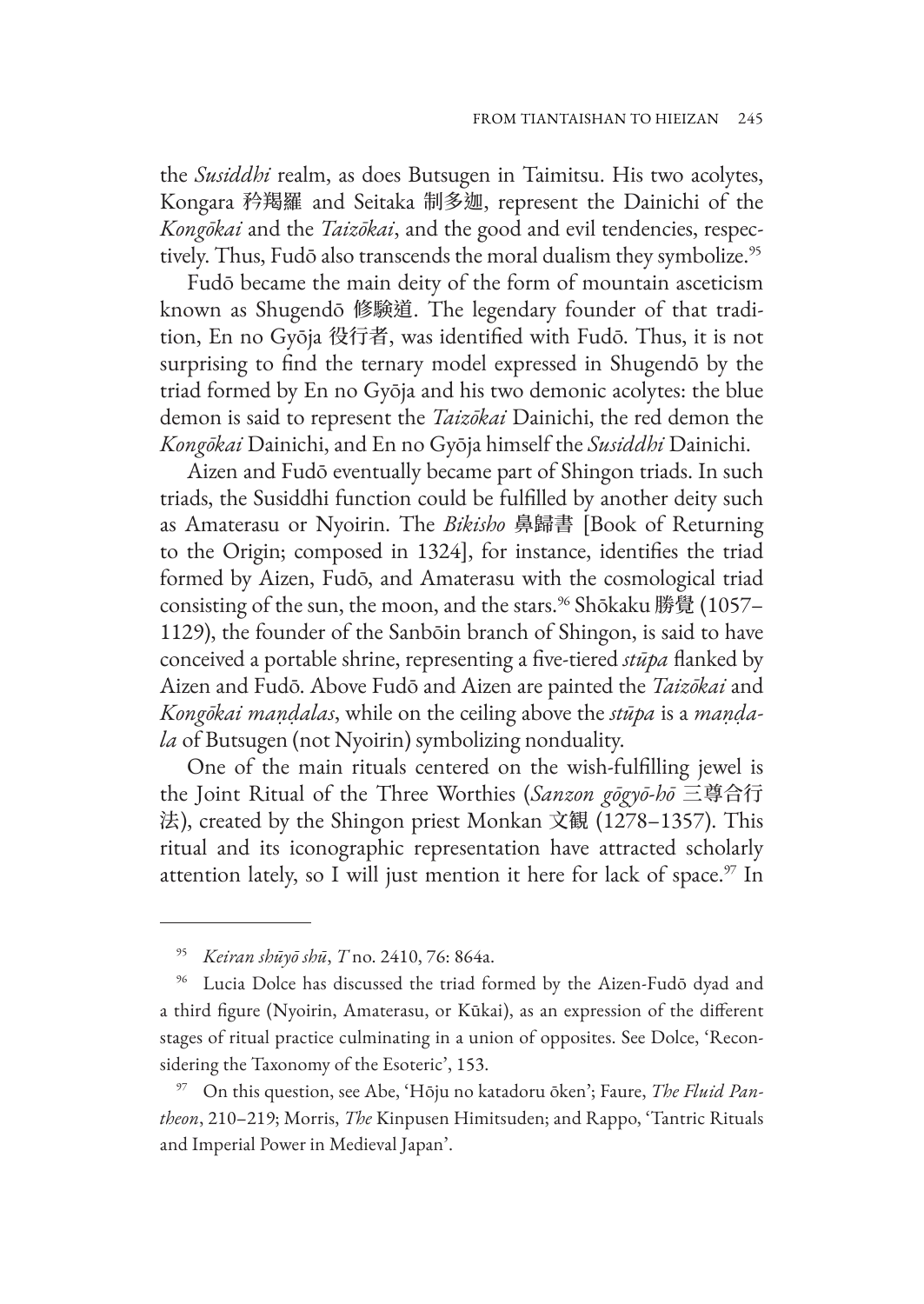its iconographic descriptions, Nyoirin Kannon 如意輪觀音 (symbol of the jewel) at the center is flanked by Aizen and Fudō, and she unifies their polarity. In this way, the expression 'One buddha, two *myōō*' 一仏二明王 came to represent the iconographic expression of absolute reality. The three deities also express the tripartite nature of the wish-fulfilling jewels (symbolized by the colors red, white, and golden).

## **Coda**

It is hard to decide whether the symbolic permutations allowed by the notion of *susiddhi* constitute a 'mythologization' of the Tendai doctrine or an 'endoctrination' of its mythology and ritual. It may be a two-way street in which doctrine and mythology worked hand in hand—as part of a larger cultural and intellectual movement that led to a complete rewriting of Japanese mythology in esoteric Buddhist terms.

One may consider the ternary model, like the invention of the *trinity* according to Jorge Luis Borges, 'to be more impressive, bolder, more beautiful than that of the sphinx and the centaur.'98 At the same time, the triadic structure became the heart of the esoteric Buddhist ideology—and by extension of the imperial ideology (with the Three Regalia). It served as a subliminal way of structuring the world, an a *priori* category or generative schema akin to what Pierre Bourdieu calls a *habitus*, i.e., a vision or *di*-vision of the world that implies power relations. The explicit, orthodox theology of Mikkyō tried to reduce everything to the unity of a central principle (the jewel) by means of binary and ternary structures. Its implicit theology, however, multiplied transversal links, detours, and shortcuts.

I have tried to show how what started out as an almost contingent event, a circumstantial manipulation intended to bolster Saichō's esoteric credentials, by encountering a latent epistemological

<sup>98</sup> Dufour, *Les mystères de la Trinité*, 20.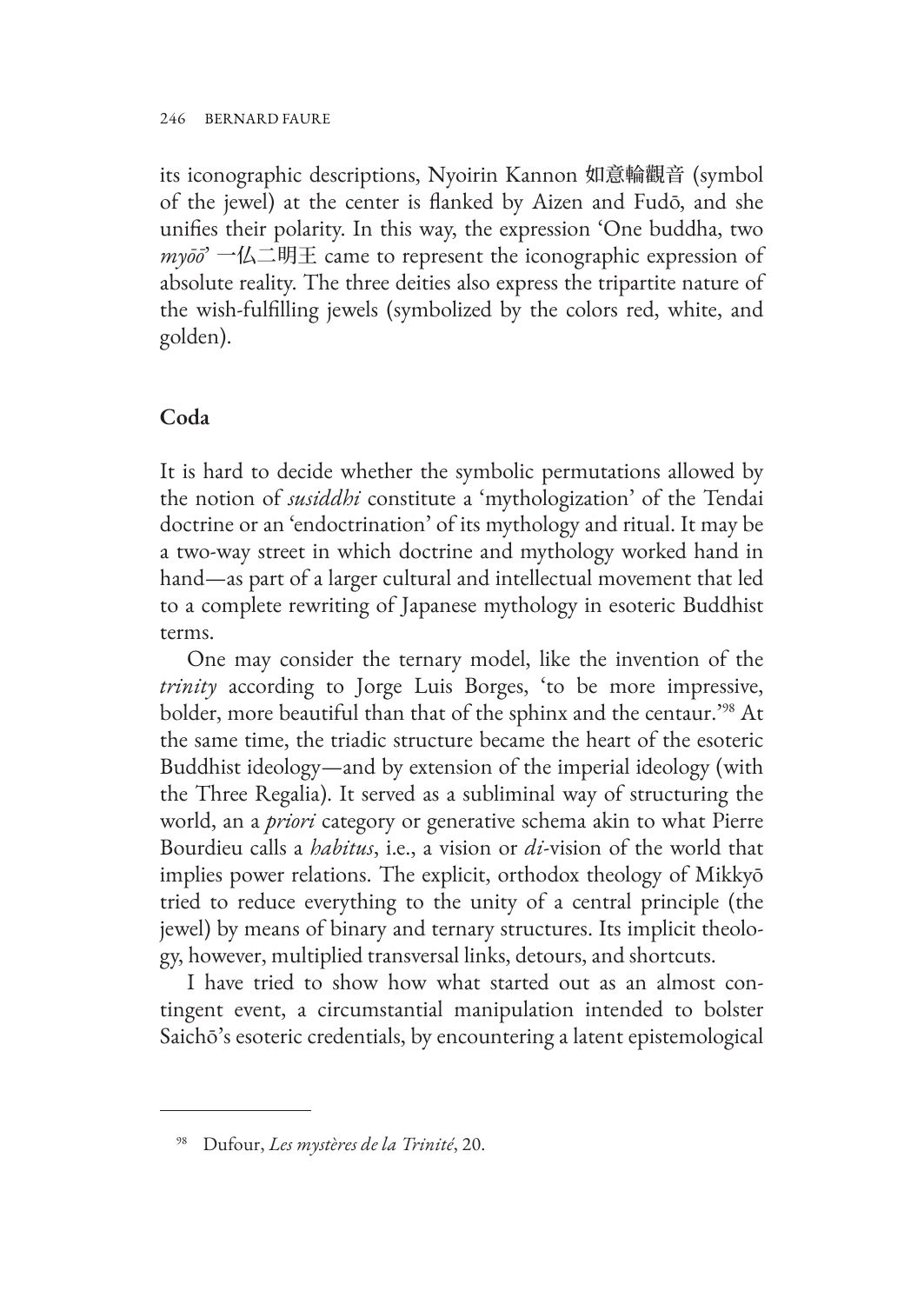structure—the ternary model—, became a foundational moment in Tendai thought. To be sure, this evolution had already begun in China, in the interval between the time of Huiguo's death in 805 and Faquan's transmission to Ennin and Enchin, in the mid-ninth century. But it is after Ennin that it reached its full scope, becoming an updated form of the Three Truths under the name of *susiddhi*, and extending to virtually all aspects of religious theory and practice, in Tendai as well as in Shingon.

At the same time, what may originally have been an insightful attempt to formulate the problem of transcendence and to escape the constricting nature of binary thinking always risked becoming a static hermeneutic device, losing much of its emancipatory potential in the process. The ternary generative scheme, no longer opening onto radical alterity, tended to become a habitus, an extension of the binary schema, a simulacrum whose textual repetition sounds like a kind of stuttering. One should therefore distinguish between a genuine, always elusive *Susiddhi* and its domesticated counterpart, which is merely a distant echo of the first. This re-presentation or simulacrum, in its ideological effects, becomes hardly distinguishable from the binary model. The nonduality symbolized by this *susiddhi* has become a static, doctrinal one, it is no longer the dynamic nonduality initially aimed at. Perhaps the concept could be expressed by the untranslatable title of Maurice Blanchot's book, *Le pas au-delà*  (meaning both 'The Step Beyond' and 'The Step Not Beyond').<sup>99</sup>

And yet, as in the case of the three-body problem, the ternary model mobilized the structure, allowing a new dynamics to take place, producing as it were a third setting in motion of the Dharma-wheel. In the end, the *clinamen* it created between Chinese Tiantai and the Tendai of the Heian period unleashed the symbolic, ritual and mythological creativity of the medieval period, changing the course of Japanese religion. I will elude closure and conclusion by ap-

Blanchot, *Le Pas au-delà. Here*, the second 'pas' does not mean 'step,' but the negative (hence 'Not-Beyond'). The double-entendre is unfortunately lost in the English translation, Nelson, trans., *The Step Not Beyond*.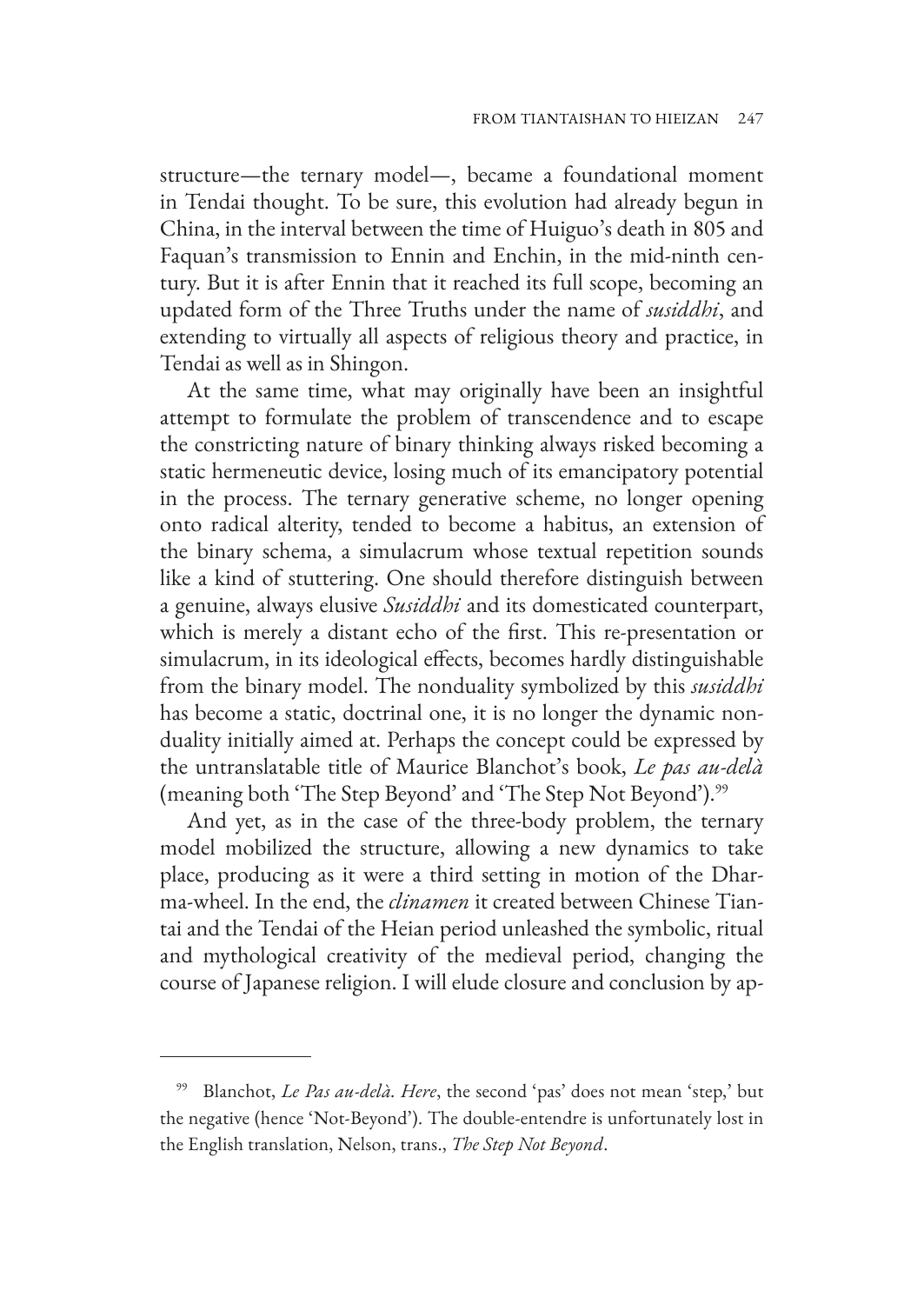248 BERNARD FAURE

plying to the *Susiddhi* the words of St. Paulinus of Nola (354–431) about the Trinity: *Toto coruscat trinitas mysterio* ('The Trinity gleams in full mystery').100

# **Bibliography**

# Abbreviation

*T Taishō shinshū daizōkyō* 大正新脩大藏經 [Buddhist Canon Compiled during the Taishō Era (1912–1926)]. 100 vols. Takakusu Junjirō 高楠順次郎 and Watanabe. See Bibliography, Secondary Sources, Takakusu & Watanabe et al., eds.

# Primary Sources

*Foding zunshengxin podiyu zhuanyezhang chusanjie mimi sanshen foguo sanzhong xidi zhenyan yigui* (Jp. *Butchō sonshō shin hajigoku tengosshō shutsusangai himitsu sanshin bukka sanshu shichchi shingon giki*) 佛頂尊勝心破地獄轉業障出三界秘密三身 佛果三種悉地眞言儀軌 [The Manual of *Dhāraṇī*s Related to the Three Ranks of *Siddhi* (Which Belong to) the Supreme Mind of the *Buddhoṣṇīṣa*, (and Lead to) the Smashing of (the Torments of) Hells, the Transformation of Karma and the Transcending of the Three Realms]. 1 *juan*/*kan*. Allegedly translated by Śubhakarasiṃha (Shanwuwei 善無畏, 637–735) but probably composed in Japan. *T* no. 906, vol. 18.

*Foding zunshengxin podiyu zhuanyezhang chusanjie mimi tuoluoni*  (Jp. *Butchō sonshō shin hajigoku tengosshō shutsusangai himitsu darani*) 佛頂尊勝心破地獄轉業障出三界秘密陀羅尼 [The Esoteric *Dhāraṇī*s (Which Belong to) the Supreme Mind of the *Buddhoṣṇīṣa*, (and Lead to) the Smashing of (the Torments

<sup>100</sup> Quoted by Jorge Luis Borges in Borges, *History of Eternity*, 131.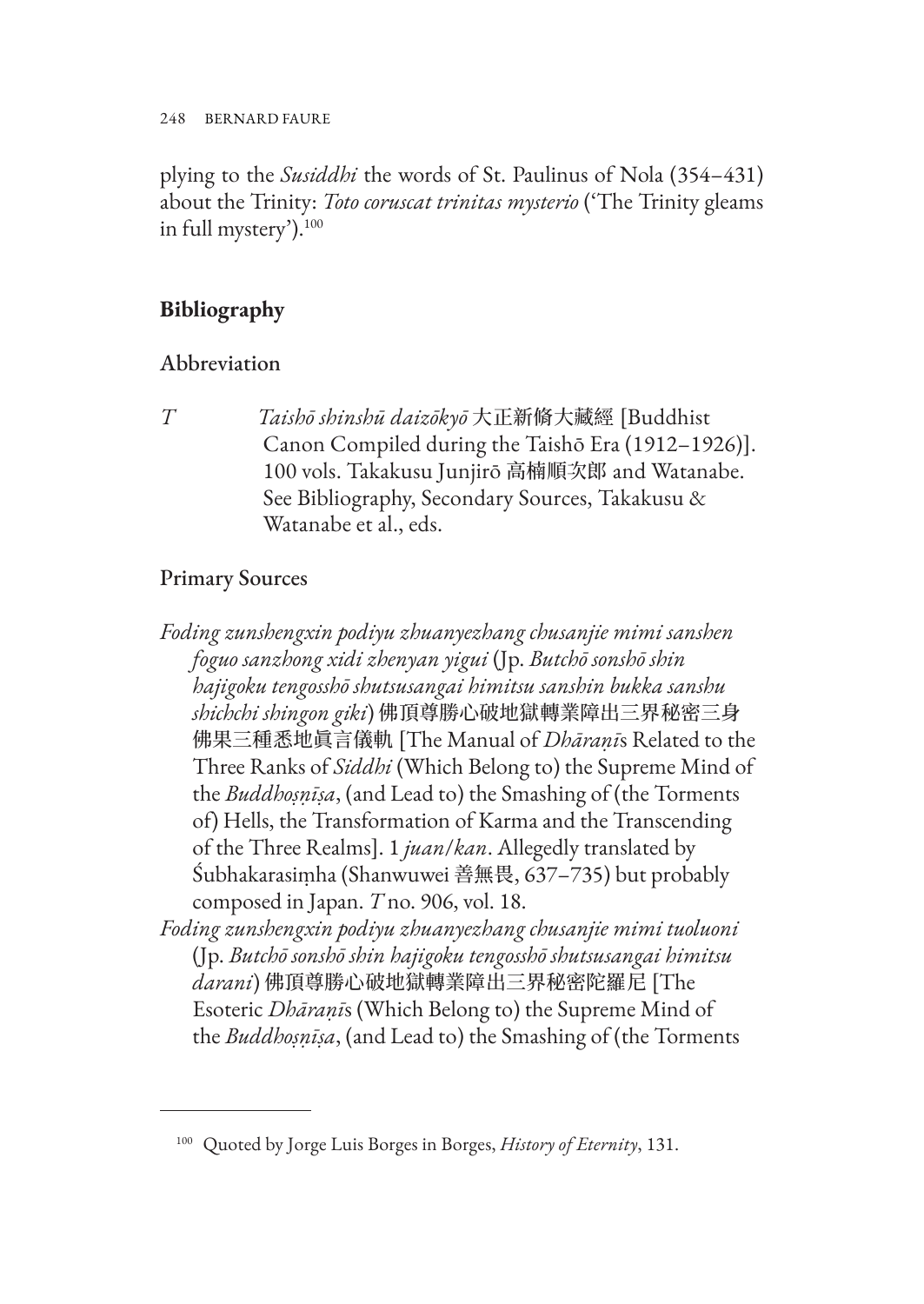of) Hells, the Transformation of Karma and the Transcending of the Three Realms]. 1 *juan*/*kan*. Allegedly translated by Śubhakarasiṃha (Shanwuwei 善無畏, 637–735) but probably composed in Japan. *T* no. 907, vol. 18.

*Genshidan hishō* 玄旨壇秘鈔 [Secret Notes on the Platforms of Mysterious Purports]. 3 *kan*. By Yūkai 宥快 (1345–1416). References made to Hayakawa, ed. *Shinkō sōsho*.

*Jindai no maki kuketsu* 神代巻口訣 [Oral Commentary on the Book of the Divine Time]. 5 *kan*. By Inbe no Masamichi 忌部正通 (of the 14th c.) in 1367. In Itō et al., comp., *Shūgō Shintō*.

- *Kakuzenshō* 覚禅抄 [Notes of Kakuzen 覚禅 (1143–1213)]. 120 *kan*. Comp. Kakuzen 覚禅 (1143–1213). *Dai Nihon Bukkyō zensho*, vols. 45–51.
- *Keiran shūyō shū* 渓嵐拾葉集 [Collection of Leaves Gathered in Tempestuous Brooks]. Originally extending over 300 *kan* and currently 113 *kan* extant. Comp. Kōshū 光宗 (1276–1350) between 1311 and 1348. *T* no. 2410, vol. 76.
- *Liangbu dafa xiangcheng shizi fufa ji* 両部大法相承師資付法記 [The Record of Master-to-Disciple Dharma Transmissions of the Two-division Major Procedures]. 2 *juan*. By Haiyun 海雲 (fl. 822–73) in 834. *T* no. 2081, vol. 51.
- *Mudai ki* 無題記 [Anonymous Account]. 2 *kan*. Anonymously composed. In Itō et al., comp., *Shūgō Shintō*.
- *Naishō Buppō sōjō kechimyaku fu* 內證佛法相承血脈譜 [A Diagrammatic Description of the Secretly Certified Bloodlineages of the Buddhadharma]. 1 *kan*. Attributed to Saichō 最澄 (767–822). *Dengyō Daishi zenshū* vol. 1.
- *Sange yōryakki* 山家要略記 [Collection of Essential records on the Sannō Worship]. Comp. Gigen 義源 (c.1289–1351). Reference made to the edition of Tendai Shūten Hensanjo, comp., *Zoku Tendaishū zensho*, vol. 1.
- *Sanzhong xidi podiyu zhuanyezhang chusanjie mimi tuoluoni fa* (Jp. *Sanshu shicchi hajigoku tengosshō shutsusangai himitsu darani hō*) 三種悉地破地獄轉業障出三界秘密陀羅尼法 [The Esoteric *Dhāraṇī*s Related to the Three Kinds of *Siddhi* (Which Lead to) the Smashing of the (Torments of) Hells, the Transformation of Karma and the Transcending of the Three Realms]. 1 *juan*/*kan*.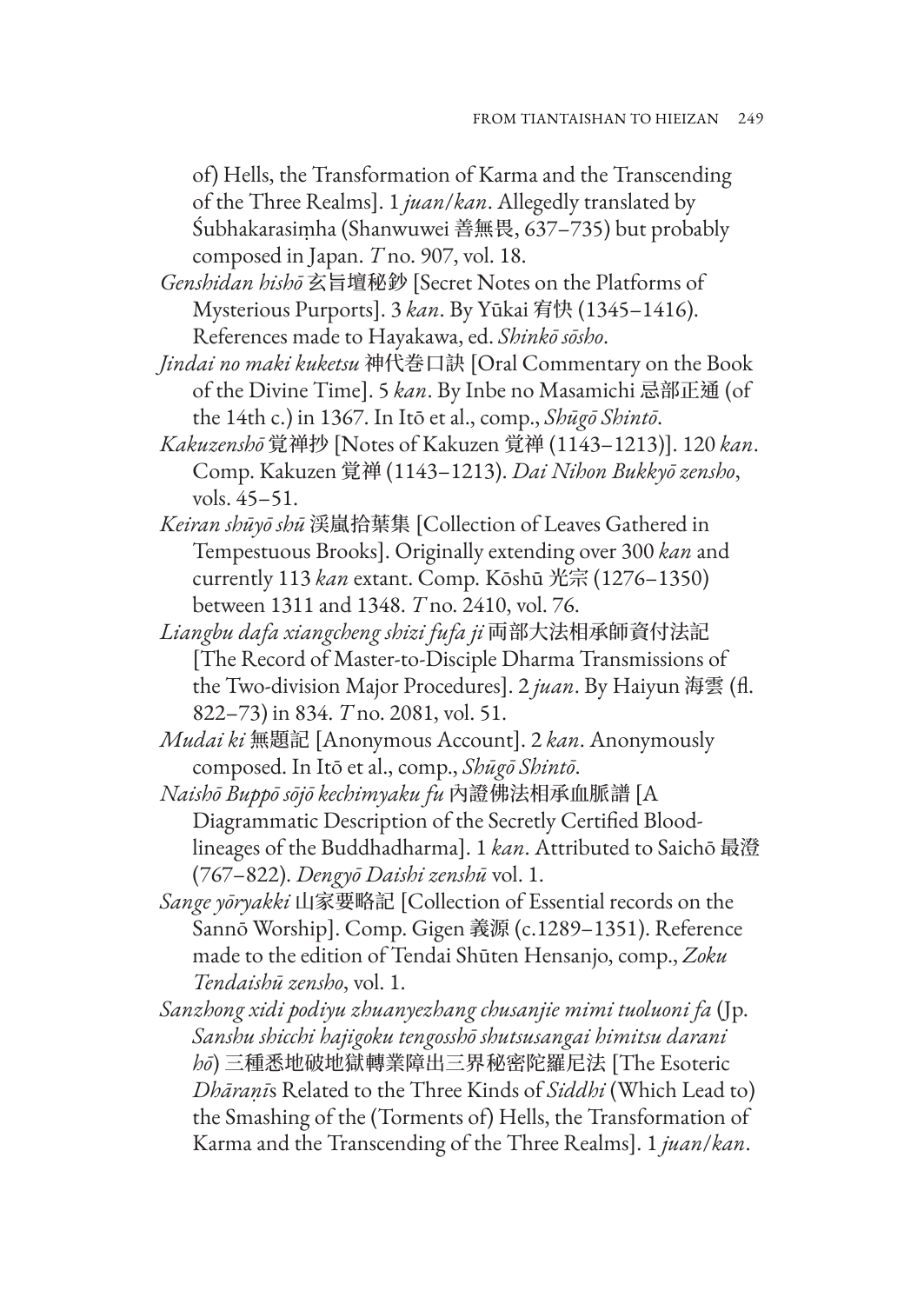Allegedly translated by Śubhakarasiṃha (Shanwuwei 善無畏, 637–735) but probably composed in Japan. *T* no. 905, vol. 18.

- *Suxidi jieluo jing* 蘇悉地羯羅経 [Skt. *Susiddhikāra sūtra*]. 3 *juan*. Trans. Śubhakarasiṃha (Sanwuwei 善無畏 [637–735]) in 726. *T* no. 893, vol. 18.
- *Tsuiki* 追記 [Postscript]. By Shukaku Hōshinnō 守覚法親王 (1150–1202). *T* no. 2494, vol. 78.
- *Usuzōshi kuketsu* 薄雙紙口決 [Oral Instructions on the *Usuzōshi*].20 *kan*. By Raiyu 頼瑜 (1226–1304) in 1266. *T* no. 2535, vol. 79.
- *Yugikyō chōmonshō* 瑜祇経聴聞抄 [Notes on the hearing of the *Yuqi jing*]. By Chōgō 澄豪 (1259–1350). *Zoku Tendaishū zensho*, Mikkyō 2, *Kyōten chūshakurui* 1.
- *Yuqi jing*/Jp. *Yugikyō* 瑜祇経 [i.e. Ch. *Jingangfeng louge yiqie yuqie yuqi jing/*Jp. *Kongōbu rōkaku issai yuga yugi kyō* 金剛峯樓閣一切 瑜伽瑜祇經 [Pavilion of Vajra Peak and all its Yogas and Yogins]. 2 *juan*. Attributed to Jin'gangzhi 金剛智 (Vajrabodhi, 671–741). *T* no. 867, vol. 18.

# Secondary Sources

- Abe Yasurō 阿部泰郎. 'Hōju no katadoru ōken: Monkan-bō Kōshin no sanzon gōgyō-hō shōgyō to sono zuzō'「宝珠の象る王権—文 観房弘真の三尊合行法聖教とその図像」 [Kingship Symbolized by Jewels: Monkan-bō Kōshin's (1278–1357) Sacred Teachings of the *Sanzon gōgyō-hō* (Joint Ritual of the Three Deities) and Its Images]. In 'Shari to hōju' 舍利と宝珠 [Relics and Jewels], edited by Naitō Sakae 内藤栄, *Nihon no bijutsu* 日本の美術 [Arts of Japan] 539 (2001): 80–93.
- Arichi, Meri. 'Seven Stars of Heaven and Seven Shrines on Earth: The Big Dipper and the Hie Shrine in the Medieval Period.' *Culture and Cosmos: A Journal of the History of Astrology and Cultural Astronomy* 10.1–2 (2006) (Special Double Issue 'The Worship of Stars in Japanese Religious Practice' edited by Lucia Dolce): 195–216.
- Blanchot, Maurice. *Le Pas au-delà* [The Step Not Beyond]. Paris: Gallimard, 1973.
- Borges, Jorge Luis. *History of Eternity*, in *Selected Non-Fictions*.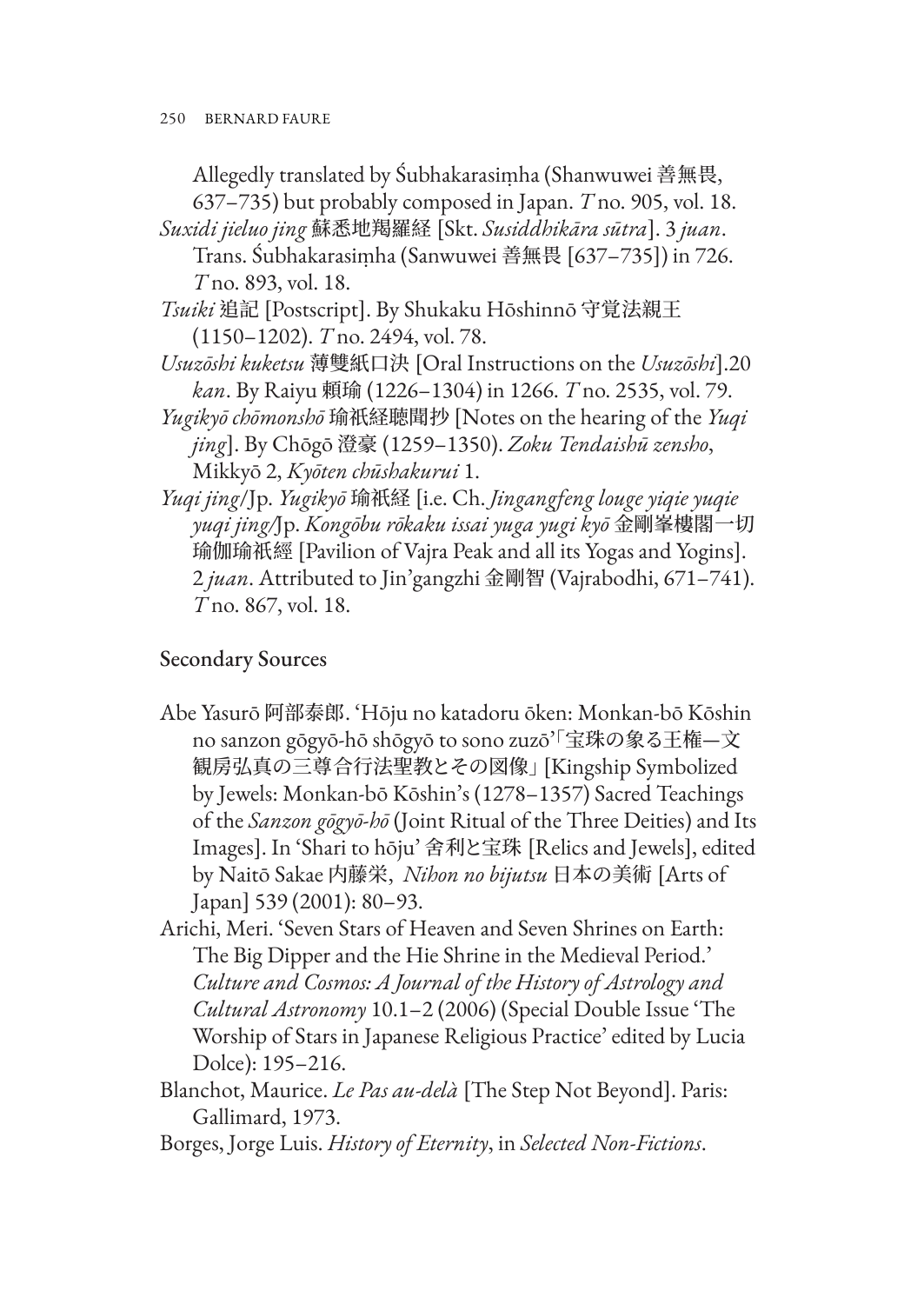Edited by Eliot Weinberger. New York: Viking, 1999.

- *Bussho kankōkai* 佛書刊行會, comp. *Dai Nihon bukkyō zensho* 大日本 佛教全書 [Complete Collection of Japanese Buddhism]. 150 vols. (in addition to 10 *bekkan* 別卷 vols.). Tōkyō: Bussho kankōkai, 1912–22.
- Chen Jinhua. 'The Construction of Early Tendai Esoteric Buddhism: The Japanese Provenance of Saichō's Transmission Documents and Three Esoteric Buddhist Apocrypha Attributed to Śubhakarasiṃha'. *Journal of the International Association of Buddhist Studies* 21, no. 1 (1998): 21–76.

———. *The Formation of Early Tendai Esoteric Buddhism in Japan: A Study of Three Japanese Esoteric Apocrypha*. Ph.D. dissertation, McMaster University, 1997.

- ———. *Legend and Legitimation: The Formation of Tendai Esoteric Buddhism in Japan*, Louvain: Institut belge des hautes études chinoises, 2009.
- Dolce, Lucia. 'Duality and the *Kami*: The Ritual Iconography and Visual Constructions of Medieval Shintō.' *Cahiers d'Extrême-Asie* 16 (2006–2007) (Special Issue on Rethinking Medieval Shintō): 119–150.
	- ———. 'Reconsidering the Taxonomy of the Esoteric: Hermeneutical and Ritual Practices of the *Lotus Sūtra*.' In *The Culture of Secrecy in Japanese Religion*, edited by Bernhard Scheid and Mark Teeuwen, 130–171. London and New York: Routledge, 2006.

———. 'Taimitsu Rituals in Medieval Japan: Sectarian Competition and the Dynamics of Tantric Performance.' In *Transformations and Transfer of Tantra in Asia and Beyond*, edited by Istvan Keul, 329–364. Berlin and New York: Walter de Gruyter Publishers, 2012.

- Dufour, Dany-Robert. *Les mystères de la Trinité* [Mysteries of the Trinity]. Paris: Gallimard, 1990.
- Duquesne, Robert. 'Daishō Kongō'. *Hōbōgirin: Dictionnaire encyclopédique du bouddhisme d'après les sources chinoises et japonaises* 8 (2003): 1035–1041.
- Faure, Bernard. 'Jūzenji, ou l'enfance du divin' [Jūzenji, the Childhood of the Divine]. *Cahiers d'Extrême-Asie* 29 (2020) (Special Issue, François Macé and Alain Rocher, eds.,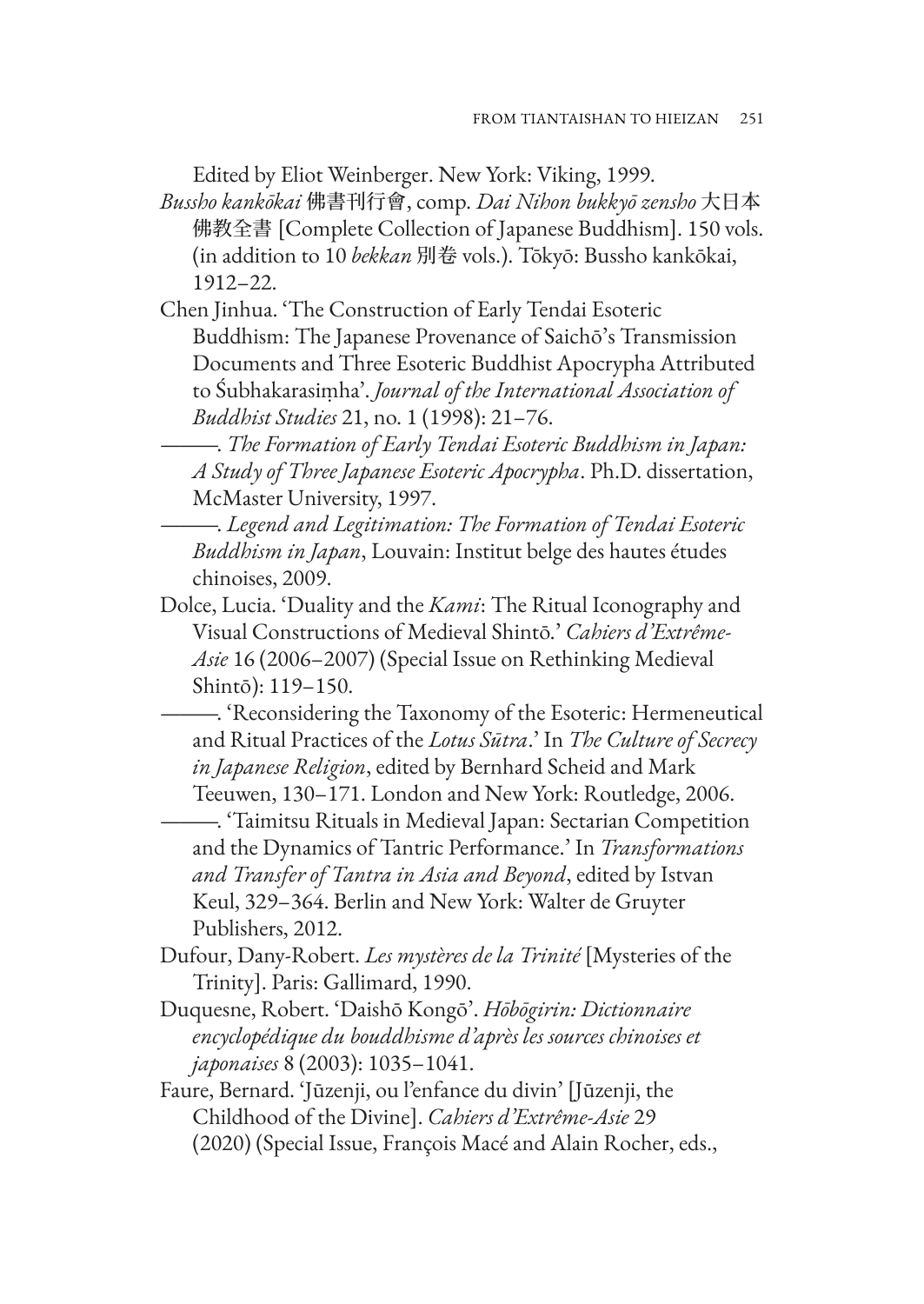Mythologies japonaises/Japanese Mythologies): 265–288.

———. *The Fluid Pantheon: Gods of Medieval Japan I*. Honolulu: University of Hawai'i Press, 2015.

———. *Protectors and Predators: Gods of Medieval Japan II*. Honolulu: University of Hawai'i Press, 2015.

———. *Rage and Ravage: Gods of Medieval Japan III*. Honolulu: University of Hawai'i Press, 2021.

———. *Dieux et bouddhas au Japon* [Gods and Buddhas in Japan]. Paris: Éditions Odile Jacob, 2000.

Giebel, Rolf, trans. *Two Esoteric Sutras: The Adamantine Pinnacle Sutra / The Susiddhikara Sutra*. Berkeley: Numata Center for Buddhist Translation and Research, 2001.

Grapard, Allan G. *Mountain Mandalas: Shugendō in Kyushu*. London; New York: Bloomsbury Academic, 2016.

———. 'Linguistic Cubism: A Singularity of Pluralism in the Sannō Cult.' *Japanese Journal of Religious Studies* 14, no. 2/3 (1987): 211–234.

———. '*Keiranshūyō shū*: A Different Perspective on Mt. Hiei in the Medieval Period'. In *Re-Visioning 'Kamakura' Buddhism*, edited by Richard K. Payne, 55–69. Honolulu: University of Hawai'i Press, 1998.

Habito, Ruben L. F. 'Originary enlightenment: Tendai *Hongaku* doctrine and Japanese Buddhism.' Studia Philologica Buddhica, Occasional Paper Series. Tokyo: The International Institute for Buddhist Studies, 1996.

Hayakawa Junzaburō 早川純三郎, ed. *Shinkō sōsho* 信仰叢書 [Series on Faith]. Tokyo: Hachiman shoten 八幡書店, 2000 (1915).

Hieizan Senshūin Fuzoku Eizan Gakuin 比叡山專修院附属叡山學院, ed. *Dengyō Daishi zenshū* 傳教大師全集 [Complete Collection of the Works by Dengyō Daishi]. Tōkyō: Sekai seiten kankō kyōkai 世界聖典刊行協會, 1989.

Horie Hirofumi 堀江宏文. ''Hokke mandara zu' ni okeru buttō no ichi kōsatsu' 「法華曼荼羅図」における仏塔の位置考察 [Investigation of the position of the Buddha-*stūpa* in the *Hokke mandara zu*]. *Indogaku bukkyōgaku kenkyū* 印度學佛教學研 究 [Journal of Indian and Buddhist Studies] 50, no. 1 (2001): 200–202.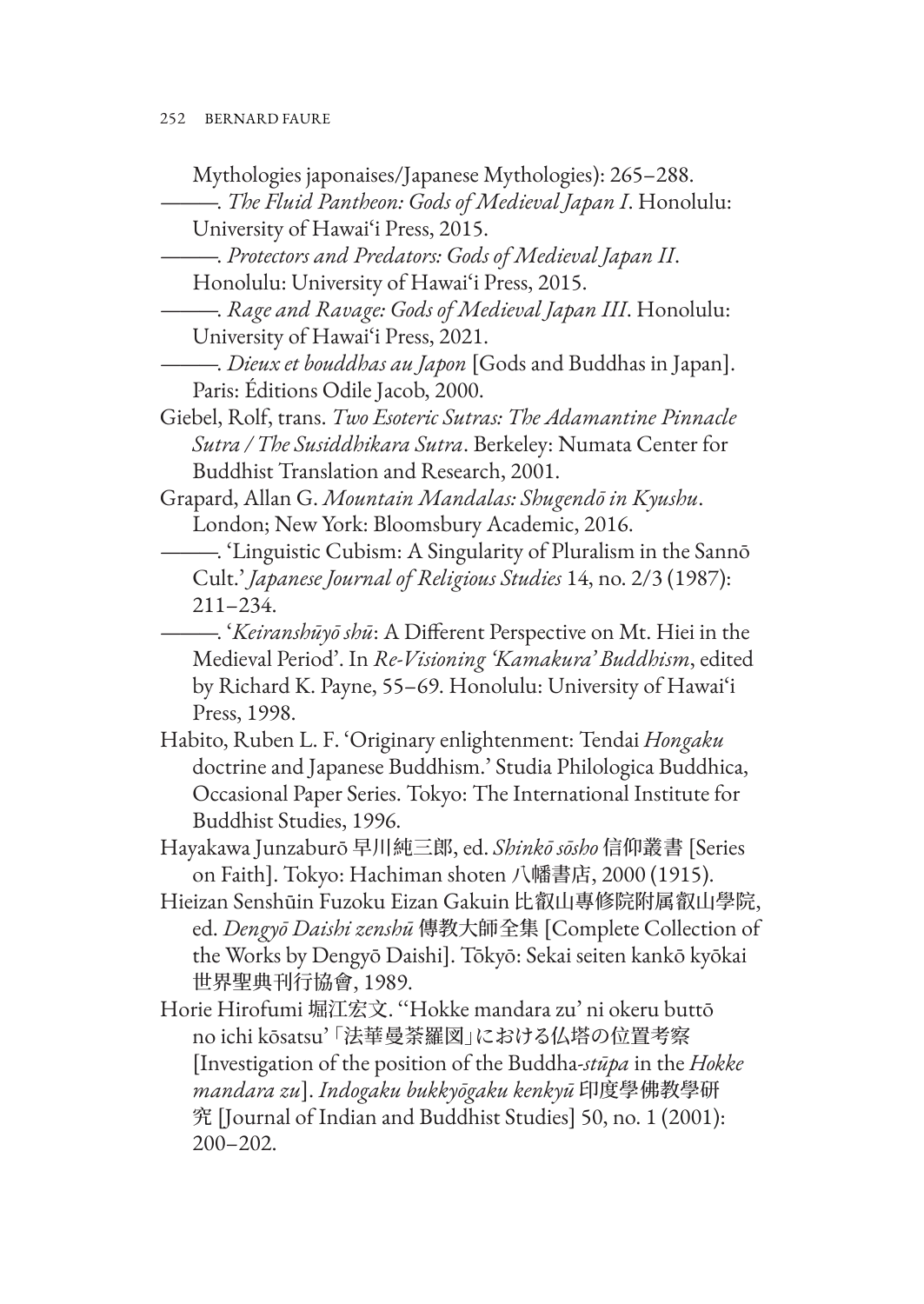- Hunter, Harriet. 'Faquan's Transmission of the *Susiddhi* Category of the Esoteric Buddhist Teachings.' *Journal of the International College for Advanced Buddhist Studies* 8 (2004): 43–93.
- Itō Satoshi 伊藤聡 et al., comp. *Shūgō Shintō* 習合神道 [Syncretic Shintō]. In *Zoku shintō taikei* 続神道体系 [Continued Collection of Shinto works]. Tokyo: *Shintō Taikei Hensankai* 神道大系編纂 会 , 2006.
- Kuroda Toshio. 'Historical Consciousness and Hon-jaku Philosophy in the Medieval Period on Mount Hiei'. Translated by Allan Grapard. In *The Lotus Sūtra in Japanese Culture*, edited by George Tanabe and W. Willa Tanabe, 143–58. Honolulu: University of Hawai'i Press, 1989.
- Legge, James, trans. *The Sacred Books of China: The Tao te ching of Lao Tzŭ. The writings of Chuang Tzŭ (books I-XVII)*. New York: Dover Publications, 1962 (reprint).
- McMullin, Neil. 'The Sanmon-Jimon Schism in the Tendai School of Buddhism: A Preliminary Analysis.' *Journal of International Association of Buddhist Studies* 7, no. 1 (1984): 83–106.
- Misaki Ryōshū 三崎良周. 'Taimitsu no *soshitsuji* ni tsuite' 台密 の蘇悉地について [On the Susiddhi of Taimitsu]. *Indogaku Bukkyōgaku kenkyū* 印度學佛教學研究 [Journal of Indian and Buddhist Studies] 10, no. 1 (1962): 217–220.
- Morris, Yaara. *The* Kinpusen Himitsuden*: Space, Myth and Ritual in a Medieval Cultic Site*. Ph.D. dissertation, SOAS, University of London, 2019.
- Nelson, Lycette, trans. *The Step Not Beyond (English translation of Le Pas au-delà* by Maurice Blanchot). Albany: SUNY Press, 1992.
- Ōmori Shōryū 大森照龍. 'Tokubetsuten ni okeru Benzaiten, Dakiniten-zō ni tsuite' 特別展における弁財天、荼枳尼天像につい て [About the Statutes of Benzaiten and Dakiniten in the Special Exhibition]. In *Tenbu no shoson* 天部の諸尊 [Divine figures in the Deva section], edited by Kōyasan Reihōkan 高野山霊宝館, 15–18. Kōyasan: Kōyasan Reihōkan 高野山霊宝館, 1994.
- Orzech, Charles. 'The Myth of the Iron Stūpa.' In *Buddhism in Practice: Abridged Edition*, edited by Donald S. Lopez, 232–235. Princeton: Princeton University Press, 2007.
- Panofsky, Erwin. *Gothic Architecture and Scholasticism: An Inquiry*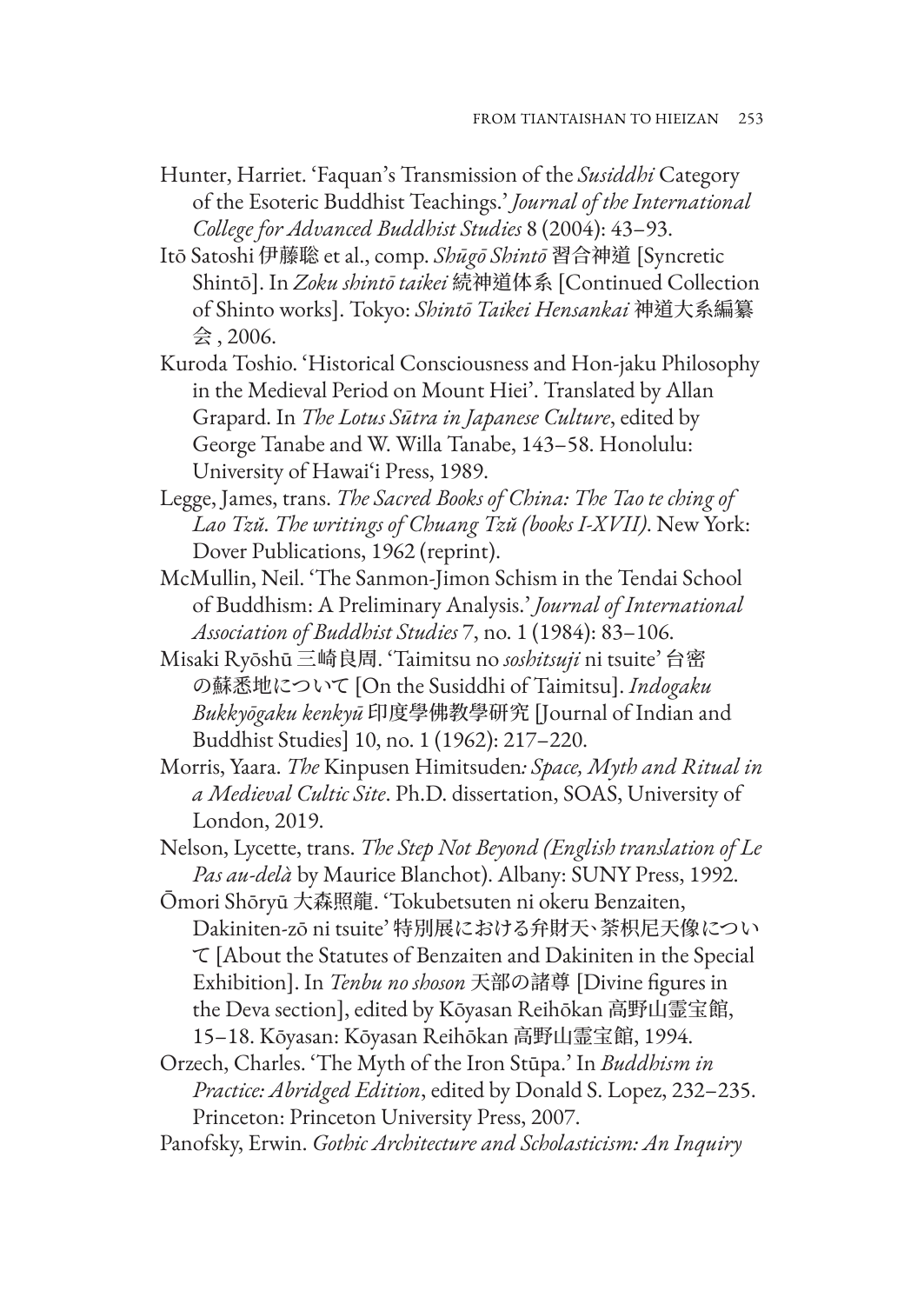*into the analogy of the arts, philosophy, and religion in the Middle Ages*. New York and London: Meridian, 1957.

- Park, Yeon Joo. *Shaking Dance in the Stormy Valley: Tendai Discourse on Kami-Buddha Relations in Fourteenth Century Mount Hiei*. Ph.D. dissertation, University of Illinois at Urbana-Champaign, 2016.
- Rambelli, Fabio, and Mark Teeuwen, eds. *Buddhas and Kami in Japan: Honji Suijaku as a Combinatory Paradigm*, London: Routledge, 2002.
- Rambelli, Fabio. 'Religion, ideology of domination, and nationalism: Kuroda Toshio on the discourse of *shinkoku*.' *Japanese Journal of Religious Studies* 23, no. 3/4 (1996): 387–426.
	- ———. 'Tantric Buddhism and Chinese Thought in East Asia'. In *Tantra in Practice*, edited by David Gordon White, 361–380. Princeton: Princeton University Press, 2000.
	- ———. 'The Myth of the South Indian Iron Stupa (Nanten tettō) in Japanese Esoteric Buddhism.' *International journal of Buddhist Thought & Culture* 27, no. 2 (2017): 71–88.
- Rappo, Gaétan. 'Tantric Rituals and Imperial Power in Medieval Japan: Monkan and the Joint Ritual of the Three Worthies (Sanzon gōgyōhō)'. Forthcoming.
- Satō Hiroo. 'The Emergence of *Shinkoku* (Land of the Gods) Ideology in Japan.' In *Challenging Paradigms: Buddhism and Nativism: Framing Identity in Buddhist Environments*, edited by Henk Blezer and Mark Teeuwen, 29–75. Leiden and Boston: Brill, 2013.
- Stone, Jacqueline I. *Original Enlightenment and the Transformation of Medieval Japanese Buddhism*, Honolulu: University of Hawai'i Press, 2003.
- Takakusu Junjirō 高楠順次郎, and Watanabe Kaigyoku 渡邊海旭 et al., eds. *Taishō shinshū daizōkyō* 大正新修大藏經 [Buddhist Canon Compiled during the Taishō Era (1912–1926)]. 100 vols. Tokyo: Taishō issaikyō kankōkai 大正一切經刊行會, 1924–1932. Digitized in CBETA (v. 5.2) (https://www.cbeta.org) and SAT Daizōkyō Text Database (https://21dzk.l.u-tokyo.ac.jp/SAT/ satdb2015.php).

Tanaka Takako 田中貴子. *Keiran shūyō shū no sekai* 「渓嵐拾葉集」